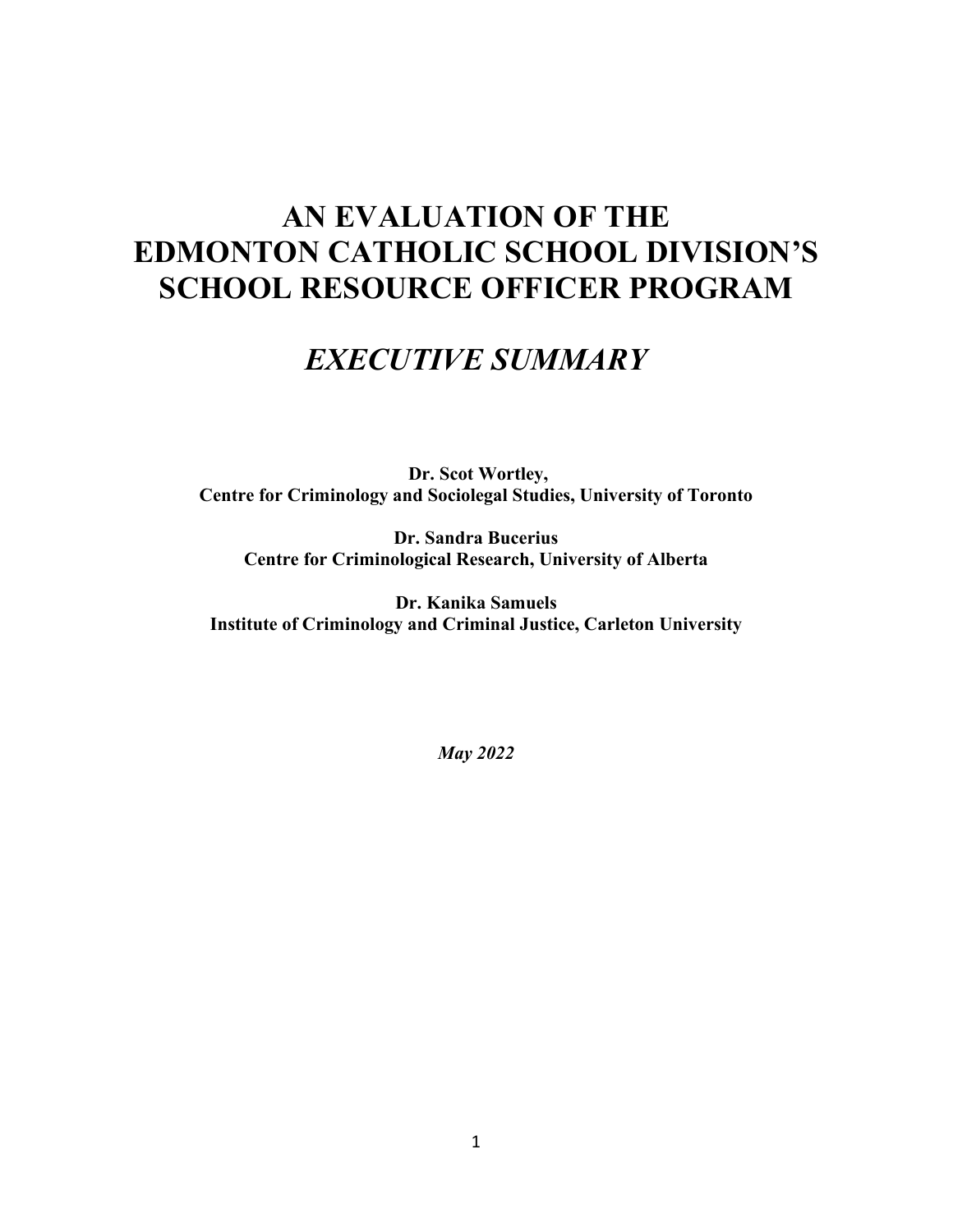### **INTRODUCTION**

This document provides an executive summary of the results of an extensive, multi-method evaluation on the Edmonton Catholic School District's (ECSD) School Resource Office (SRO) Program.

- 1) Part A provides a summary of our review of previous studies on School Resource Officers.
- 2) Part B summarizes the results of interviews with members of the Edmonton Police Service (EPS) who have worked as School Resource Officers (SROs) within the ECSD.
- 3) PART C summarizes the results of interviews with ECSD Principals and Vice-Principals who have direct experience with the SRO program.
- 4) Part D summarizes the results of focus groups conducted with ECSD teachers with direct experience with the SRO program.
- 5) PART E summarizes the results of focus groups with ECSD parents.
- 6) PART F summarizes the results of focus groups with ECSD students with direct SRO experience.
- 7) PART G summarizes the results of a ECSD teacher survey.
- 8) PART H summarizes the results of a ECSD parent survey.
- 9) PART I summarizes the results of the ECSD student survey.
- 10) PART J summarizes the results of an analysis of official documentation of SRO activities within the ECSD.
- 11) PART K summarizes key evaluation findings and provides recommendations on how the SRO program could be improved.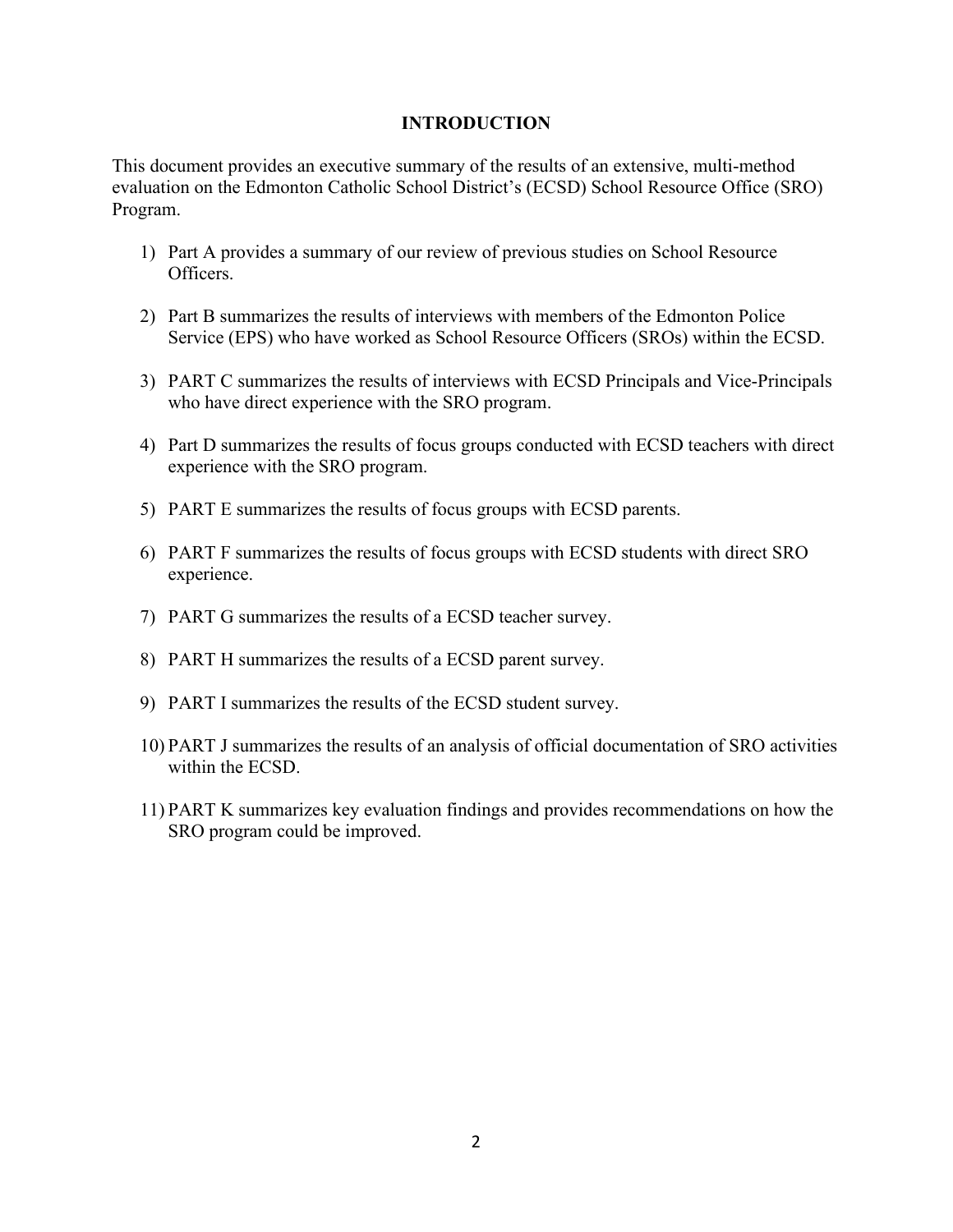#### **PART A: LITERATURE REVIEW**

Over the past decade, the use of dedicated police officers within schools – often referred to as School Resource Officers (SROs) -- has become a particularly controversial topic in both Canada and the United States. Advocates for such initiatives, including the police, school officials as well as parents, argue that SROs keep students safe and improve police-community relations (Abela and Donlevy 2020; Duxbury and Bennell 2020; Jennings, Khey, Maskaly, and Donner 2011). Critics, however, argue that SRO programs are intrusive, expensive, biased towards Black, Indigenous, and other marginalized youth (i.e. youth who identity as having a disability or as 2sLGBTQ+), and ultimately contribute to the school-to-prison pipeline (Gottfredson, Crosse, Tang, Bauer, Harmon, Hagen, and Green 2020; Mallet 2015; Merkwae 2015; Kochel, Wilson, and Mastroski 2011). It is these criticisms that have led to the dissolution of many SRO programs within several large Canadian school boards. However, there lacks methodologically sound and rigorous research that explores perceived benefits, concerns related to SRO programs, as well as their impacts on the school community (Gottfredson et al., 2020). This is particularly true in the Canadian context.

The following section will provide a brief overview of the literature exploring SRO programs, situated in the U.S. and Canada. The review will explore the history of SRO programs, the roles and functions of school-based police officers, and their impact(s) on students and other stakeholders. The first section addresses the emergence of law enforcement in schools and the rationale behind school-police partnerships. Following, the stated role(s) and responsibilities of police officers placed in schools is examined. The third section focuses on the effects of SRO programs, specifically looking at research that has assessed the impact of SROs on school crime and incidents of violence, perceptions of safety, the potential criminalization of students, and finally the impact that SRO program may have on youth and police relations. The literature review demonstrates the lack of research exploring SRO programs in Canada, thus demonstrating the importance of the current evaluation.

#### *The Historical Development of SRO programs*

- Formal collaborative programs between school boards and police services emerged in the U.S. as early as the 1950's. Some Canadian school boards, including the Edmonton Catholic School Division, developed similar relationships starting in the 1970s (Argyle 2021; Theriot and Cuellar 2016; Theriot and Orme 2016).
- As a consequence of highly publicized school shootings, including the Columbine and Sandy Hook tragedies in the United States (Brown, 2018), and the shooting death of Jordan Manners in Canada (Madan, 2016; McDonald, 2020), the perceived need for police in schools was reinvigorated beginning in the late 1990s.
- The argument for police in schools was supported by emerging research demonstrating a positive relationship between perceived safe school environments and effective teaching and learning (Ratner et al. 2006; Ripski and Gregory 2009).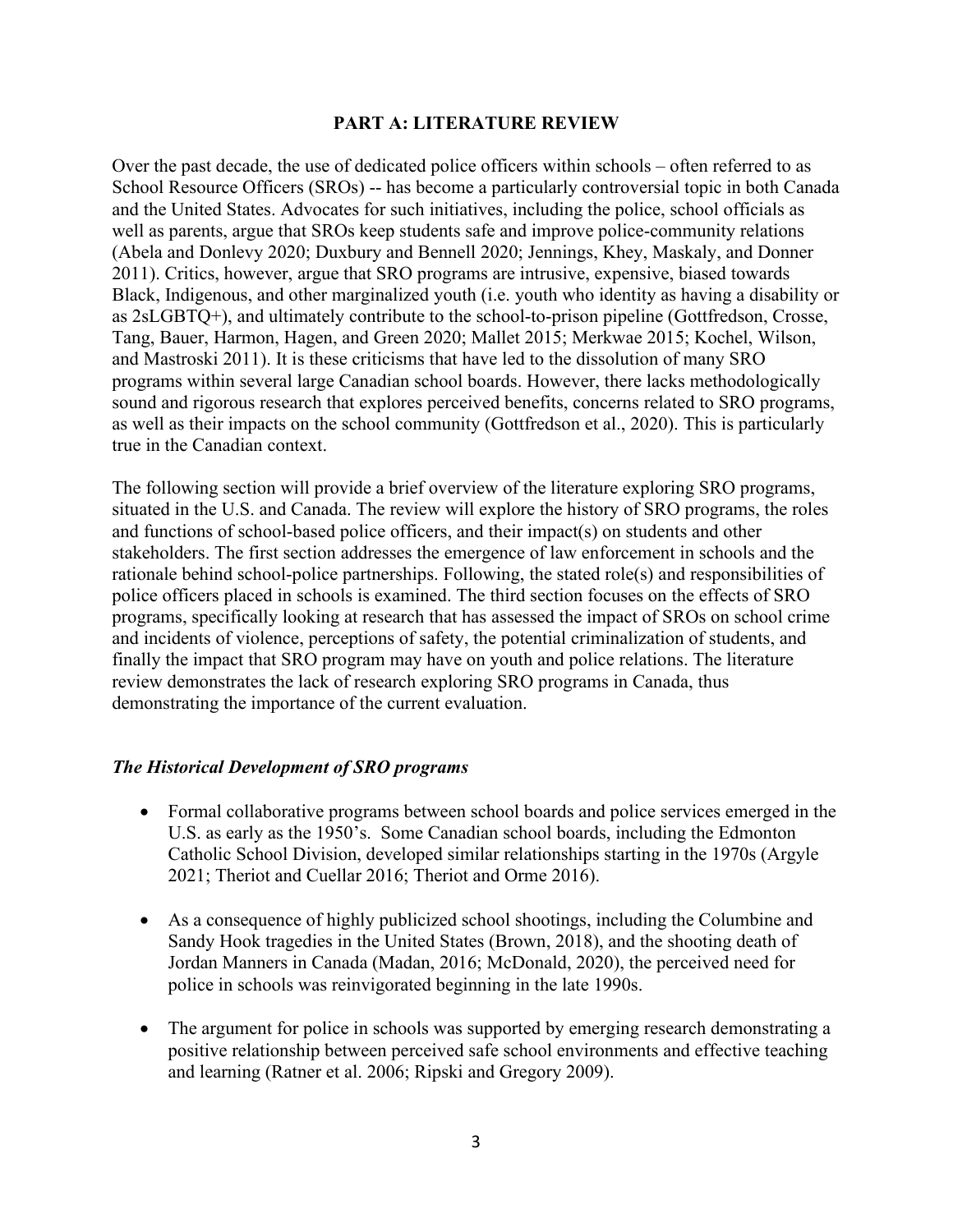- To demonstrate the rapid rise of SRO programs in U.S. schools, in 1976, a study conducted by the National Institute of Education (NIE) found that only 1% of U.S. schools had an SRO program. By 2016, a similar study found that 48% of American schools had an SRO, with 65% stationed in secondary schools (Goffredson et al. 2020; Musu-Gillette, Zhang, Wang, Zhang, Kemp, Diliberti, and Oudekerk 2018).
- Similar data cannot be found in Canada. However, an iteration of collaborative agreements between the police and school boards can be found in most provinces. SRO programs have been documented in both elementary, junior high, and high schools (Argyle 2021; Public Safety 2018; RCMP 2018).

### *SRO Program Objectives*

- The specific roles and responsibilities of SROs can vary according to the individual needs of designated schools. However, in North America, standard SRO activities are heavily influenced by The National Association of School Resource Officers (NASRO). NASRO promotes a "triad model" which describes the SRO as
	- o 1) law enforcers, where SROs patrol school property, respond to calls for service, and conduct criminal inquiries. Law enforcement activities may include the general surveillance of the student body as well as specific criminal investigations.
	- $\circ$  2) counsellors/mentors, where SROs are tasked with engaging with students, teachers, and school administrators to provide advice on personal and/or legal matters. In this capacity, SROs may engage in discussions about general student behaviour or advise school officials on how to deal with student disciplinary issues, including student criminality.
	- o 3) educators, where SROs provide in-class lectures on various public safety issues including bullying, cyberbullying, sexting, sexual assault, and substance use. SROs, it is argued, can also help students learn more about policing and the broader criminal justice system (Broll and Howells 2019; Merkwae 2015; NASRO n.d.; Taylor, Turner, Esbensen, and Winfree 2001).
- Researchers point out that the role of an SRO may depend on the needs of the school community that the SRO is assigned, the personality of the officer, and their relationship with school administration. Thus, articulating a clear definition of the SRO role is difficult and contributes to a lack of understanding of the ideal SRO (McKenna, Martinez-Prather, and Bowman 2016; Fisher and Devlin, 2020).
- Canadian research suggests SROs assigned to high schools predominately acted in the role of law enforcer whereas SROs in elementary schools mainly performed tasks associated with the role of educator and did not engage so much in traditional police work (Broll and Howells, 2019).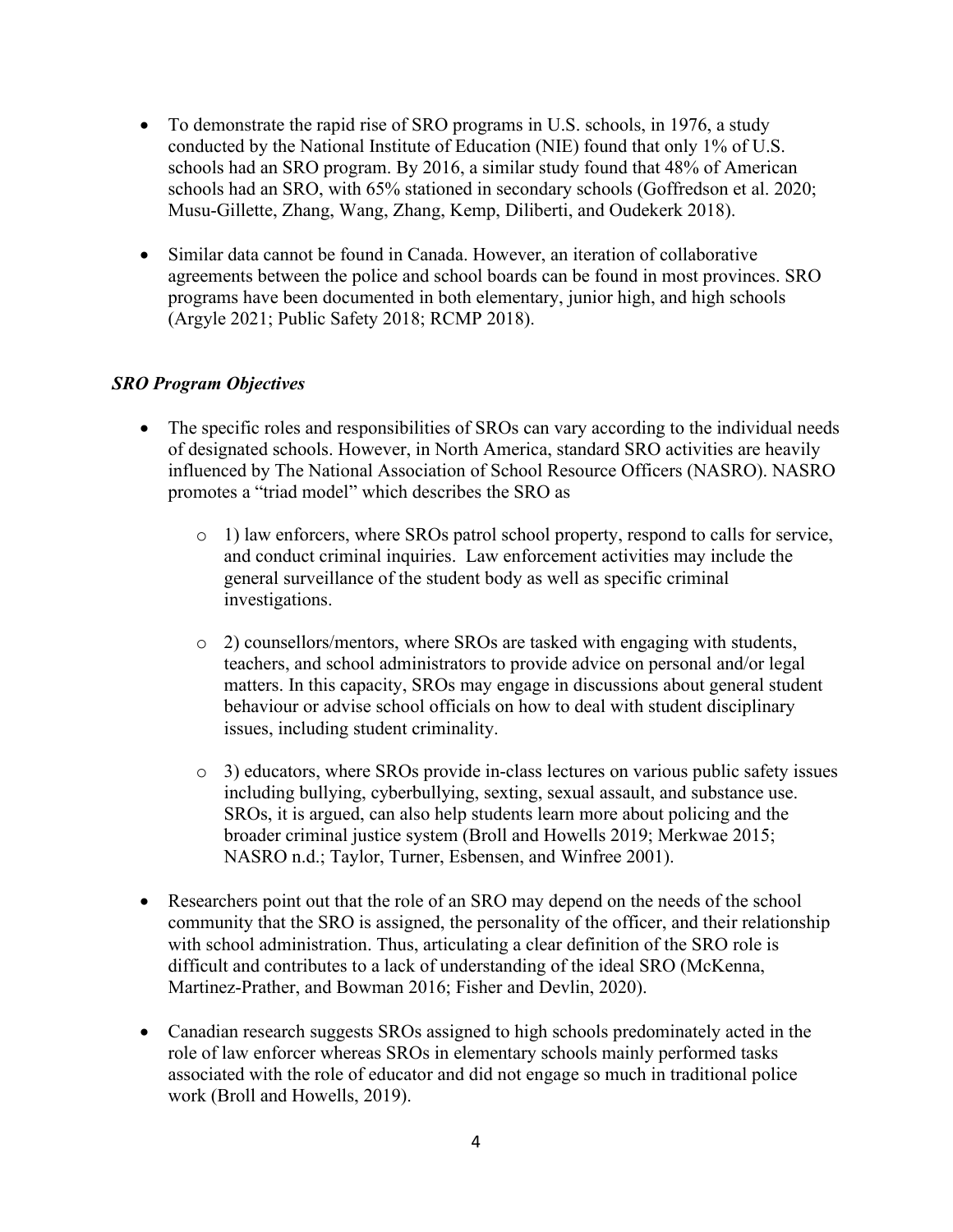• There are concerns intersecting criminal justice actors within the education system can lead to contradictory responsibilities assumed by officers working in school settings. There may be a major conflict in expecting young people to treat law enforcement officers in schools as mentors and/or counsellors, as SROs have the authority to make an arrest and may be more likely to defer to legal recourse if any information is deemed criminogenic. Thus, a major consequence concerns the damage to students' relationships with SROs when the responsibility of the law enforcer takes priority over that of other non-law enforcement duties (Coon and Travis, 2012; Mallett, 2016; Nolan, 2018; Vitale, 2018).

#### *SROs impact on school crime and incidents of violence*

- Research on the benefits of SRO programs remains limited and contradictory. This is particularly evident in relation to studies that examine the impact of SRO programs on criminal activity within schools. Using national cross-sectional data from the School Survey on Crime and Safety (SSOCS), some studies observed a negative relationship between the number of SROs and serious crime in high schools in the United States, leading researchers to conclude that SROs may function as a possible deterrent to serious crime (Jennings and et al. 2011; Maskaly, Donner, Lanterman, and Jennings, 2011).
- However, using longitudinal data spanning three years from the same survey (SSOCS), a number of researchers explore a sample of comparative schools, both with and without an SRO to examine whether the presence of an SRO leads to a reduction in various criminal activities including bullying, as well as serious and non-serious violent, property, drug, and weapon related crimes. These studies consistently show that schools with SROs report more crime than schools without an SRO. Thus, there is minimal evidence to suggest that police in schools contribute to school safety (Devlin, Santos, and Gottfredson 2018; Na and Gottfredson 2013; Nance 2016; Pigott et al. 2017; Swartz, Osborne, Dawson, Edwards and Higgins 2016).
- Data from a number of other American studies further suggest that schools with SROs have higher arrest rates and out-of-school suspensions than schools without SRO (Owens 2016; Weisburst 2019). A number of studies also demonstrate that SROs have a disproportionate effect on arrest rates for Black students (Homer and Fisher 2020). However, some researchers suggest these higher rates were typically found in schools that recently implemented an SRO program. They argue that schools with wellestablished programs (i.e., an officer in the school 3 years or longer) do not have significantly higher arrest rates. This finding suggests that upon implementation, SRO programs may increase school-based arrests. However, this initial increase may diminish after a program is established and the SRO becomes part of the school community (Zhang, 2018).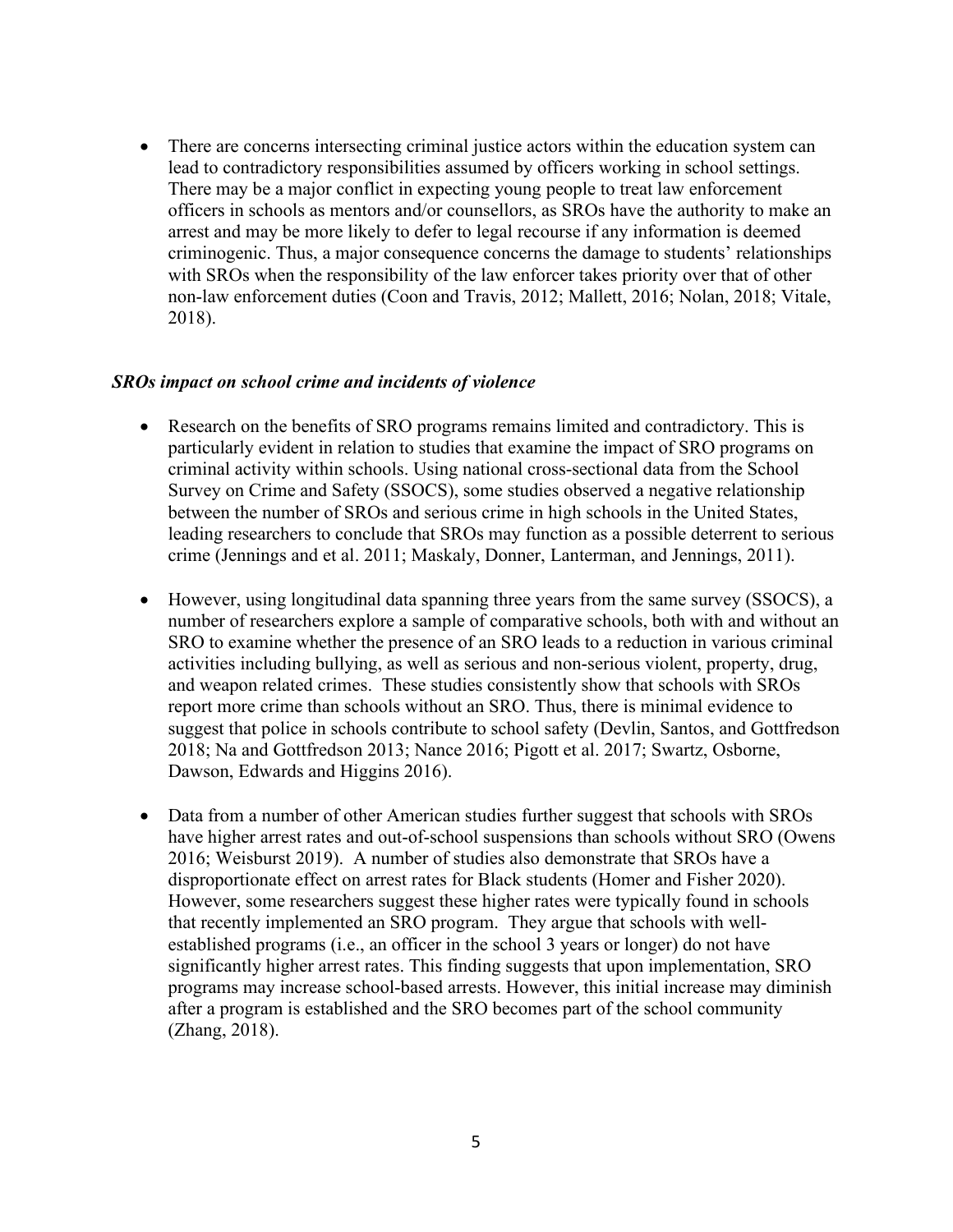- The most methodologically rigorous studies exploring the effects of SROs in school consistently demonstrate that the presence of SROs conclude that there is no evidence to support the notion that SRO programs make schools safer (Gottfredson et al. 2020).
- Examining the relationship between SROs and crime/violence in the Canadian context, a 2008/2009 evaluation of the SRO program in Toronto schools found that schools with SROs had a decrease in reported offences, compared to 2007/2008, the year before the program was introduced. The review also highlighted a small uptick in victimization within 200 meters of the school, which suggests that some crime may have been displaced to the neighbouring region as opposed to eliminated altogether. A 2011 followup evaluation notes that the *total number* of specific, serious offences (e.g., weapons offences, assault causing bodily harm, aggravated assaults, and robberies) decreased between the 2007/2008 and 2010/2011 period. There was a notable decrease in weapons related offences in particular and an increase in student willingness to report a crime to police. Given the findings, it was concluded the program was successful (Toronto Police Service 2009; Toronto Police Service 2011).

### *Perceptions of safety*

- The argument that perceived safety is an important characteristic of the school environment stems from a number of studies that reveal a positive relationship between perceptions of school safety and academic achievement. Students who feel safe at school may experience less anxiety and thus have an increased capacity to concentrate on school-work and extra-curricular activities (Ratner et al. 2006; Ripski and Gregory 2009).
- Several studies have investigated the effect that SROs have on perceptions of safety in schools, the results from these studies have been somewhat mixed. Studies suggest that this relationship is quite complex when considering race, gender, sexual orientation, ability, and other factors.
- While some studies demonstrate that SROs enhanced feelings of safety among all surveyed stakeholders (parents, teachers, school administrators, students, and SROs), these feelings were more pronounced among school administrators and SROs (Brown and Benedict, 2005; May, Fessel, and Means, 2004; Time and Payne, 2008). This is consistent with other studies that have observed increased perceptions of safety among school administrators and teachers following the implementation of an SRO program as compared to students (Johnson, 1999; May et al., 2004; Madan, 2016).
- Evaluations of Canadian SRO programs have often posed questions related to school safety to respondents. To illustrate, data from student surveys administered as a part of the 2009 Toronto Police SRO program evaluation found that there was no significant difference in perceptions of safety from when students were first surveyed in October 2008 and again in May 2009. At both periods, students reported feeling "very or reasonably safe" in the school and surrounding neighbourhood. Most administrators and teachers reported feeling safe at school and in the surrounding community area with little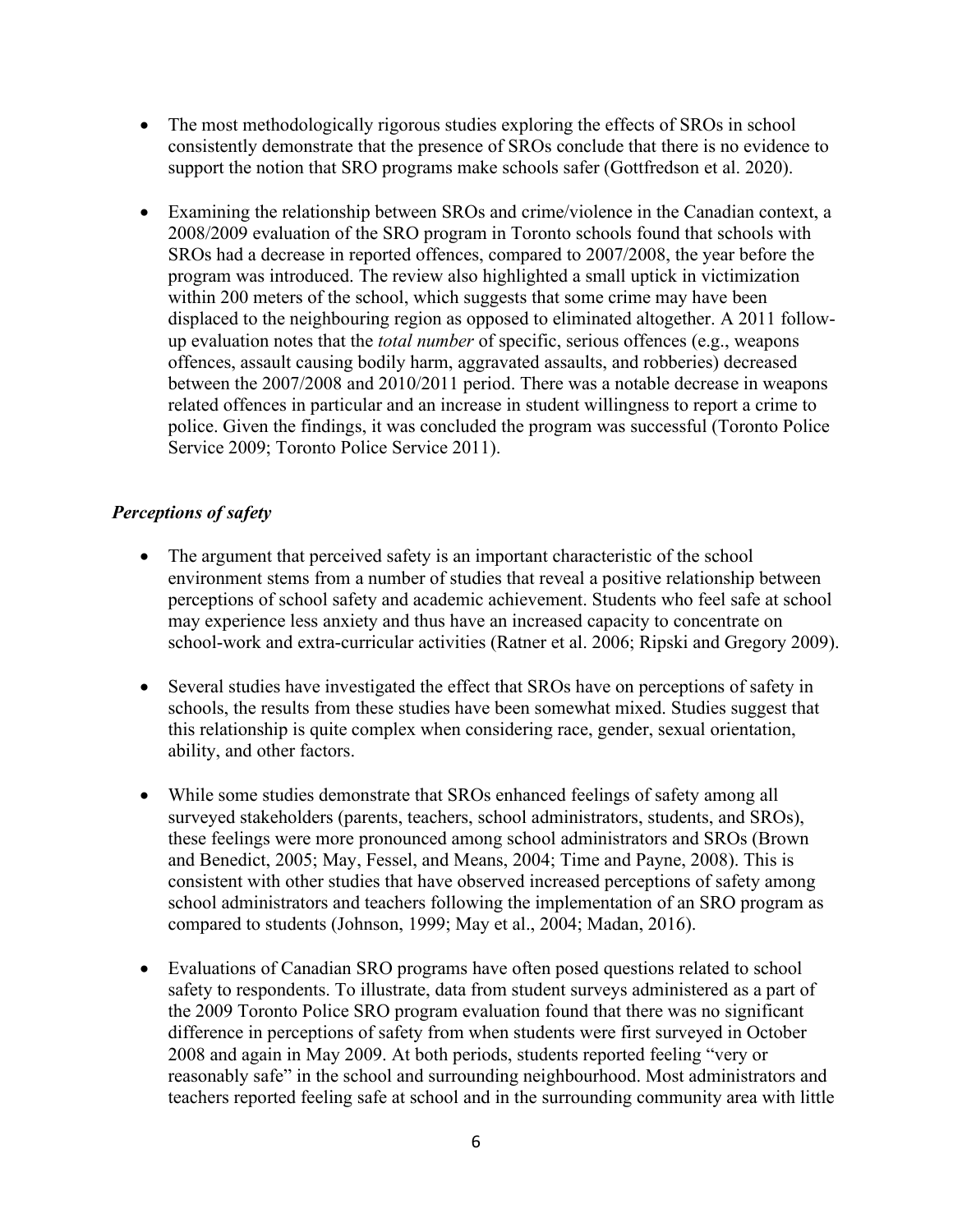difference noted in responses from the beginning to end of the year. With respect to parents, the study noted that perceptions of their child's safety seemed to improve over the school year (Toronto Police Service, 2009).

- In the follow-up evaluation, there were no changes reported for feelings of student safety between May 2009 and May 2011. It was found, however, that "students in schools that have had an SRO for a longer period of time were significantly more likely to say that they thought having the SRO assigned to their school made their school safer". Among school administrators, feelings of safety did not improve and there were not enough data to conduct a follow up analysis on parent's perceptions (Toronto Police Service 2011).
- Adding to the evidence base that SROs positively influence perceptions of school safety, a 2005 review of the North End SRO program in Winnipeg noted that the majority of students surveyed indicated that they agreed that the school feels safer as a result of SRO presence. The review also revealed that all parents agreed that SROs provide a safe learning environment for their child (PRA Inc., 2005).
- Researchers conducting an evaluation of Vancouver's SRO Program also found that the majority of Vancouver School Board students surveyed indicated that they "agreed" or "strongly agreed" with the statement that SRO programs "contribute to a sense of safety in schools". However, the evaluation was one of the first Canadian evaluations to record racial differences in feelings of safety. They note that only 15 per cent of Black students agreed or strongly agreed with the statement, with 60 per cent indicating that they disagreed or strongly disagreed. Among Indigenous students close to half (47 per cent) stated that they agreed or strongly agreed, while 33 per cent disagreed or strongly disagreed. Although the consensus on SROs and feelings of school safety from the student population was positive, a deeper analysis suggests that there are important differences in sub-population perceptions (Argyle, 2021).
- These differences were also highlighted as a part of the review of the Ottawa-Carleton District School Board (OCDSB) SRO program. To illustrate, 38 per cent of respondents disagreed with the statement that police presence makes schools safer. Breaking this down by identity, researchers found that 62 per cent Black, 43 per cent Indigenous, 33 per cent Middle Eastern, 36 per cent Muslim, 48 per cent people with disabilities, and 68 per cent 2sLGBTQ+ identifying participants disagreed with this statement (Tanner, 2021).
- While many students, school administrators, parents, and community members believe that school safety is maintained and/or enhanced by SROs, there are critical differences to be acknowledged in perceptions of safety among individuals from marginalized and/or racialized communities. Other factors like past victimization and gender have also been noted to affect perceptions of safety (Brown & Benedict, 2005; Theriot & Orme, 2016).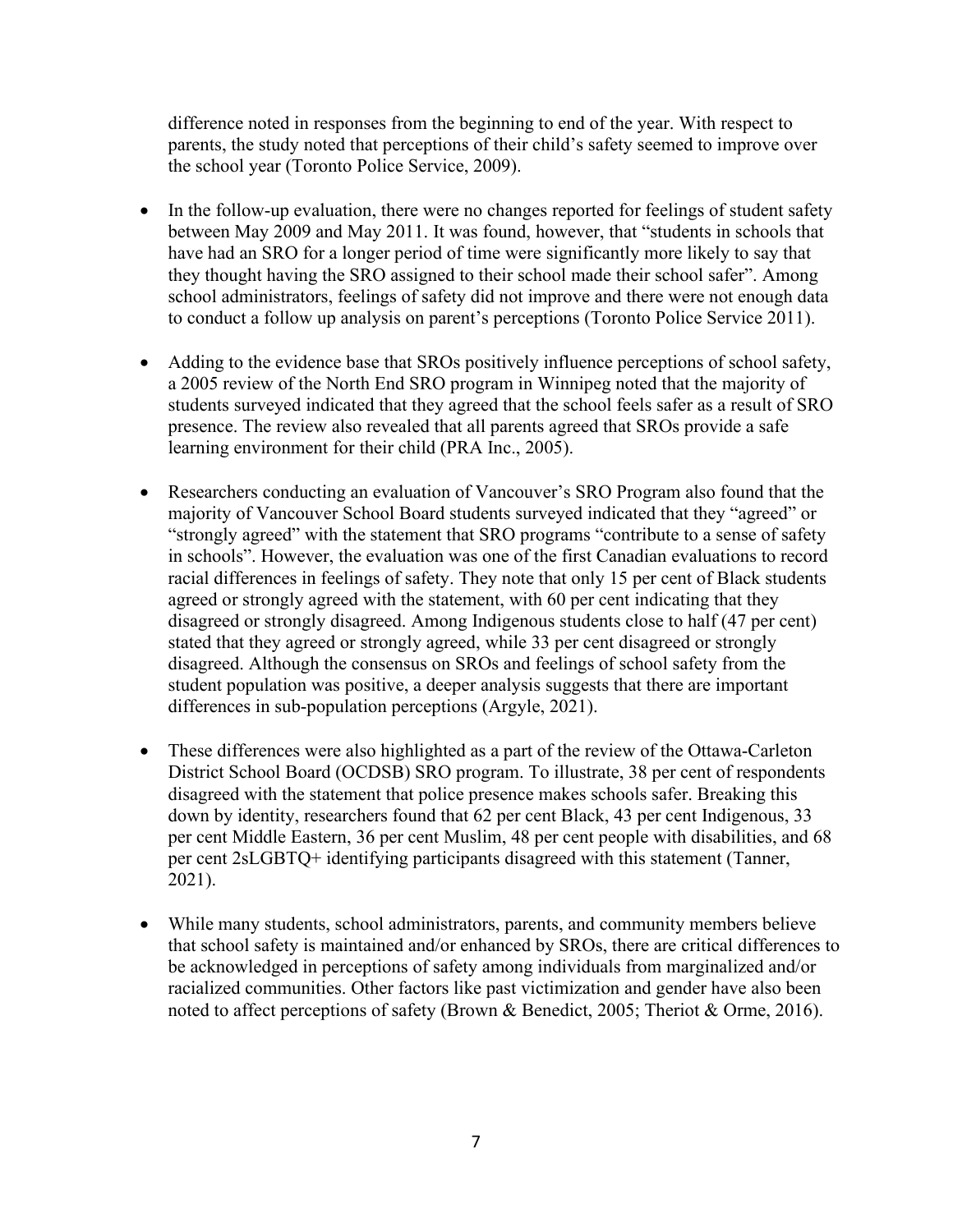#### *Criminalization of Student Behaviour: The school-to-prison pipeline*

- A major area of concern around SROs in schools continues to be the potential criminalization of student misconduct. In other words, research demonstrates that police in schools can, in fact, turn common student indiscretions on school property into criminal offences. This process, which is often referred to as the "school-to-prisonpipeline," suggests that students who are charged or disciplined by SROs also face school suspensions or expulsions (Brown, Mears, Collier, Montes, Pesta, and Siennick, 2020; Mallett, 2016).
- There are concerns that the consequences associated with SRO charge practices have a disproportionate impact on racialized youth and youth who identify as having a disability. Very few SRO studies centre race and racism, and therefore data exploring the impact of race and SRO charge practices is limited (Javdani 2019; Turner and Beneke 2020). However, recent studies suggest that Black students receive harsher treatment from SROs than their White counterparts. For example, when faced with the same behavioural infractions, SROs are more likely to arrest or charge Black students. By contrast, White students are more likely to be cautioned or diverted into an informal conflict resolution or treatment programs (Goffredson et al. 2020; Homer and Fisher 2020). It is important to note that research based in the U.S. has established that Black and Hispanic youth are both overrepresented in school suspensions/expulsions as well as arrests and convictions within the criminal justice system (Merkwae 2015; Kochel, Wilson and Mastrofski 2011; Stewart, Baumer, Brunson, and Simons 2009).
- In the Canadian context, this area of SRO research is severely underexplored (Madan 2016; Ontario Association Chiefs of Police, 2020). There are some data that suggest that racial minority students, notably Black students, are more likely than White students to be subjected to harsh disciplinary practices (James and Turner, 2017). This includes suspensions, expulsions, as well as police intervention. To date, no Canadian study examines the impact of SROs on school-based arrests, charges, or other disciplinary measures.
- US research suggests youth with disabilities (those who identify as having a learning, emotional or behavioural disorder) are overrepresented in school-based arrests (Merkwae 2015 pg.149; Gottfredson et al. 2020; Hirschfield 2008; Skiba, Arredondo, Gray, and Raush 2018; U.S. Department of Education, Office for Civil Rights 2014; Welch and Payne 2018). Scholars suggest this is a result of increased police presence in schools. Thus, a number of academics, activists, and policy officials are raising concerns over the negative consequences of SRO programs on youth with disabilities (Merkwae 2015; Nance 2016; Theriot and Cuellar 2016).
- Disability advocates argue that compared to teachers, and other specialized school staff, police are undertrained with respect to the various disciplinary measures that can be used to informally deal with youth who have behavioural problems (Merkwae 2015; Nance 2016; Theriot and Cuellar 2016).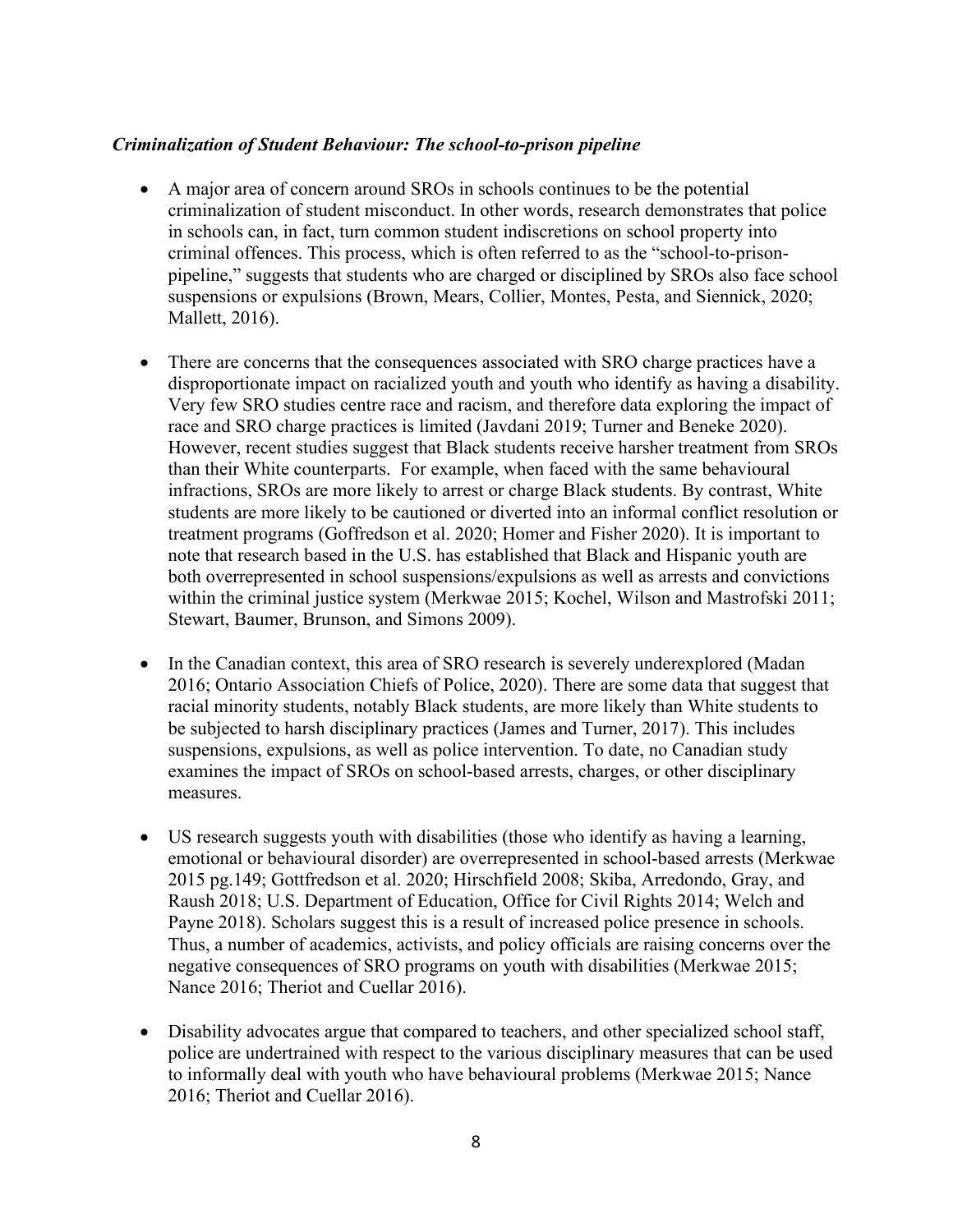#### *Youth-police relations – SRO program impacts*

- SRO programs have been regarded by many as a valuable initiative to help students build positive relationships with school officers and also improve relations between youth and police in general.
- Once again, the research results are mixed. Some studies suggest greater interactions with SROs are related to more positive student attitudes about SROs, and thus helps to dispel misunderstandings of the police and the justice system (Curran, Fisher, Viano, and Kupchik, 2020; Theriot, 2016). Additional studies suggest however, that the views of students are complicated. Students expressed skepticism about police in general, even if they held positive perceptions of their SRO (Hopkins, Hewstone, and Hantzi, 1992; Jackson, 2002).
- For racialized students or students from a low socio-economic background, SROs propolice messaging may result in tensions with their lived experiences and realties of overpolicing in their communities.
- While there are SRO programs in most Canadian provinces, the available research is limited to jurisdictions in Ontario, Alberta, British Columbia, and Manitoba. Therefore, with respect to SRO programs, there is a glaring absence of empirical insight into the impact of SRO programs in youth and police relations, particularly with respect to the experiences and perceptions of racial and marginalized students (Salole and Abulle, 2015).
- To illustrate, in response to concerns about racial bias within the Toronto SRO program, the Toronto District School Board (TDSB) conducted their own SRO study, in  $2017<sup>1</sup>$  $2017<sup>1</sup>$  $2017<sup>1</sup>$ , seeking the perceptions and experiences with all current TDSB students, as well as some former students, community members and representatives from various community agencies. Key findings include a majority of students (71%) had no interaction with the SRO at their school; 41% of respondents felt that the SRO at their school was trustworthy, 53% however were unsure if they could trust their SRO or not; 57% of respondents stated that having an SRO made them feel safer at school, however 10% disagreed or strongly disagreed, and 33% were not sure; When asked whether they would like the SRO Program to continue at their school, 47% of respondents said yes, 7% said no, and 46% said they were unsure (TDSB, 2017).
- An alarming number of students also expressed that they felt uncomfortable or intimidated in the presence of their SRO. The survey data did not allow for an examination of racial, gender, socio-economic, or disability differences among the student sample, but was the first Canadian study to clearly identify and highlight negative

<span id="page-8-0"></span><sup>&</sup>lt;sup>1</sup> The full TDSB School Resource Officer Program Review can no longer be accessed online. Information about the review and main findings were gathered prior to the report being taken down from the TDSB website.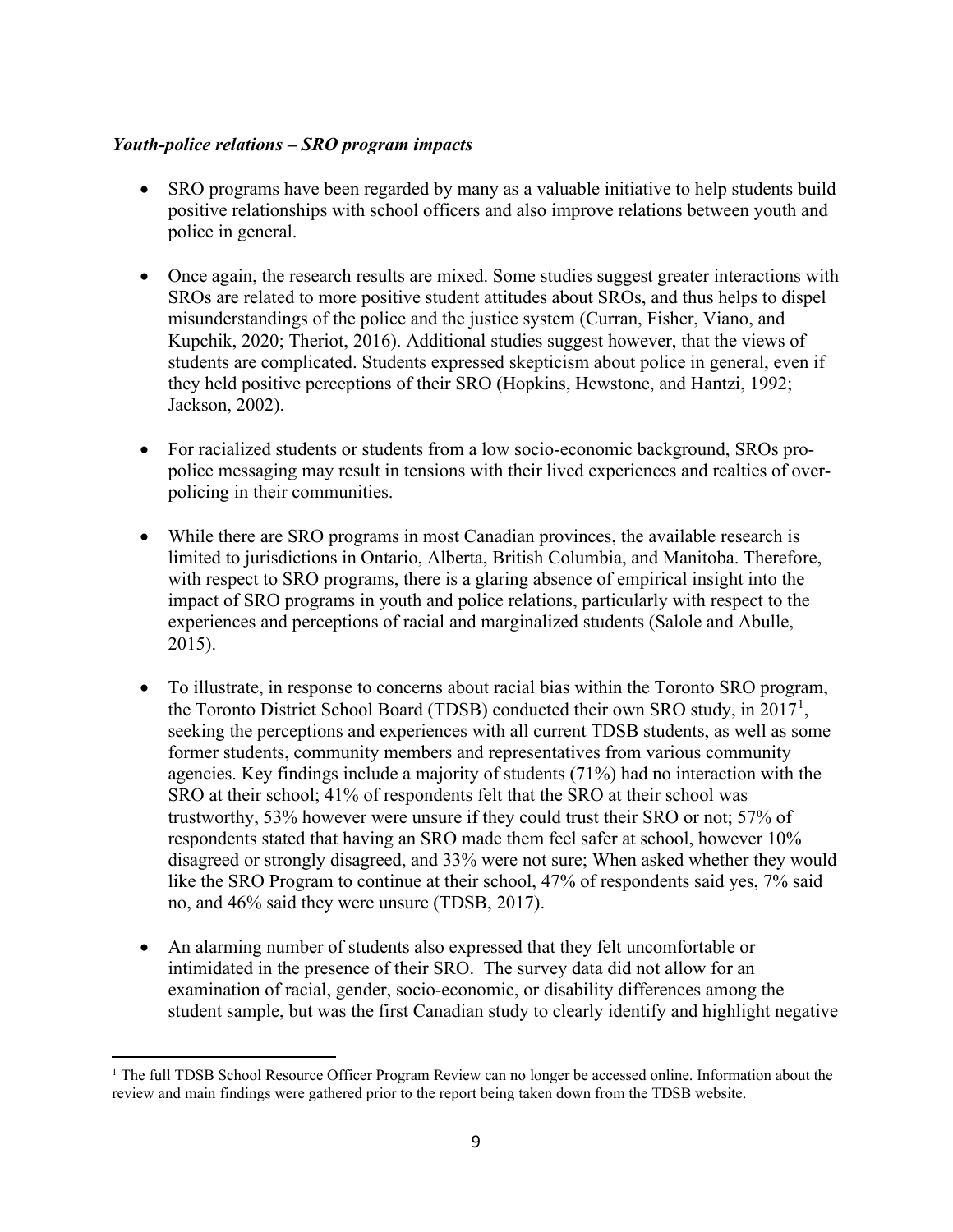perceptions of an SRO program. As a result of these findings, the Toronto SRO program was terminated.

- More recently, as a part of the Ottawa Public District review, students were asked about their level of support for having SROs engage with relationship building with students and families. The 2021 review revealed that "a substantial percentage (67%) of current students either disagreed with the idea, weren't sure, thought it should only be done as a last resort or preferred for it to be done by non-police" (Tanner, pg. 34). Black students and students who identified as 2sLGBTQ expressed significant concerns. While positive experiences with SROs were noted, other participant accounts revealed "lasting physical and psychological harms that were distinctly linked to Indigeneity, race, class, gender, and ability" (pg.6). After the release of the evaluation, Ottawa's Public District SRO program was dismantled.
- A review in Vancouver, also conducted in 2021, suggests Black and Indigenous students express feelings of discomfort, fear, and anxiety when asked about their personal experiences with the SRO program. As one participant states, "As a black student, when the first thing I see when I walk into school in the morning is an armed police officer, it automatically gives me the message that "you aren't really welcome" (Arygle, 2021, p.26). Also following this review, SRO programs in Vancouver Public Schools and New Westminster District were dismantled.
- A study exploring how SROs promote resilience with youth who identify as  $2sLGBTQ^+$ , examines the experiences of five students from two Edmonton high schools. The researcher argues that in comparison to heterosexual and cisgender youth, sexual and gender minority youth are at a higher risk to experience bullying in school. Youth participants in the study favour SROs who promote "positive and inclusive school environments" (Pynoo, pg.80) and suggested SROs can build relationships with vulnerable students through mentorship. Thus, by intentionally making space for 2sLGBTQ+ students that are at a high risk of bullying victimization, the study's participants suggest SROs can indeed increase positive perceptions of the police among youth who traditionally report higher levels of distrust (Pynoo, 2020).
- Research from both the United States and Canada paints a rather complex picture with respect to the relationship between students and police. Limitations in study methodologies prevent casual conclusions from being drawn about SRO presence and attitudes towards the police, in general. Furthermore, when it comes to exploring the relationship between students and their own SRO officers, while many report positive feelings associated with their SRO, certain segments of the student population perceive SROs as intimidating figures who contribute to feelings of alienation and discomfort within the school setting. These accounts should not be taken lightly nor ignored in favour of majority perceptions and attitudes.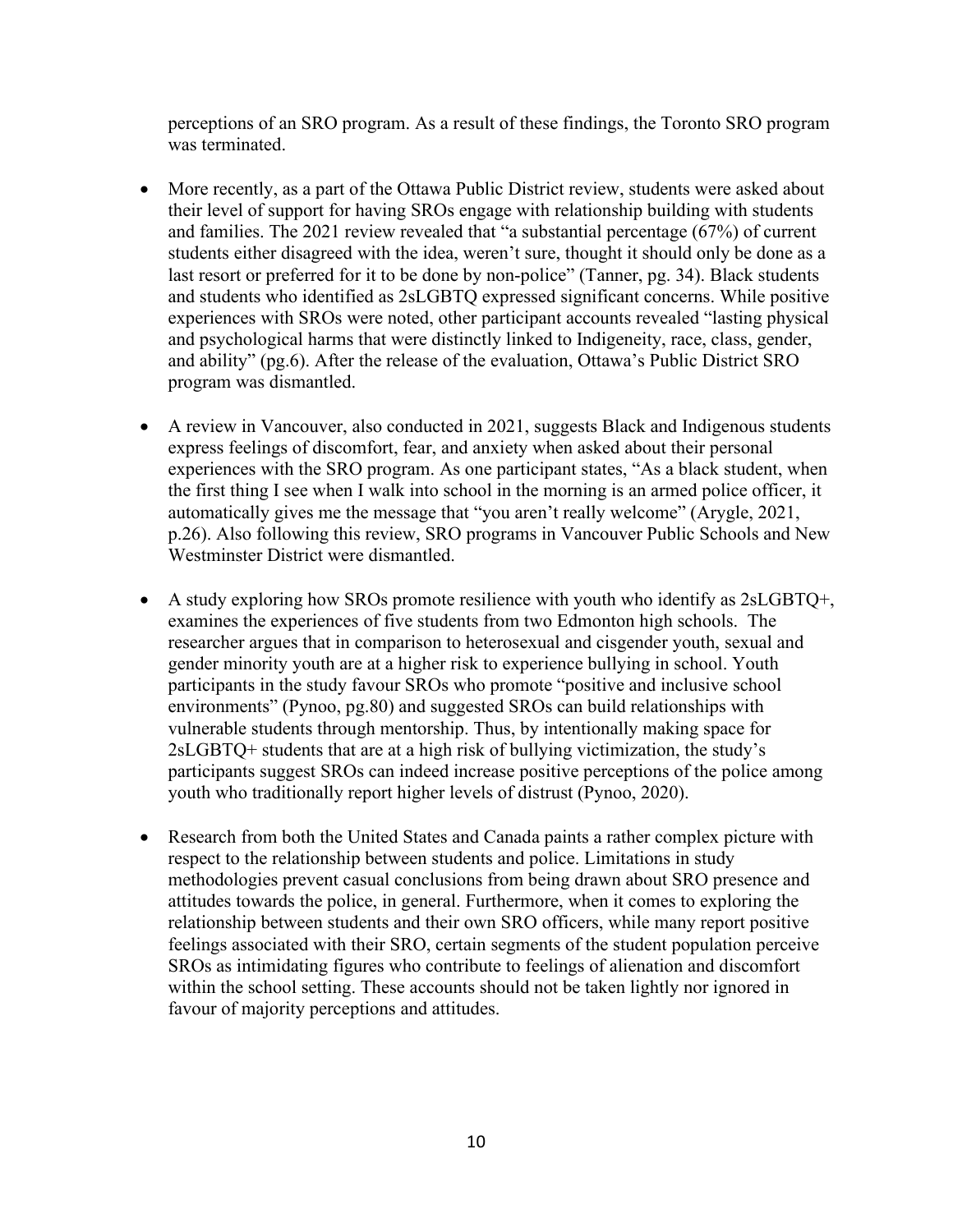### *Conclusion*

As highlighted in the above review, SRO programs are quite diverse in practice. Furthermore, studies looking to examine their effectiveness also vary considerably in methodological approach and rigour. This makes drawing confident conclusions about the effectiveness and influence of SROs on students and the school environment difficult.

Based on a review of the Canadian literature, or lack thereof, it is evident high-quality evaluation techniques must be employed when examining SRO programs. They must consider various contextual factors that may influence perceptions and experiences with an SRO, including race, gender, disability, and socio-economic status.

Researchers note that it is problematic for researchers to make strong claims about program effectiveness without a control group (a comparative school, without an SRO), or studies based on survey data and minimal interviews (Gottfredson et al. 2020). *Therefore, it must be made clear that the following evaluation is not intended to establish program effectiveness. Instead the following evaluation aims to explore and better understand the experiences and impact the SRO program has had on the Edmonton Catholic School Division community, including students, parents, teachers, school administration, and SROs themselves.* Through an examination of SRO incident data, comprehensive survey data, one-on-one semi-structured interviews, and focus groups with a wide range of school community members, the following examination is one of the first Canadian studies to thoroughly explore various contextual factors that may influence perceptions and experiences with an SRO. As such, the Edmonton Catholic School Division evaluation is providing a nuanced understanding into SRO programs, from a Canadian perspective.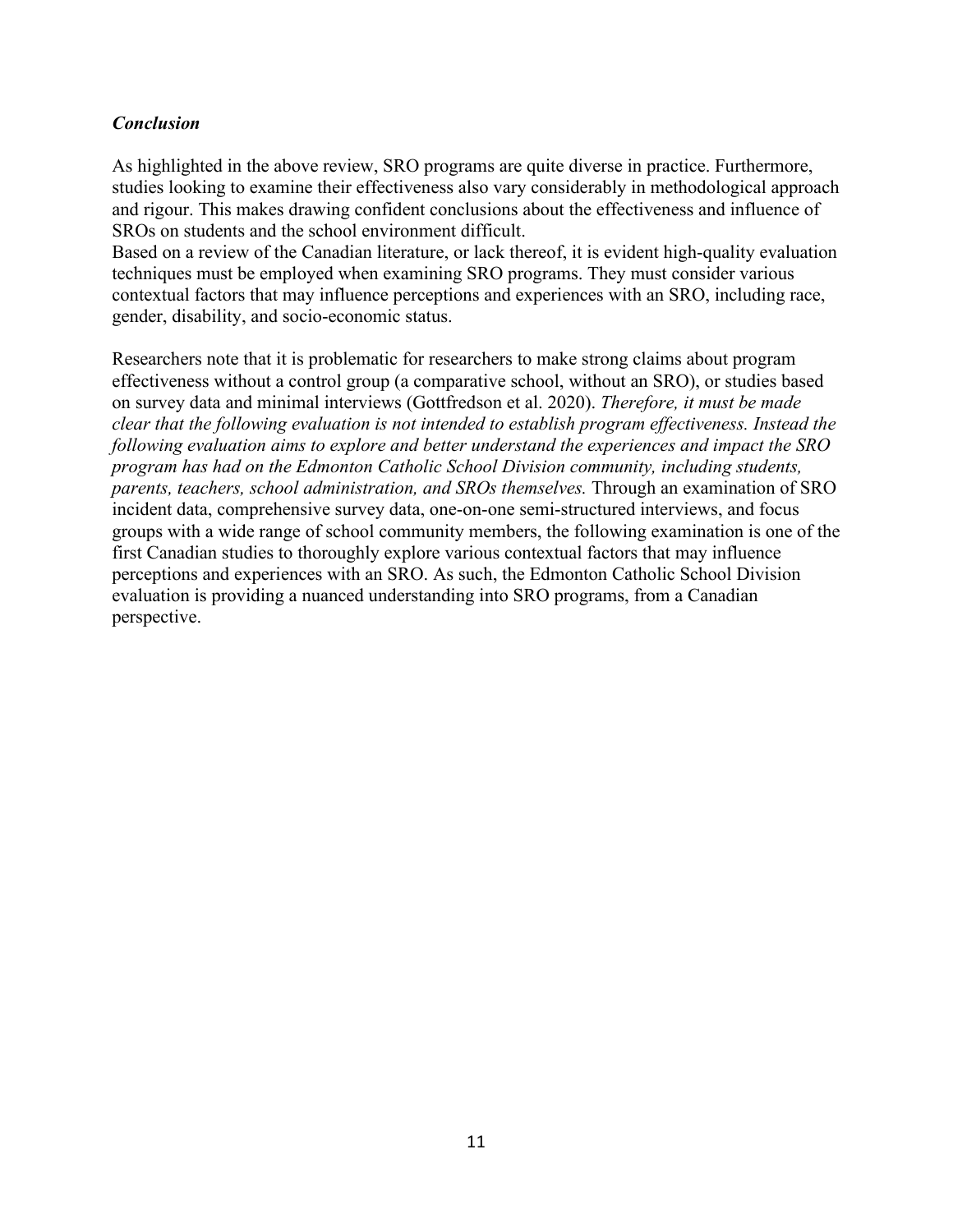### **PART B: INTERVIEWS WITH POLICE**

- During February and March 2021, we conducted 20 in-depth interviews with members of the Edmonton Police Service. We conducted the great majority of these interviews with current School Resource Officers (N=17). In addition, three interviews were conducted with police leaders who had previously worked with or are actively working with the ECSD's school resource officer program. These interviews ranged from 50 to 95 minutes (mean=71 minutes). We conducted all interviews via Zoom conferencing technology. All interviews were recorded and subsequently transcribed for analysis.
- During these interviews we asked respondents about a variety of issues including: a description of SRO responsibilities and duties; SRO recruitment and training; benefits and limitations of the SRO program; SRO relationships with school staff, students, and parents; and the relationship between SROs and BIPOC youth, sexual minority youth, and youth with disabilities. We also asked respondents to provide recommendations about how the ECSD's program might be improved.
- Our findings showed that police officers saw several purposes of the SRO program: a) to build relationships and rapports with students, parents/guardians and administration, b) to contribute to the education of students on current issues, such a vaping or sexual assault, c) to evaluate situations that may occur holistically, trying to create "out of the box" solutions for students who might have broken school rules or the law, and d) to provide an extra layer of safety to the school community.
- Our interviews indicate that police officers viewed relationship building as one of the main roles, and major advantages of the program. They saw several benefits in building rapport with students and teachers. They believed:
	- o they could potentially change a student's or parents' perspective on the police for the positive;
	- o having rapport with students allowed students to potentially open up about negative experiences at school, at home or in their social surroundings and seek help through the SRO or pick their brains for advice;
	- o they had a better ability to appropriately intervene when students were breaking school rules or where otherwise in trouble with the law. Having established rapport allowed them to evaluate the situation differently and potentially find a more appropriate response than when coming into a situation as outsider.
- SROs also emphasized that they could act as a buffer between students and both the "regular" police and broader criminal justice system. By being located in the schools, they felt they were able to work with students and families in a way that regular police could not. All SROs emphasized that they would not have the time to build similarly close relationships with students and families if they worked outside of schools in the community, and would not be able to apply the same amount of time to cases they were assigned. That is, the nature of police work outside of schools implies that they typically rush from call to call and can only refer people to outside resources, where appropriate –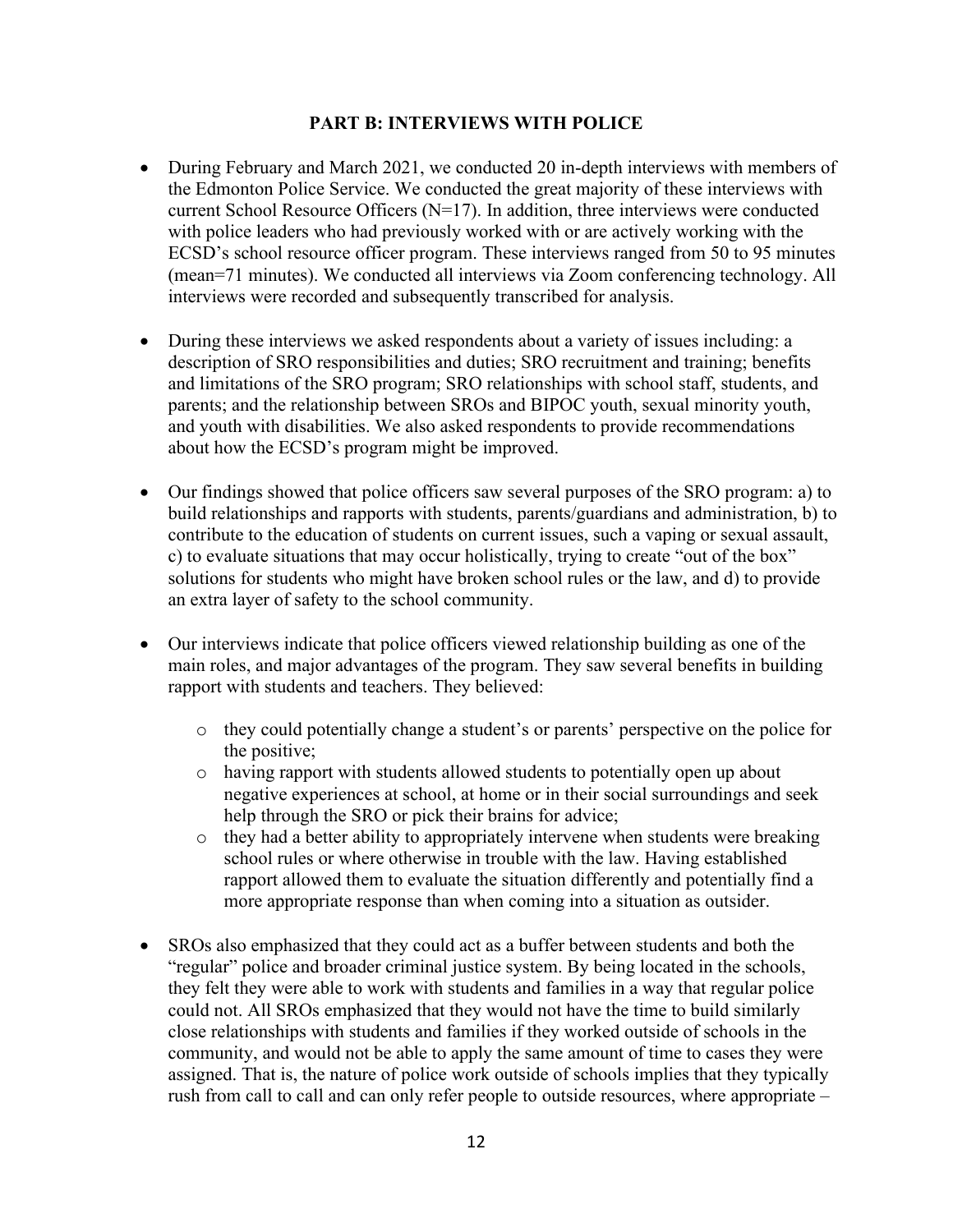but do not have the time or resources to follow up with people they dealt with. In contrast, as SRO they have the capacity to build long-term relationships with students and families, working with the student or families over an extended period of time. They stressed this is particularly important when dealing with families who experience victimization or break school rules or the law, allowing them to create solutions that can more fully take the individual needs of the student (or family) into account.

SROs identified safety as another major goal of the program and they all talked about creating a safe environment for the school community at school. They took an holistic understanding of "safety" and spoke about contributing to an environment that did not tolerate bullying or victimization. Their sense of "safety" was also extended to the broader school community, and included parents and guardians who might reach out to the SRO about a particular situation because of the established rapport and their presence at the school.

- Several of our participants saw their role as educating the school administration about the effects of the criminal justice system in students. They recalled situations in which they perceived school administrators wishing that particular students should be expelled or receive a hard punishment, while the SRO preferred to come up with alternative, diversion measures to handle the situation, stressing the implications of having a student become trapped in the criminal justice system.
- SROs recounted different approaches to build rapport with students and their families, with some taking on coaching or teaching classes, while others run an afterschool program and still others are simply present at the school. Most SROs told us that they got involved in jobs such as parking control before and after school hours, or being present in the hallways during recess.
- SROs believed that many victimization experiences will go unreported if they were removed from schools.
- SROs indicated a potential weakness of the program is lack of fit and stressed that proper vetting and ensuring that the police officer is the right fit for a particular school community are important. They also stressed that mechanisms have to be put in place so that SROs who aren't the right fit can be removed quickly.
- SROs also pointed out that there is a lack of a clear job description, which results in officers fulfilling the role in different ways. Our data show this statement holds true, however, we would be hesitant to identify this as a weakness of the program. Much rather, it seems to be a strength that an SRO, in collaboration with the specific school, has the flexibility to adjust the role depending on the school community's needs.
- SROs stated that one obvious area needing improvement is information sharing about the program. They believe that EPS has not thoroughly explained the SRO program to the school communities and the general public, leaving many people unware what the purpose of the program is and how it functions. Generally speaking, our participants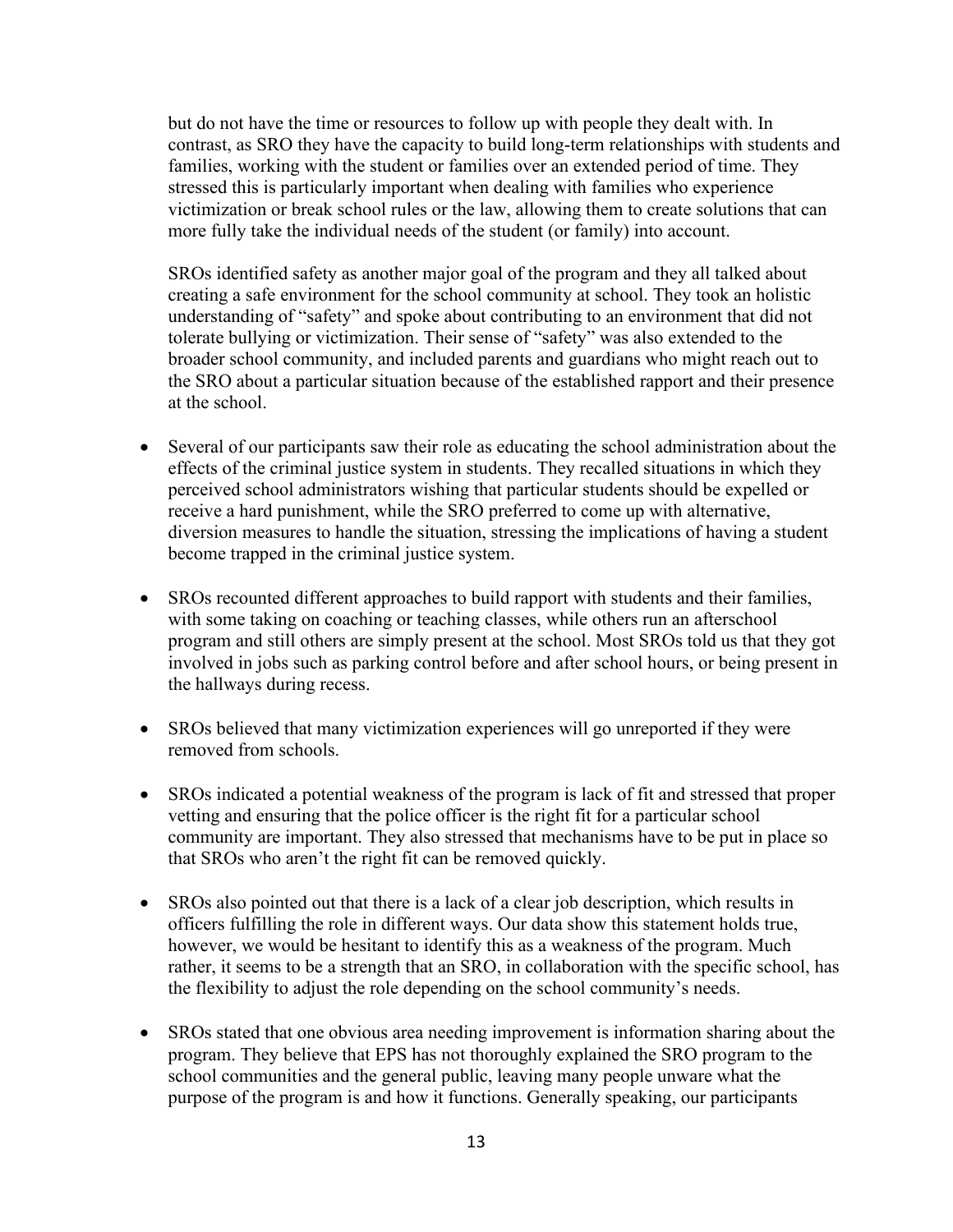believe that the program in Edmonton is superior to those in other jurisdictions, because SROs are not split between schools and can fully dedicate themselves to one school community (in the majority of cases). However, as the great majority of our participants stated, the differences between different types of SRO programs are often not known to the public.

- Related to the perceived lack of knowledge of the program, SROs also suggested to raise awareness of how to reach the SRO when needed.
- Some SROs stated the collection of systematic data is necessary to see the impact of the program on racialized students. They stressed that these data would also need to be compared to situations where racialized students are dealing with non-SRO police officers.
- SROs also stated that there should be clear communication between the school administration, the school community, and EPS what the desired outcomes are for a particular SRO position, since working conditions and ability to build rapport with students also depends on the size of the school community. Some police members recommended having two SROs in schools with a student population over 2,000 students to ensure that students and parents still reap the benefits of being able to contact the SRO whenever they need.
- Some SROs also suggested that they would like to receive additional training on life histories and trauma-informed strategies to better address the needs of vulnerable students.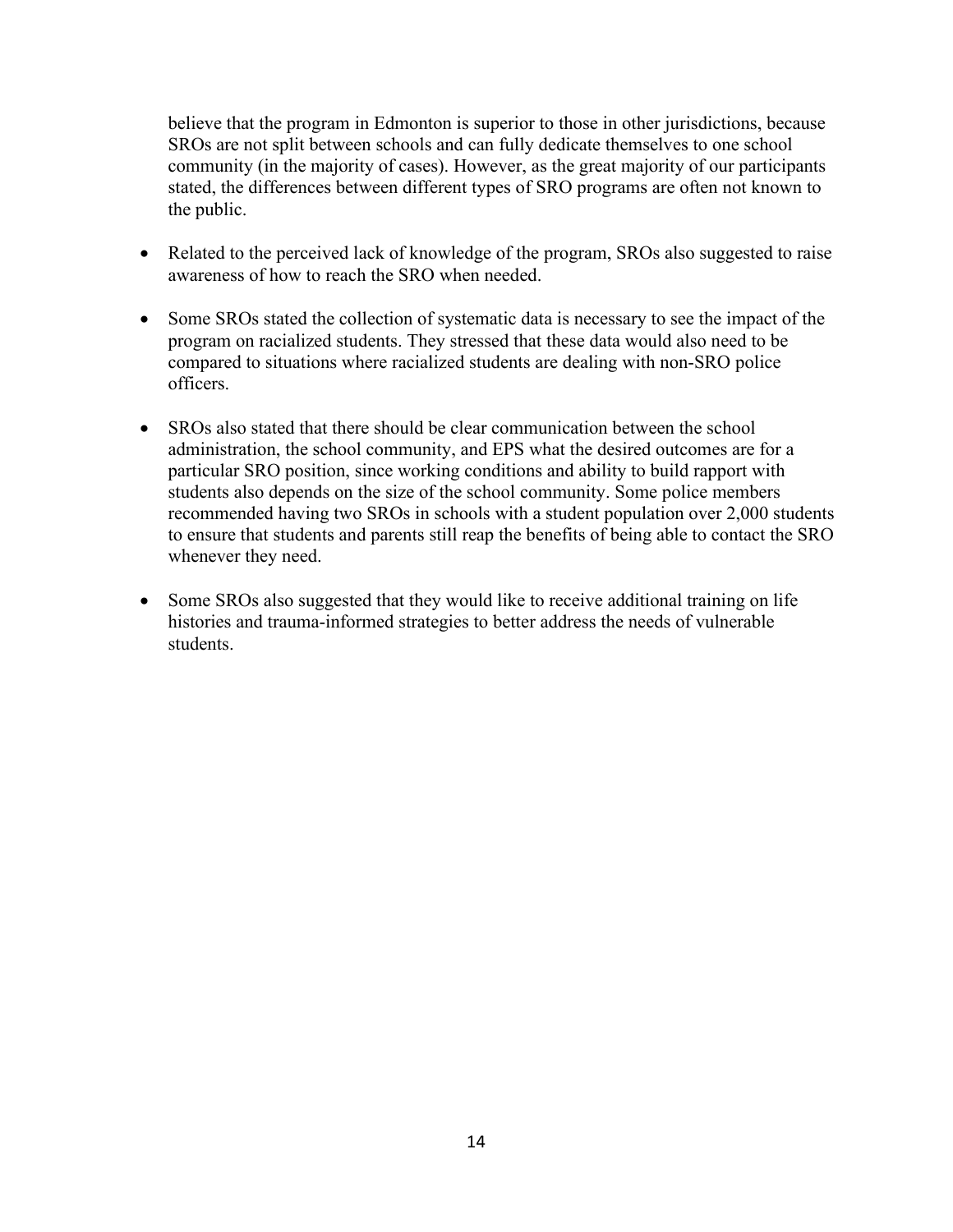### **PART C: INTERVIEWS WITH PRINCIPALS AND SCHOOL ADMINISTRATORS**

- During February and March 2021, we conducted 26 in-depth interviews with principals and vice-principals from the Edmonton Catholic School District (N=23), as well as interviews with select administrators (N=3). These interviews lasted between 65 and 89 minutes (mean=74 minutes), all interviews were held via zoom video conferences, recorded and transcribed verbatim. We coded and analyzed our data using NVivo analysis software.
- During these interviews we asked respondents about a variety of issues including: a description of SRO responsibilities and duties; SRO recruitment and training; benefits and limitations of the SRO program; SRO relationships with school staff, students, and parents; and the relationship between SROs and BIPOC youth, sexual minority youth, and youth with disabilities. We also asked respondents to provide recommendations about how the ECSD's program might be improved.
- All but one ECSD participants were in strong support of the SRO program and advocated to keep the program in the schools. The principal who was not in strong support emphasized that they had no negative experiences with the SRO program and did not believe it was causing any harm, however, they did not share their colleagues' opinions about the value of the program for schools. This participant would rather like to see the resources spend on additional counselling or social work.
- All ECSD members (but one) expressed serious concerns for students were the program to be removed. In particular, they were concerned about having to rely on "outside" Edmonton Police Service officers to come into the school and deescalate situations that require police presence, such as violent altercations on school property. In their experience, such situations are much better dealt with when officers already have established rapport with students.
- ECSD members described three general types of SROs: A) someone approaching the role from a social work perspective, building strong rapport with the school community, B) someone who chooses the role because the job is less stressful than policing roles in the streets. This "type" of officer was described as mostly spending time in their offices, and C) someone who puts emphasis on "enforcing" rules and the law. The overwhelming majority of ECSD participants stated that the SROs they had encountered throughout their careers fell into category A, with the fewest falling into category C.
- Members of the ECSD identified several roles they perceived SROs had. Many ECSD members emphasized that SROs added an extra layer of safety for the schools, with a majority stressing that they would not want to work at a school without an SRO.
- Having established relationships and rapport between students, caregivers, and the SRO was consistently stressed as a major advantage of the program. ECSD members stressed the SRO typically had a more holistic and nuanced understanding of a particular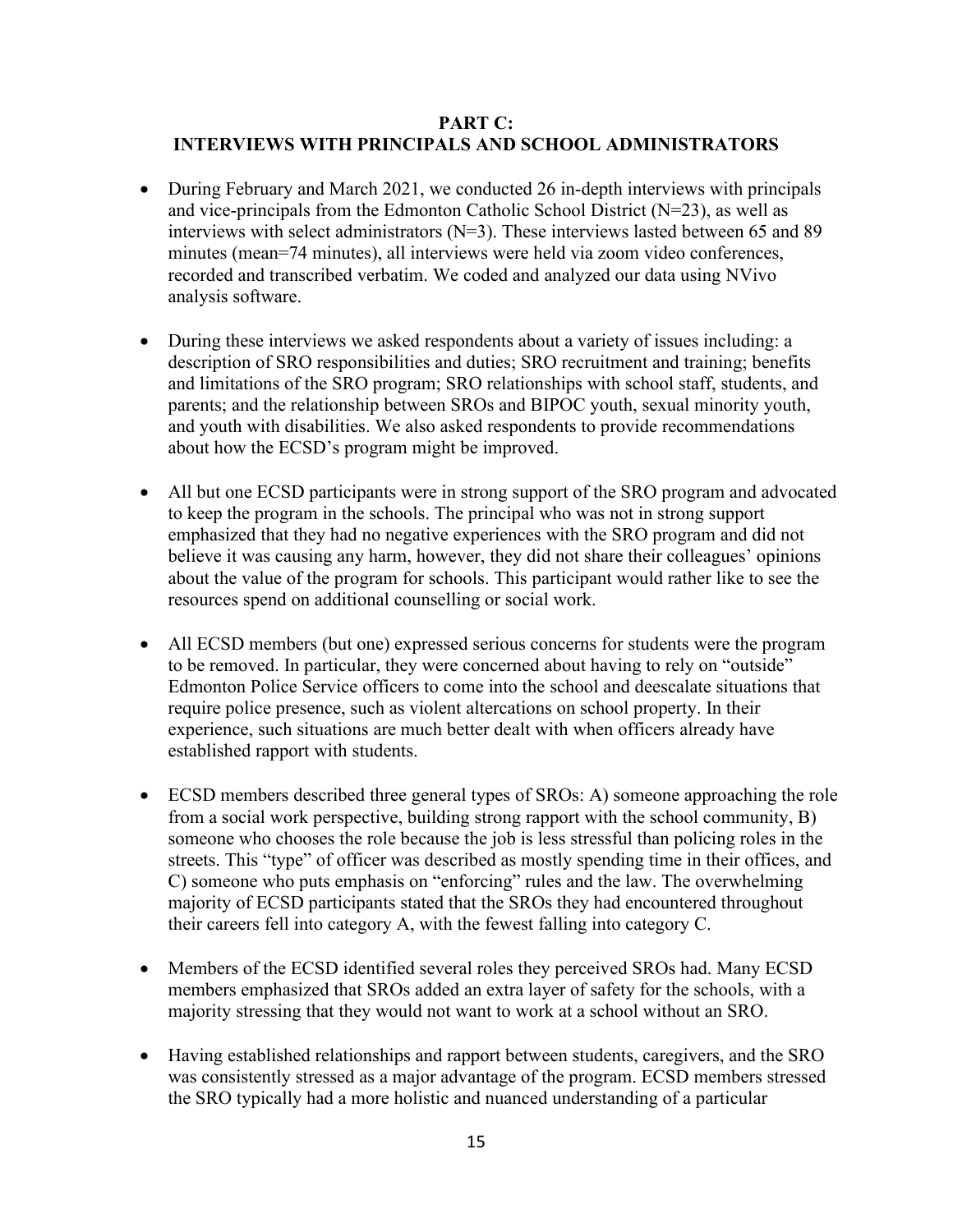situation, student, or family and could work towards solutions meeting the needs of the particular student or family (both in case of victimization or when the student broke the law or school rules).

- o Almost all ECSD members shared detailed examples of how the SRO deescalated situations because they had a pre-established relationship with students and families. This allowed them to create solutions that were tailored to the needs of a particular student or family. ECSD participants stressed that "regular police officers" would not have the time to do the same.
- ECSD members also stressed that SROs were an additional resource in the school: while participants emphasized different aspects that they felt were important in that regard, they all emphasized that SROs provided their "time" and "qualifications" to the school community.
- ECSD members saw several benefits for students. Some of the recurring themes in this category relating to the perceived benefits for students were that ECSD members felt:
	- o Students could informally seek out the SROs for advice on a variety of matters, such as friends they might be concerned about or issues they are facing in their own lives;
	- o Students could seek out legal advice from SROs;
	- o SROs could be a listening ear for students who have difficult home lives or friendship circles;
	- o SROs were contributing to education by running classes and workshops on a variety of topics, such as vaping, assault, or bullying;
	- o SROs were contributing to the school community life by coaching sports teams, run bike workshops etc.;
	- o Students could establish a more positive view of policing by interacting with the SRO;
	- o Students could ask SROs critical questions about policing.
- ESCD members also saw benefit for themselves, teachers, and parents:
	- o They believed principals and administrators could get advice from SROs when having questions about how to handle a particular situation, but that the SRO also acted as someone that parents could get advice from;
	- o They felt that the SROs provided a resource for teachers by allowing them to pick their brains on various legal or crime-related questions – often also of personal nature;
	- o They stressed it was a huge advantage having the SRO to consult when students got into trouble or broke the law, instead of having to call the Edmonton Police Service who did not have pre-established relationships at the school;
	- o Numerous principals stressed that the SRO was particularly critical during the COVID-19 pandemic and was able to do home visits and check in on students and families that they had pre-existing relationships with;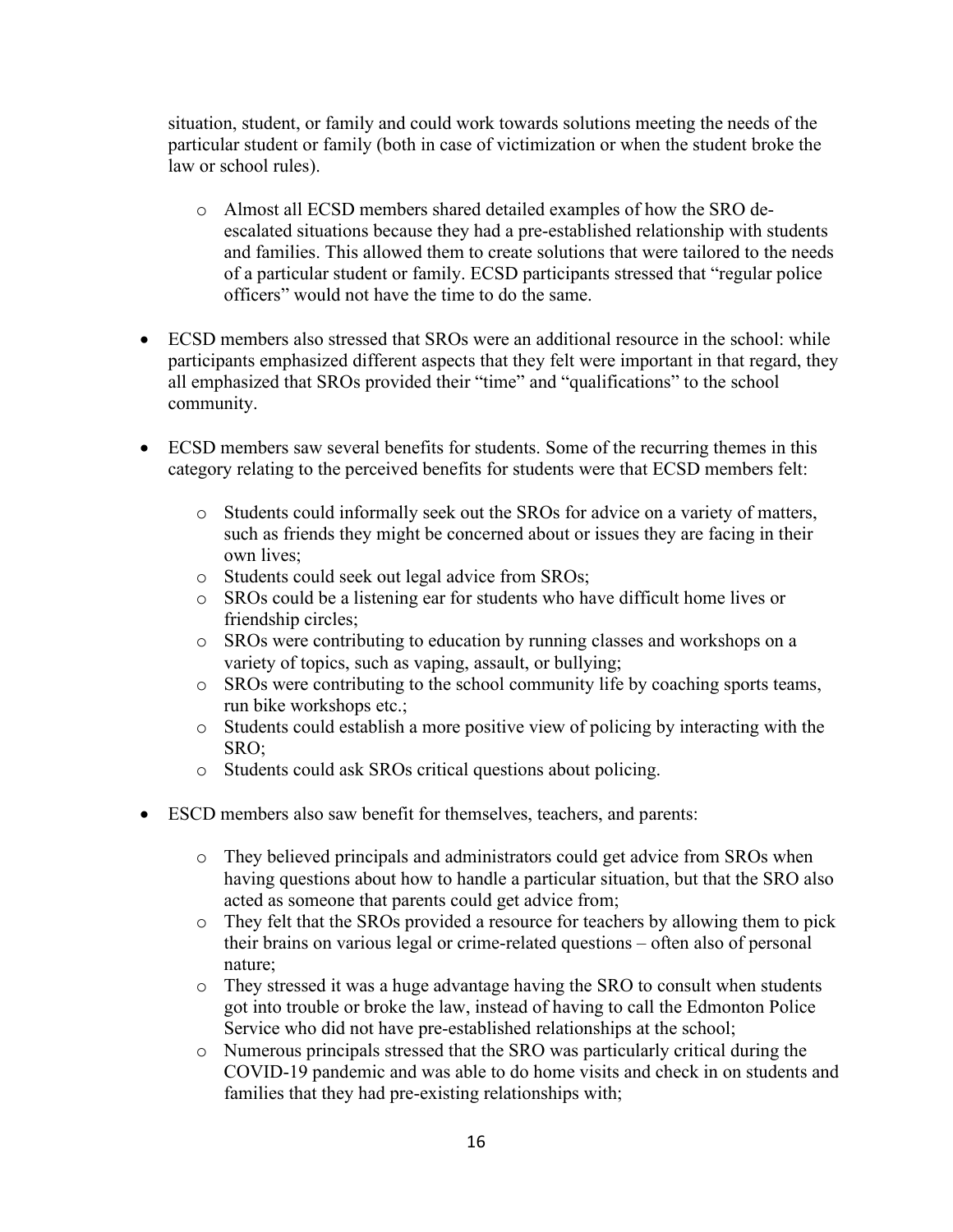- o Some principals emphasized that SROs contributed to helping administration rethink a particular consequence (for example, a suspension), by advocating for mechanisms that are more informal (such as working out with the SRO for a given period of time, as opposed to charging the student);
- o Principals felt it was an advantage that an SRO could use police channels to receive information about a student's or family's background to more holistically address concerns if they arise;
- o Principals working in schools with many newcomer families expressed that the SRO was able to answer questions about the criminal justice system and the law, and break down barriers between police and newcomer families.
- Some principals expressed that they would never work for a school that did not have an SRO program because they would not "feel safe". This was mostly the case for principals who had worked at large schools in the city and those who were working at schools that had a disproportionate number of families be involved with the criminal justice system. Other principals, working for smaller schools or those whose school community had traditionally few encounters with the criminal justice system, stated that the SROs are not necessarily needed for school safety but as an additional resource for their student and parent body.
- ECSD members felt it would be beneficial if EPS were to allow future SROs to start their position before schools actually open in September. This would allow for an easier transition and the administration/teachers would already have time to get acquainted with a new SRO, while the SRO would have a chance to learn about the school and its community before starting their new position.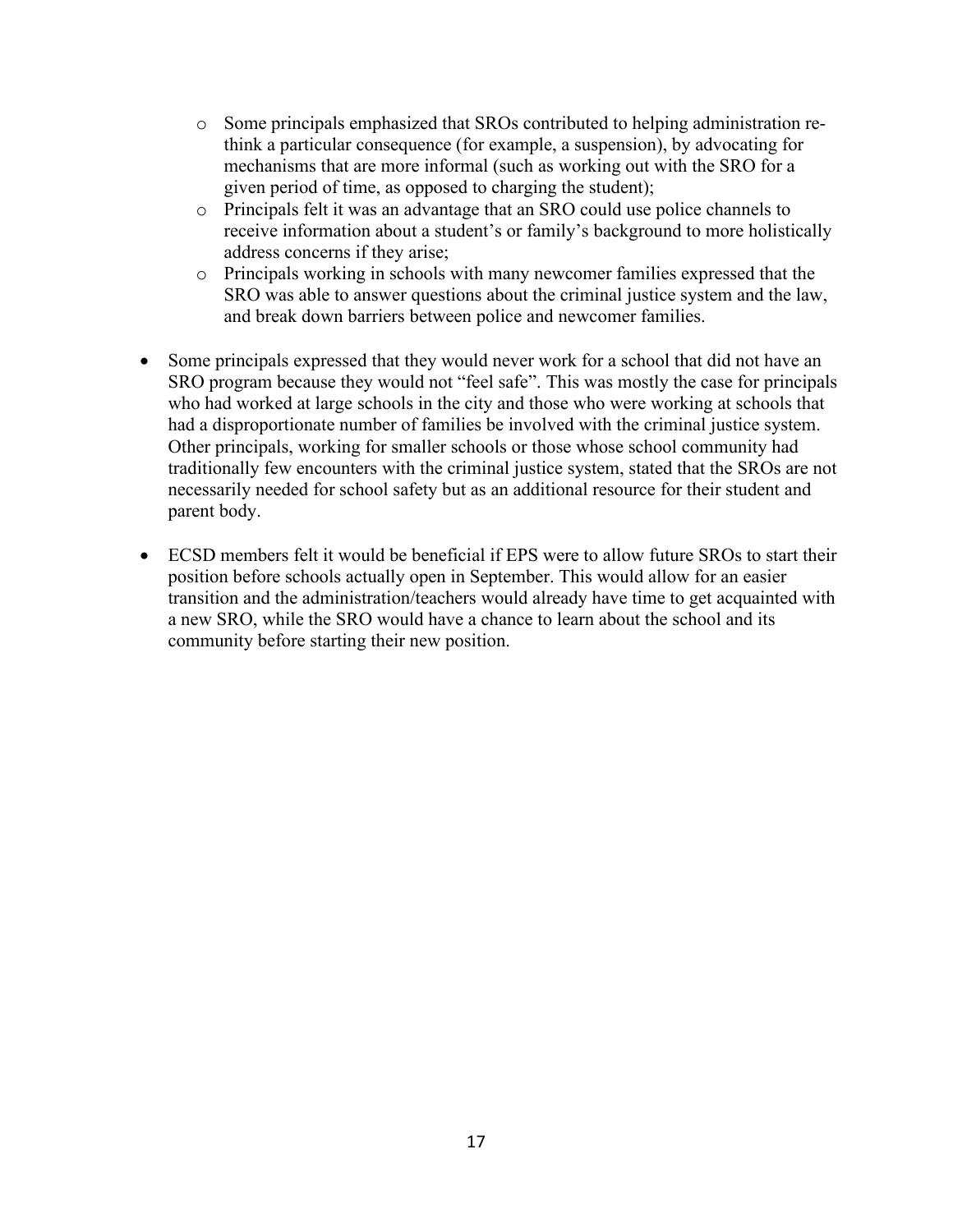#### **PART D: FOCUS GROUPS WITH TEACHERS**

- In May 2021, we advertised our study via "Power School", asking interested teachers directly associated with the Edmonton Catholic School District schools to participate in focus groups. Interested individuals reached out to the research team either via our study email address or via phone. We offered \$15 for participation (in the form of a gift certificate).
- In total, 15 teachers participated in the focus groups. Focus groups were conducted and recorded via Zoom conferencing technology and subsequently transcribed for analysis.
- During the focus groups we asked participants about: their direct experiences with the SRO program; their general thoughts on the program's successes and shortcomings; how they believe the program may benefit teachers, students, parents and the school environment; whether or not they see the program as having negative effects on marginalized populations; and how they would like to see the program improved, if at all. We also specifically asked all our participants about whether they would like to see the ECSD's program continued.
- Teachers were largely supportive of the SRO program and expressed their wishes for the program to stay. In fact, the focus groups with teachers unanimously supported to maintain the program. That said, teachers were more critical of the program than students and parents and offered several areas of improvement.
- While the teacher participants perceived the program as a positive addition for their school communities, they were also attuned to the fact that the program had been under public criticism. In particular, some participants acknowledged that they might not be in the best position to judge the program, since their life experiences were different from that of some of their students.
- Two teachers stated that they aren't sure whether the program may disadvantage students from BIPOC communities and felt that particular attention should be paid to how they perceive the program. Even with these stated concerns, they ultimately saw more benefits than drawbacks to the program and want the program to continue.
- When asked what they perceived the main roles of the SROs to be, teachers spoke about five areas a) relationship building with students, b) relationship building with the wider school community, such as parents, c) student education on topics around law enforcement, d) ensuring school safety, and e) relieving the administration and teachers of some of the responsibilities pertaining to potential issues in the school community.
- While the participants in our focus groups spoke at length to each of these themes, the great majority highlighted relationship building as the primary goal of the SRO program. Having someone around the school that students can turn to, who is an additional familiar adult in the building who has time to listen to students' concerns is an important goal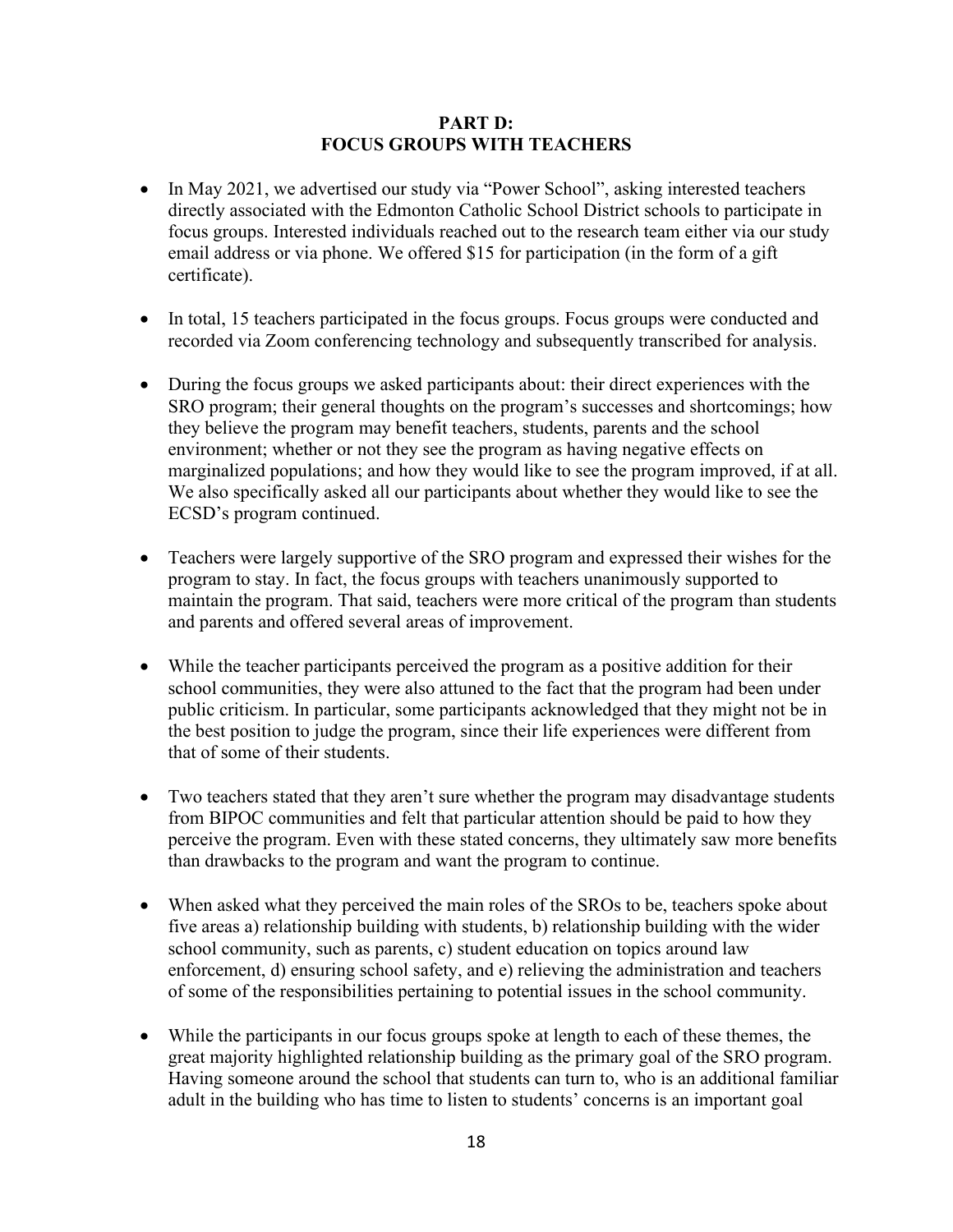from the perspective of teachers. Teachers saw this as not only important for schoolrelated concerns but also for issues that students may experience outside of the school context but would still like to have advice on.

- Some teacher participants also stressed that they perceived building rapport between students/their families and an SRO could translate into positive perceptions of police in general. While criminological research has shown that trusting one police officer does not translate to a more positive perception of policing in general, many of our participants across different focus groups shared the perception that having a positive relationship to the SRO might also allow students to develop more positive perceptions of policing in general.
- A few teachers stressed that similar to any other social relationship, for example, between student and teachers - relationships between SROs and students may be positive for *some* students, but not *all*.
- Some teachers stressed the importance of relieving stress and work for the administration and teachers because the SRO can deal with issues that teachers and administration do not necessarily want to, or have the time to, deal with.
- Teachers mentioned that SROs did not only build rapport with students and teachers, but significantly contributed to fostering relationships with the wider school community, such as parents, or sometime businesses around the respective school campus.
- Teachers noted that SROs were particularly important during the COVID-19 school closures, when several SROs had taken on home visits and were able to stay in contact with students and their families. This, they stressed, was crucial for students who might experience difficult situations at home, such as family violence.
- Other participants stressed the importance of the SRO's contributions to student education and being able to educate students on legal issues, topics such vaping, or other matters relevant to the age group.
- Perhaps surprisingly, school safety was not the main point teachers brought forward. While the topic of safety was brought on by principals, teachers indicated that school safety had never really been a concern, even prior to having the SRO program. If and when school safety was discussed, it was usually referenced in the context of either working at a large school that had different safety and security needs than smaller schools or in the context of having strangers to the school community frequently enter school grounds. Other participants highlighted that having the SRO in the building might increase the sense of safety if a lockdown or an extreme event, such as an active shooter, occurred.
- Our teacher participants several ideas about how to make best use of the SRO program and how to improve it: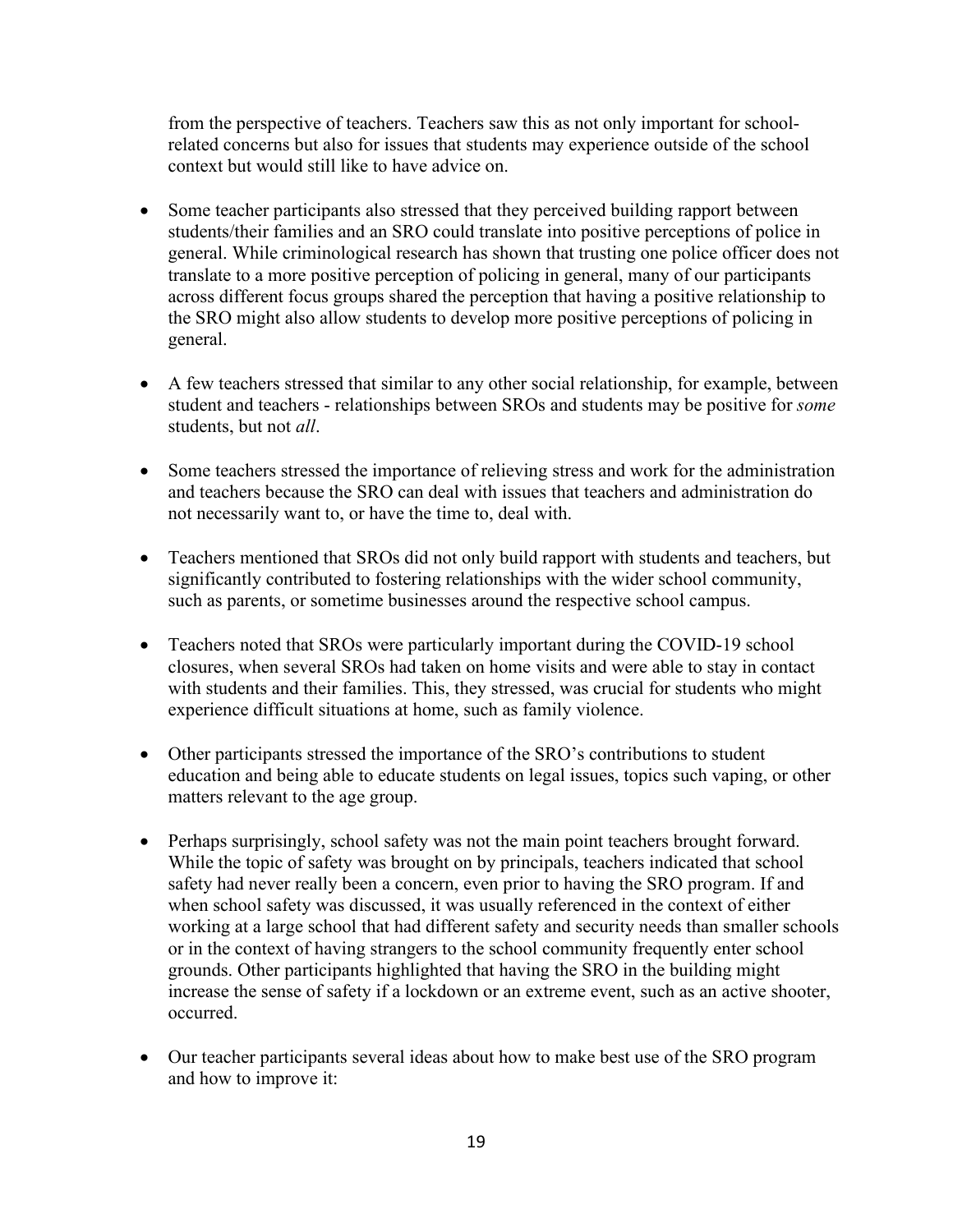- o They stressed having the SRO involved in all activities "around the school:" from doing parking control before and after school as a way to greet students in the morning and potentially make connections to caregivers, to being involved in recess supervision and teaching classes or coaching sports.
- o More tangibly, they suggested having the SRO come along on fieldtrips, to allow students who might otherwise not interact with the SRO to build some form of rapport in an informal setting.
- o Our participants spoke about the fact that parents in some schools have raised concerns about the program. They perceive these concerns to be rooted in not having had exposure to the program or not being privy to how exactly the school operates, what issues occur and so on. They suggested meeting these concerns head on, by inviting parents to meet with the SRO or observe them during school hours.
- $\circ$  Similar to parents potentially not having enough information about the program, some teachers also expressed that they initially had little knowledge about it. They felt more information about the program and its intent should be shared with teachers.
- o They commended that many SROs are open to talk about issues in policing, which – in their view – significantly helps in building a positive relationship with students. Teachers suggested that all SROs should be open to discuss critical question about policing – something that could be determined in the interview process.
- o The main concern for all teachers was the frequent turn-over, often without much notice. Teachers commented on the fact that when SROs who are determined to be a "good fit" for their school eventually leave their positions (latest after five years), they leave students who have potentially just developed positive relationships with the particular SRO in a position where they have to build relationships with a new SRO.
- o Teachers agreed that one of their main concerns about the program in its current forms is the question of fit of a particular SRO for a specific school community. They advocated to establish process by which schools have more input in how particular SROs are selected and to have a period whereby the school community and SRO can get to know each other to determine fit. Our participants suggested implementing a mechanism where an SRO could be exchanged quickly, if they weren't the right fit, instead of staying at the school for the several years.
- o Some teachers recommended implementing the SRO program throughout all junior high schools, with some recommending having shared SROs between different elementary schools so that younger students could have access to an SRO if needed.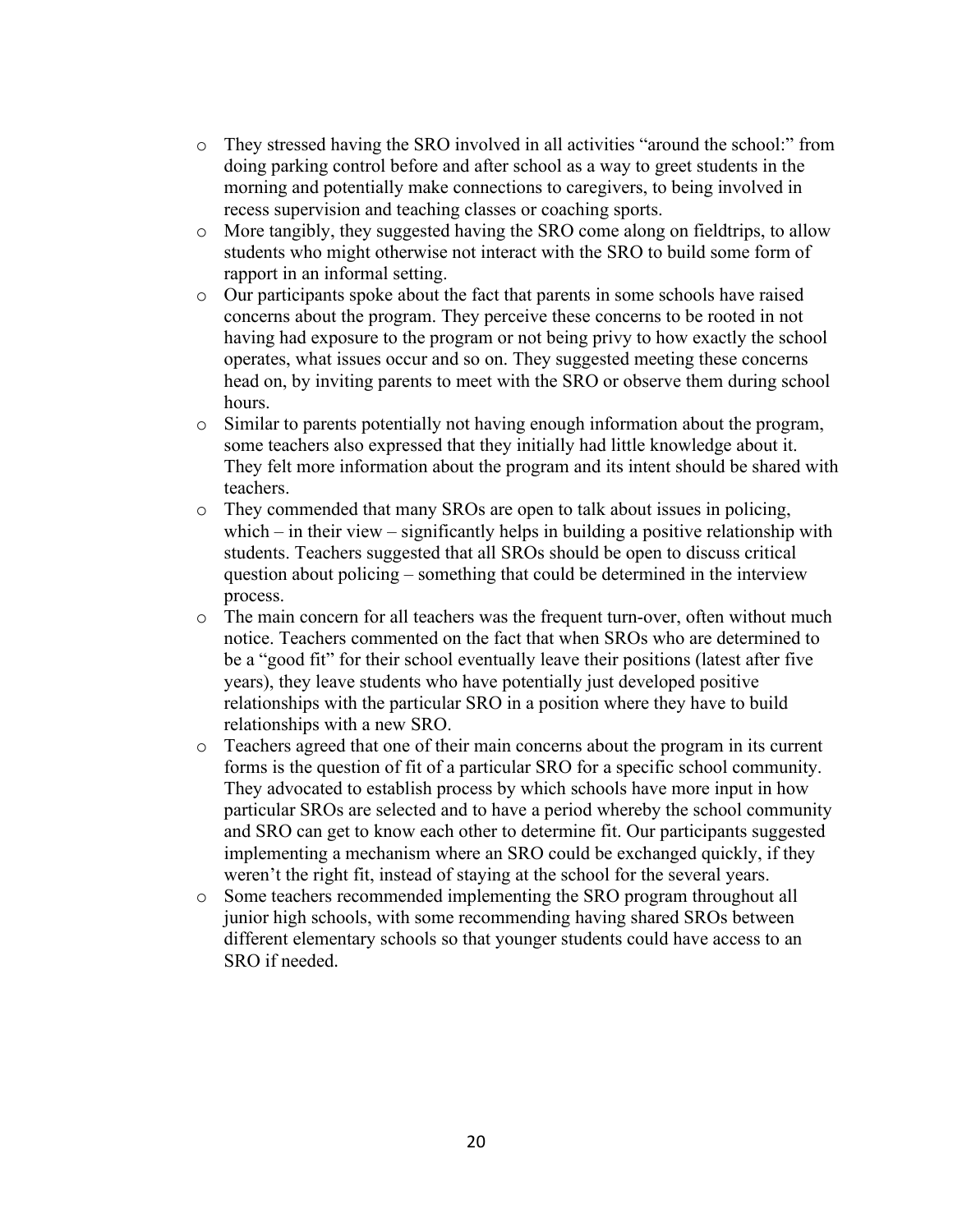#### **PART E: FOCUS GROUPS WITH PARENTS**

- In May 2021, we advertised our study via "Power School", calling for volunteers to participate in focus groups for parents and guardians directly associated with the Edmonton Catholic School District schools. Interested individuals reached out to the research team either via our study email address or via phone. In June 2021, we initiated a second call as we were looking to ensure we include more voices of parents and guardians of students who are Black, Indigenous, People of Colour, or identify as 2SLGBTQ+. Again, we offered all our participants \$15 for participation. We offered \$15 for participation (in the form of a gift certificate).
- For parents we provided several options for our focus groups:
	- o Parents of any student
	- o Parents of Indigenous students
	- o Parents of Black students
	- o Parents of other students of colour
	- o Parents of 2SLGTBQ+ students
- We conducted focus groups or interviews with 16 parents: ten parents of racialized students and six parents who self-identified as White. Some of these participants chose to engage in a one-on-one interview rather than participate in a focus group. We were able to generate representation from Black, Indigenous and other People of Colour, and conducted an interview with one parent whose child identifies as 2SLGBTQ+.
- We conducted all interviews and focus groups via Zoom conferencing technology. All interviews and focus groups were recorded and subsequently transcribed for analysis. All recordings were deleted following transcription.
- During interviews and focus groups we asked participants about: their direct experiences with the SRO program; their general thoughts on the program's successes and shortcomings; how they believe the program may benefit teachers, students, parents and the school environment; whether or not they see the program as having negative effects on marginalized populations; and how they would like to see the program improved, if at all. We also specifically asked all our participants about whether they would like to see the ECSD's program continued.
- Parents were largely supportive of the program and applauded ECSD for evaluating the program before making a decision about its future.
- All parents participating in the focus groups wanted the SRO program to remain in place, however, they had a variety of suggestions for improvement (see below).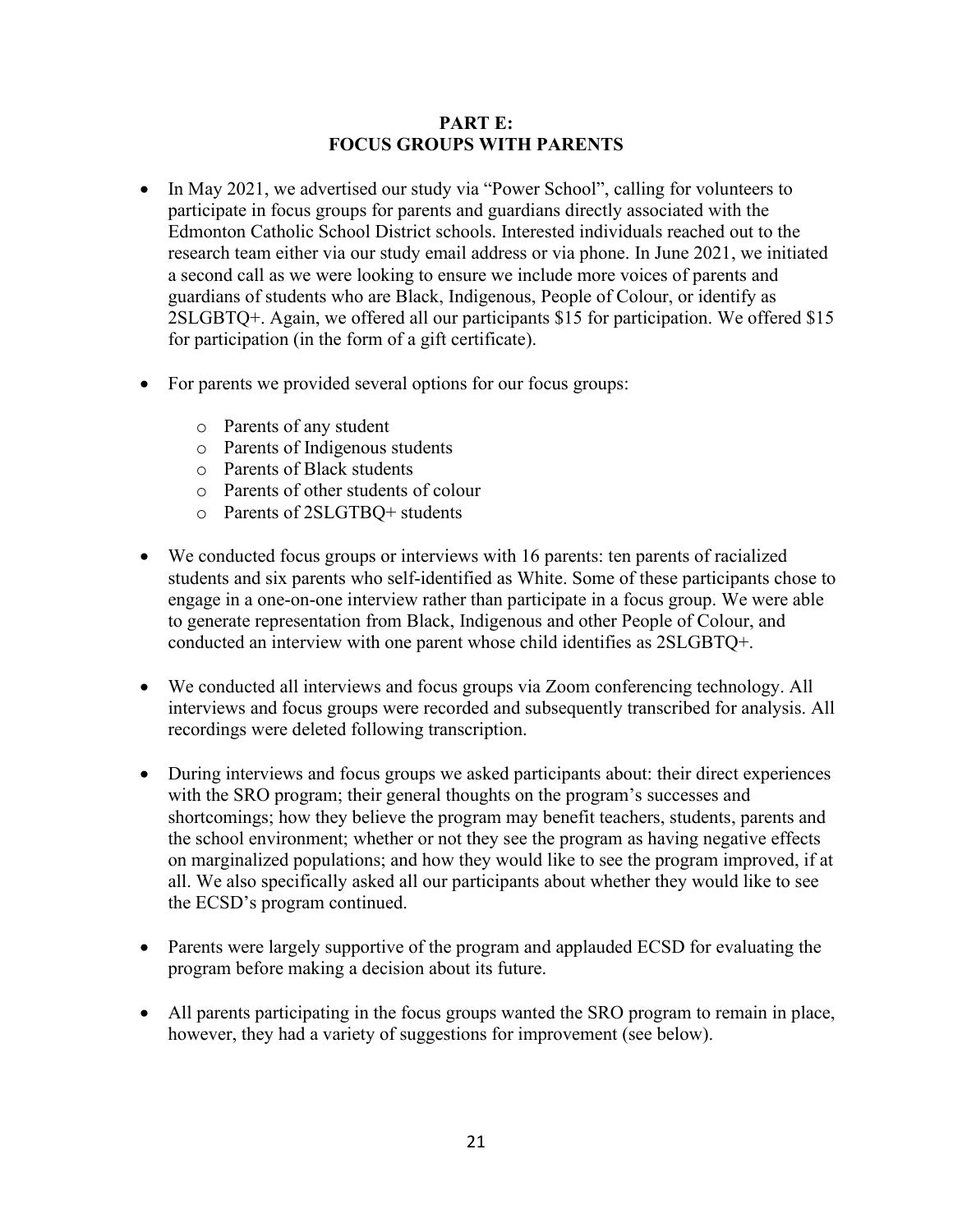- The majority of parents who signed up for focus groups or interviews have had interactions with the respective SROs at their schools, mostly because their children had frequent interactions with the SROs.
- Some parents commented that they feel safer knowing there is an SRO at their children's school. While some commented on how their own children benefited from having an SRO at school because of their particular needs (frequent drug use, inability to attend school on a regular basis, etc.), they did not know whether the SRO made the school "safer" as a whole. Parents agreed that *removing* the SRO would likely make the surrounding community less safe because students might feel less of a barrier to engage in trouble-some behavior knowing the SRO wasn't there to intervene.
- Parents talked about multiple advantages their children could get through the SRO program:
	- o They believed the SRO was an additional resource for themselves and their children, both in terms of personal and legal advice, but also in terms of providing additional opportunities in education, sports, and other extracurricular activities;
	- o Parents believed that building rapport with SROs was beneficial for their children and they specifically commented on their children's opportunities to have critical discussions about the state of policing with the SROs. They emphasized that every citizen will encounter police in the community eventually, so they viewed the SRO program as a way to build bridges between children and police. Several parents mentioned that *not* having SROs in schools to have critical discussions about policing will do a disservice to society;
	- o Related to the above, parents commented that the program helped their children understanding the role of policing in society. Two parents mentioned that their children expressed the wish to become a police officer because they had built a positive relationship with their SRO;
	- o Parents believed SROs could contribute to their children's safety and were more knowledgeable than teachers or school administrators about questions around victimization, drugs, bullying, etc.;
	- o Parents who had children that had frequent interactions with the SRO because they "were in trouble" appreciated that the SRO knew the student and their situation well and commended the SROs on trying to find solutions "outside of the box", rather than "slamming the book" on their children;
	- o Parents believed that having a police presence in school will prevent some students to engage in crime, but will also prevent outsiders from entering the school premises.
- One of the parents of two Indigenous students, who had asked for an individual interview, recounted his experiences with several SROs throughout the last couple of years. At several points in the interview, he attributed the fact that his children, who had experienced severe sexual victimization throughout their childhood and suffered from mental health and substance abuse issues, were still alive, thanks to the SROs working with them. He told us that one of his children was emotionally not able to attend classes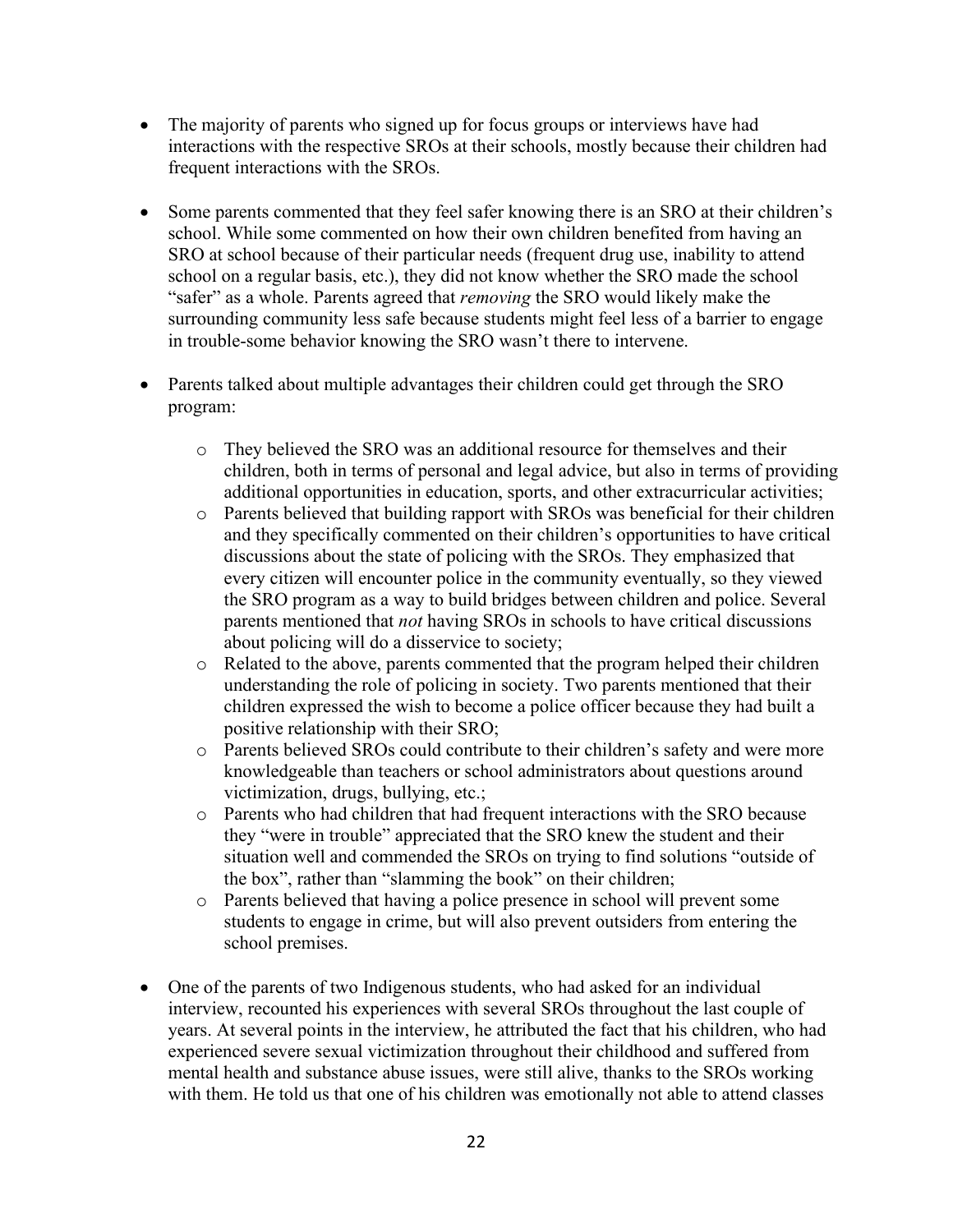at school at this time, but that the SRO allowed the student to come in and spend time in the school building alongside the SRO for the time being. When asked why a social worker could not fulfill this role, the parent emphasized that there are no social workers or therapists who work 24/7.

- Parents stressed that SROs offered guidance that parents could not easily tap into for example a parent whose child's psychiatrist suggested to wean the child off some of the street drugs that they had been using (meth and other harder drugs) by limiting consumption to marijuana and cigarettes at first was concerned about how to get marijuana. However, the parent received advice from the SRO how to best approach this.
- Parents made a variety of suggestions as to who would best fit the role of an SRO:
	- o According to parents, an SRO should take a neutral stance and not side with the administration over the students or families;
	- o Parents believed that an SRO has to be able to connect with students and be a great communicator;
	- o Parents suggested the SRO should be a positive, "bright and shining" person with a good sense of humour;
	- o Parents believed that the SRO should be open to discuss critical questions about policing with students;
	- o Parents believed that younger SROs would fit the role best as they could better relate to students;
	- o Parents strongly believed that having someone in the role who has a trauma informed approach and is open to working with students from all different backgrounds fits the role best;
	- o Parents hoped the SROs have up-to date training on how to engage with students in critical situations. They emphasized that SROs needed skills to deal with students in distress who need a calming voice or influence, while also needing skills to restrain students if necessary.
- Parents had several suggestions for improvement:
	- o They believed the program could be improved by having school-wide information sessions at the beginning of the school year, and potentially after the winter break, to introduce the SRO to the parent community and explain to parents what the purpose of the program is. We believe this is a particularly important suggestion as some parents who had signed up for the focus groups actually had little or no idea about the purposes of the program. They generally supported the idea of having an SRO in schools, however, they indicated that they wished they had more information about the program, its purposes, and how to best make use of the SRO;
	- o Parents also suggested that EPS and ECSD need to clearly communicate to the community and public what the intention of the SRO program is and offer opportunities for questions and dialogue;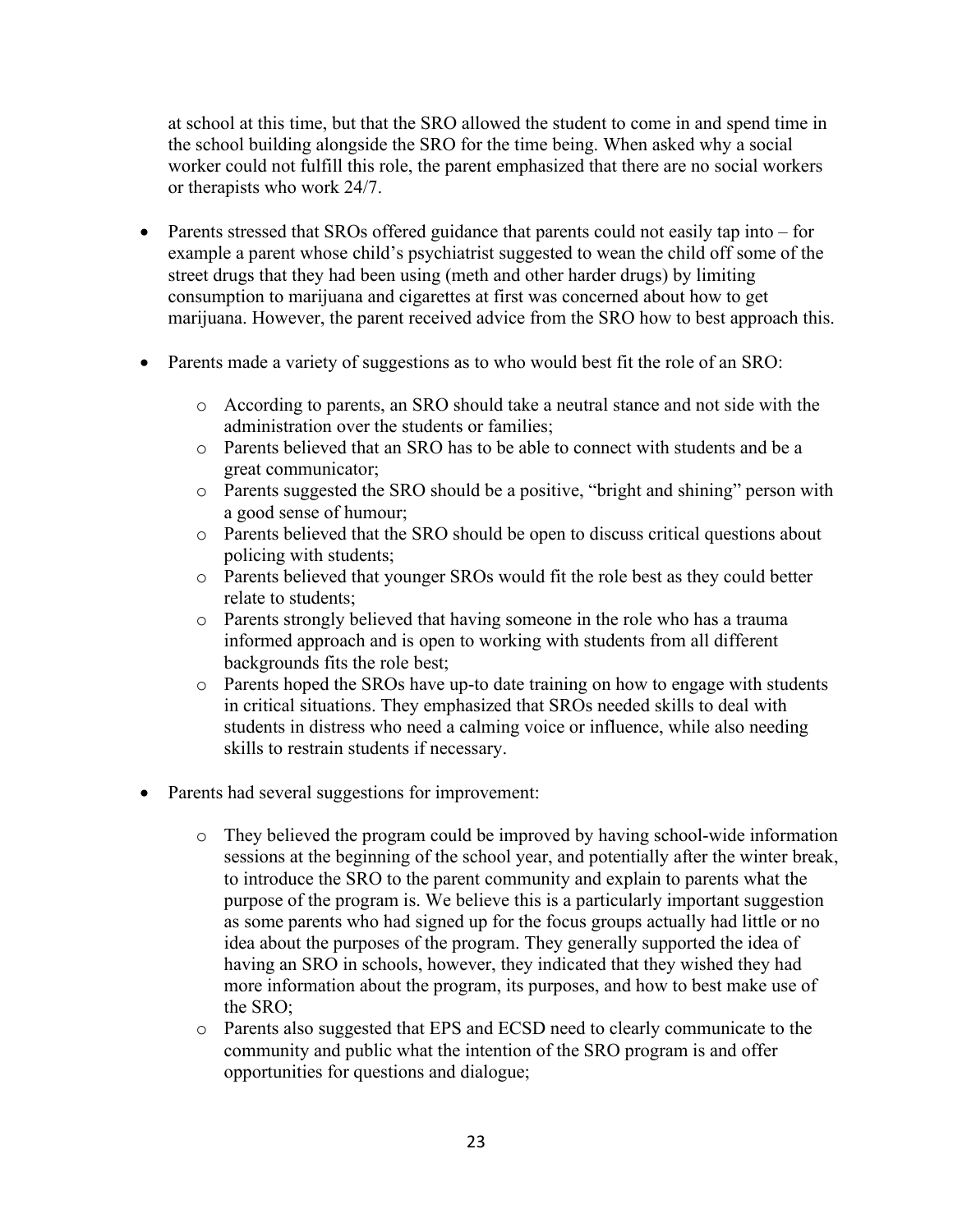- o Parents would like to see a video about the SRO program and introducing the SRO at their specific schools on the PowerSchool website;
- o Parents suggested that SROs should take on more of a teaching role and rotate through all classrooms, having conversations with students about critical topics, such as vaping, online activities; bullying, assault etc., but also open up opportunities for students to ask the police officer questions about policing;
- o Relatedly, parents suggested that the SRO should come along on field trips and engage students in other ways, so that the whole student population could interact with the SRO and have the chance to build rapport, as opposed to only the "sports" kids" (when the SRO coached a team) or those who interacted with the SRO because of an incident;
- o Some parents also suggested that the SROs should regularly visit classrooms and open up the dialogue with students about incidents with police that students might hear about through the news. This way, the SROs could engage with students who have negative perceptions and critical questions, but might not otherwise interact with the SRO;
- o Parents lamented the fact that SROs had a high turn-over rate. This was a particularly crucial point for the parents whose children had frequent interactions with their SROs and tapped into their services for social supports. They hoped that there could be a mechanism for SROs to stay longer at a particular school;
- o Parents felt that the uniform might be barrier for children to engage with the SRO. Some parents suggested the SROs should never be in uniform, others suggested the SRO should only sometimes be in uniform.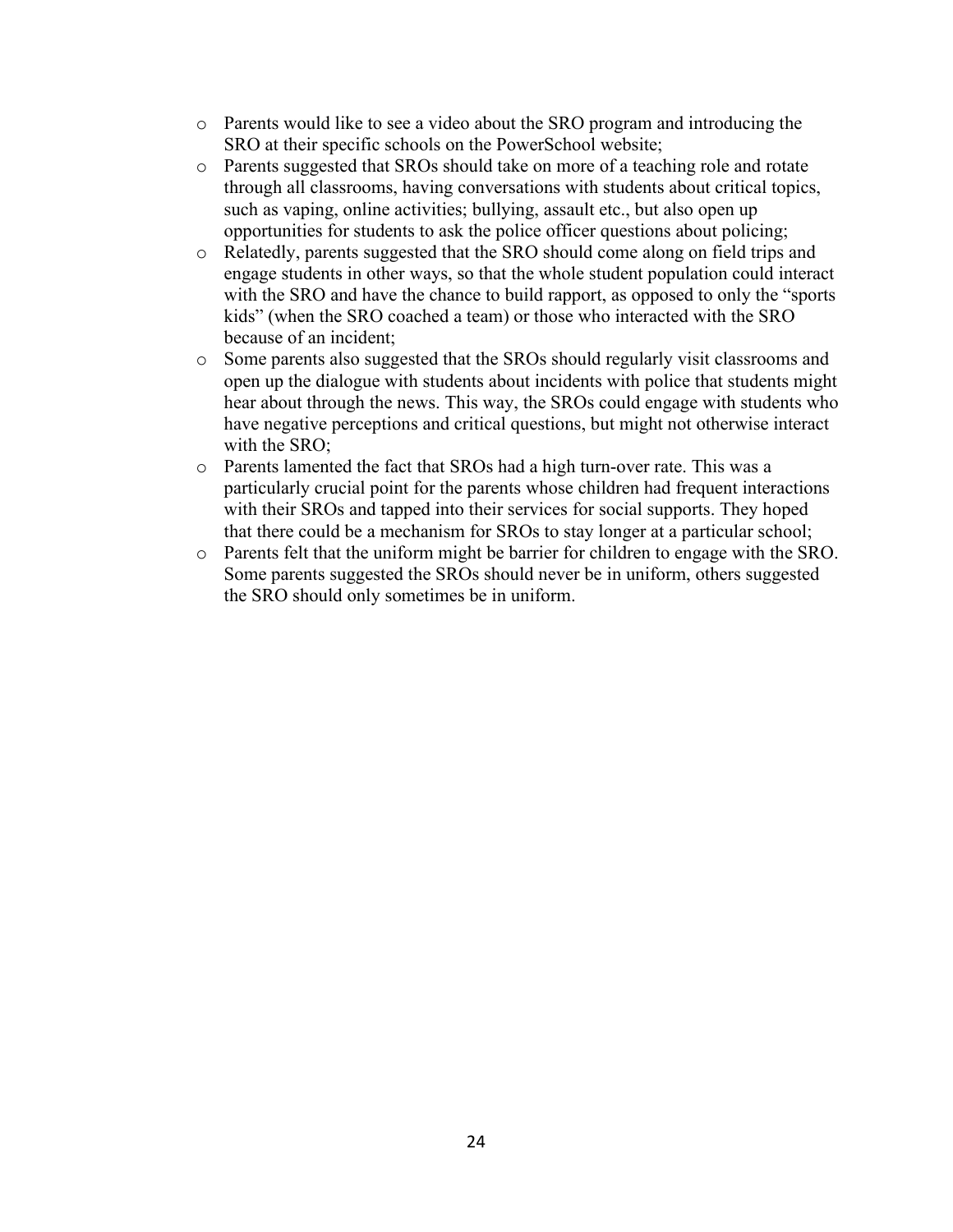#### **PART F: FOCUS GROUPS WITH STUDENTS**

- In May 2021, we advertised our study via "Power School", calling for volunteers to participate in focus groups for students directly associated with the ECSD schools. Interested individuals reached out to the research team either via our study email address or via phone. We offered \$15 for participation (in the form of a gift certificate). For students, we provided several options for our focus groups:
	- o Young men students
	- o Young women students
	- o All gender students
	- o Indigenous students
	- o Black students
	- o Other students of colour
	- o 2SLGBTQ+ students
- In June 2021, we initiated a second call as we were looking to ensure we include more voices of students and caregivers of students who are Black, Indigenous, People of Colour, or identify as 2SLGBTQ+. Again, we offered all our participants \$15 for participation.
- In total, 30 students participated, with 25 students identifying as racialized and sixteen indicating that they had refugee status. Two students who participated in the "young women's group" did not indicate their racial background – it is possible that they were also racialized.
- We conducted all interviews and focus groups via Zoom conferencing technology. All interviews and focus groups were recorded and subsequently transcribed for analysis. During interviews and focus groups we asked participants about: their direct experiences with the SRO program; their general thoughts on the program's successes and shortcomings; how they believe the program may benefit teachers, students, parents and the school environment; whether or not they see the program as having negative effects on marginalized populations; and how they would like to see the program improved, if at all. We also specifically asked all our participants about whether they would like to see the ECSD's program continued.
- By and large, the students, across all focus groups and one on one interviews, expressed support for the SRO program and mostly articulated that they wanted the program to stay. This held true across the focus groups, independent of racial and ethnic background. In total, there were three students who expressed more critical stances towards the SRO program and were concerned that it negatively impacted students from BIPOC communities, recounting stories in which they perceived the SROs at their schools to be targeting Black or Indigenous students. The students expressing these concerns identified as White and female – their concerns were not shared in the focus groups conducted with Black and Indigenous students.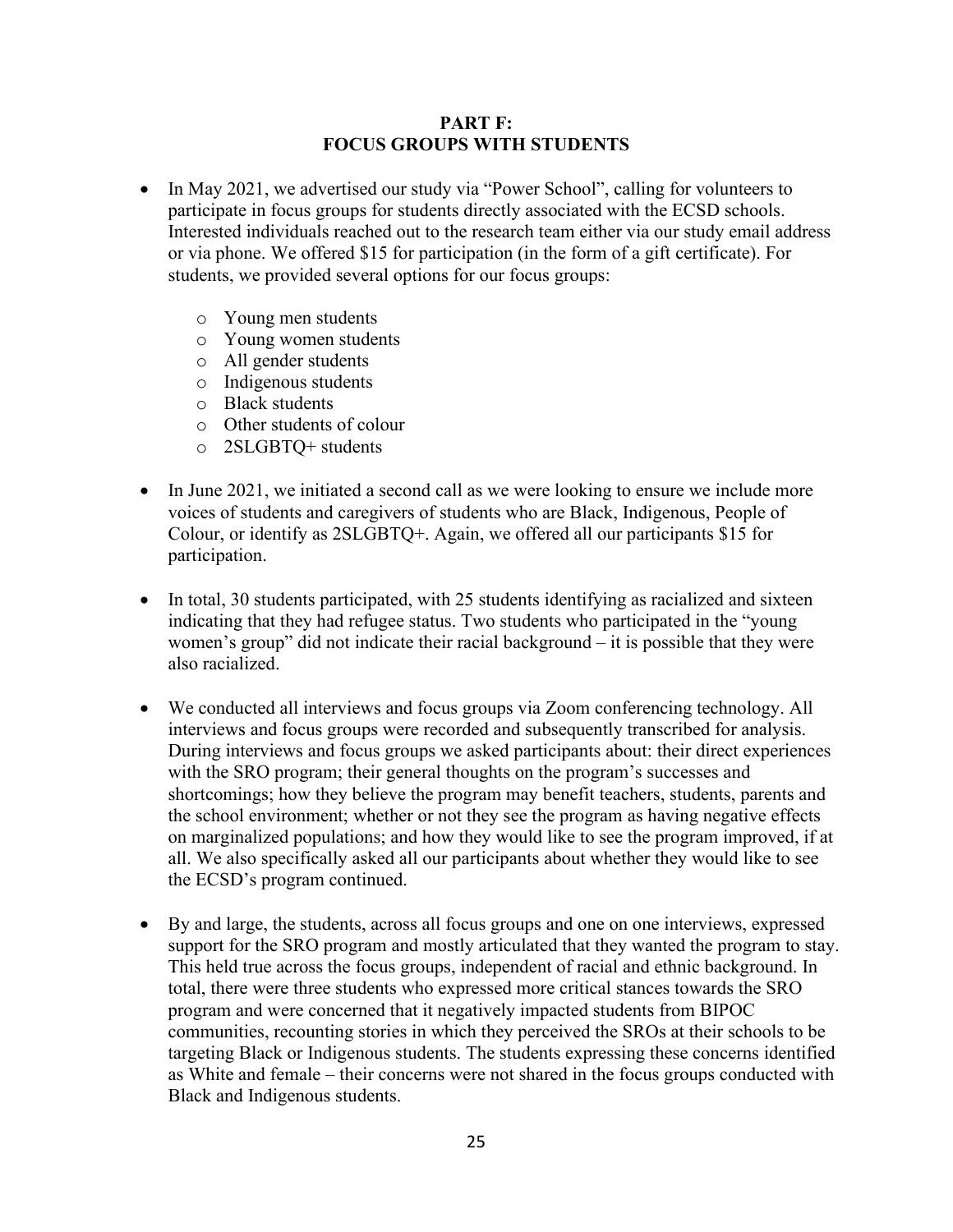- One racialized minority student expressed that they did not fully understand the purpose of the program and felt that the program's intentions, which they interpreted as "helping students" could also be fulfilled by a teacher. They felt that the SROs were not carrying out "police duties" yet focused on social relations. They were unsure whether that is a role that needs to be fulfilled by a police officer. In their experience, however, the SROs they had encountered were nicer and more accessible than police officers outside the school, yet having dealt with SROs did not change their overall perception of the police.
- One student saw potential of the program being used to discriminate against racial minority students but had themselves not made that experience and also did not know anyone personally who did. This participant was clear that they perceived the school administration or teachers to be the ones who could be involving the SROs in perceived issues with students, as opposed to the SRO initiating investigations into students.
- Perhaps most strikingly, Black and Indigenous male students who attended focus groups did not express that SROs treated students of Black or Indigenous background any differently from other students.
- Newcomer students revealed extremely strong support for the SRO program, with students making statements such as "Kerry [anonymized name of SRO] represents love", "we love Kerry", "Kerry cares" etc. The students commented on the fact that they felt the SRO was there to help them feel safe at school and provided a good resource for them if they had any questions.
- Newcomer students also emphasized that the SRO had explained aspects of the Canadian law they were not familiar with. This, in particular, made them feel comfortable at school as school rules and Canadian law significantly differed from their home countries.
- Students expressed that they felt safer with the SRO at school, while at the same time also stating that they aren't necessarily sure whether they would feel *less* safe if the SRO was not around. This was different for newcomer students though who unanimously stated that they would feel, indeed, less safe without an SRO at the school.
- Students stressed that while they never experienced a safety threat at the school, they felt it was positive to have an SRO there to handle the situation if something were to happen. So, while students do not necessarily feel *safer* having an SRO at their school, they identified it as positive to have a professional at the school who is trained to deal with issues as they arise.
- Students agreed that having the SRO in schools was offering additional resources to students. Students mostly commented on SROs being an additional adult they could address when having issues, someone they could talk to when having legal questions or being worried about friends who might be in trouble, or simply someone to connect with. They also emphasized that SROs enriched the school community by coaching teams and running clubs.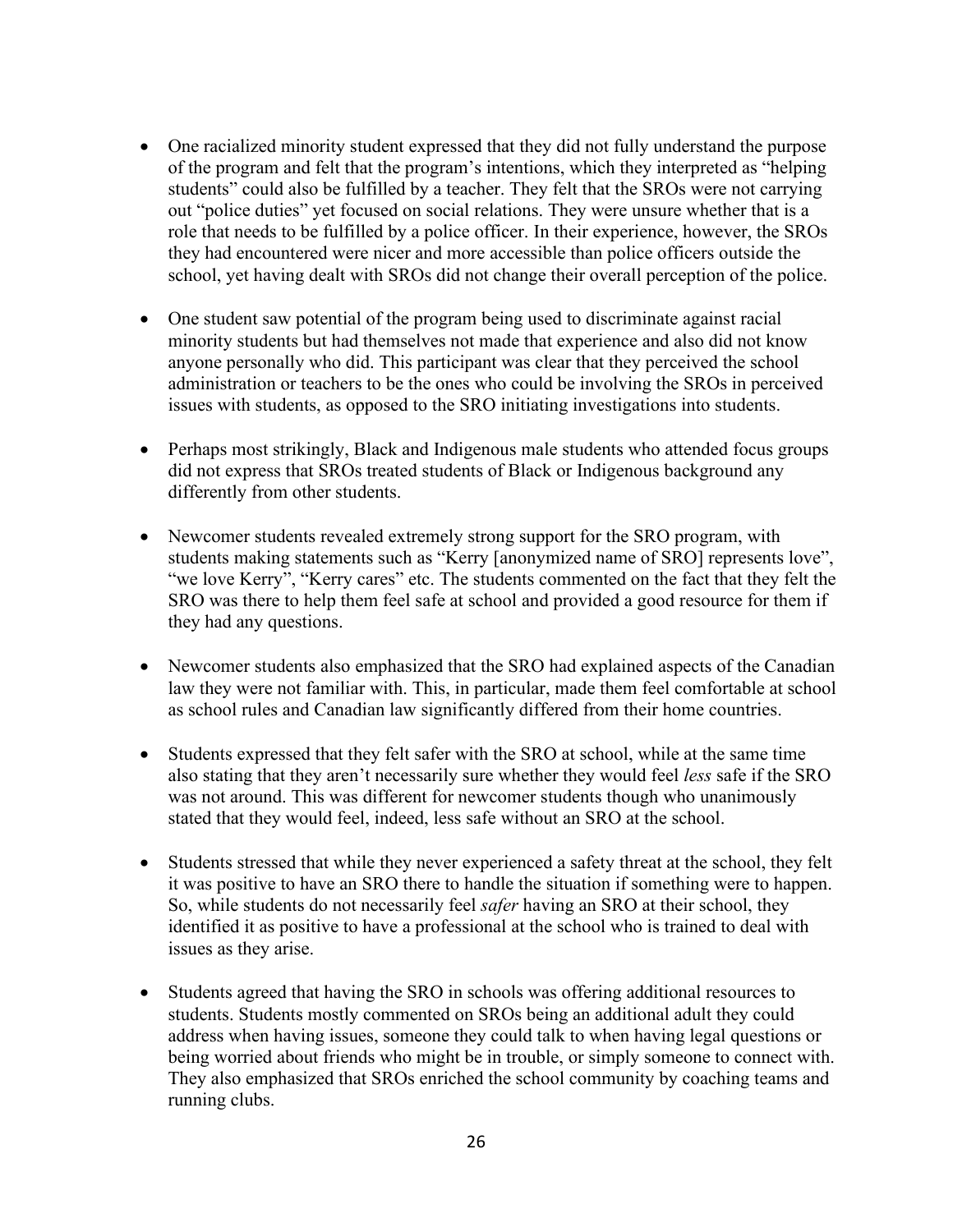- To fulfill the SRO role well, students emphasized that SROs needed to be able to build rapport with students from all walks of life and be able to communicate well. They clearly preferred SROs who mingled among the students, visited classrooms, and talked to students in the hallways over those who were mostly in their offices.
- Students also emphasized the importance of being open, humorous, and friendly. It was important to students that the SRO had a closer relationship to the student population than the administration or teachers. Across all focus groups, students only talked about one particular SRO that they did not like, precisely because this SRO did not connect with students.
- Students stressed that they wanted the SROs to visit classrooms, be engaged in school spirit, and "be present" beyond doing parking control.
- The newcomer students criticized that they will have to become acquainted with a new SRO when switching schools and would love to take their current SRO with them when having to transition to a new school.
- Some students expressed that they'd prefer the SRO to not be in uniform as they perceived the uniform to create a barrier between them and the SRO.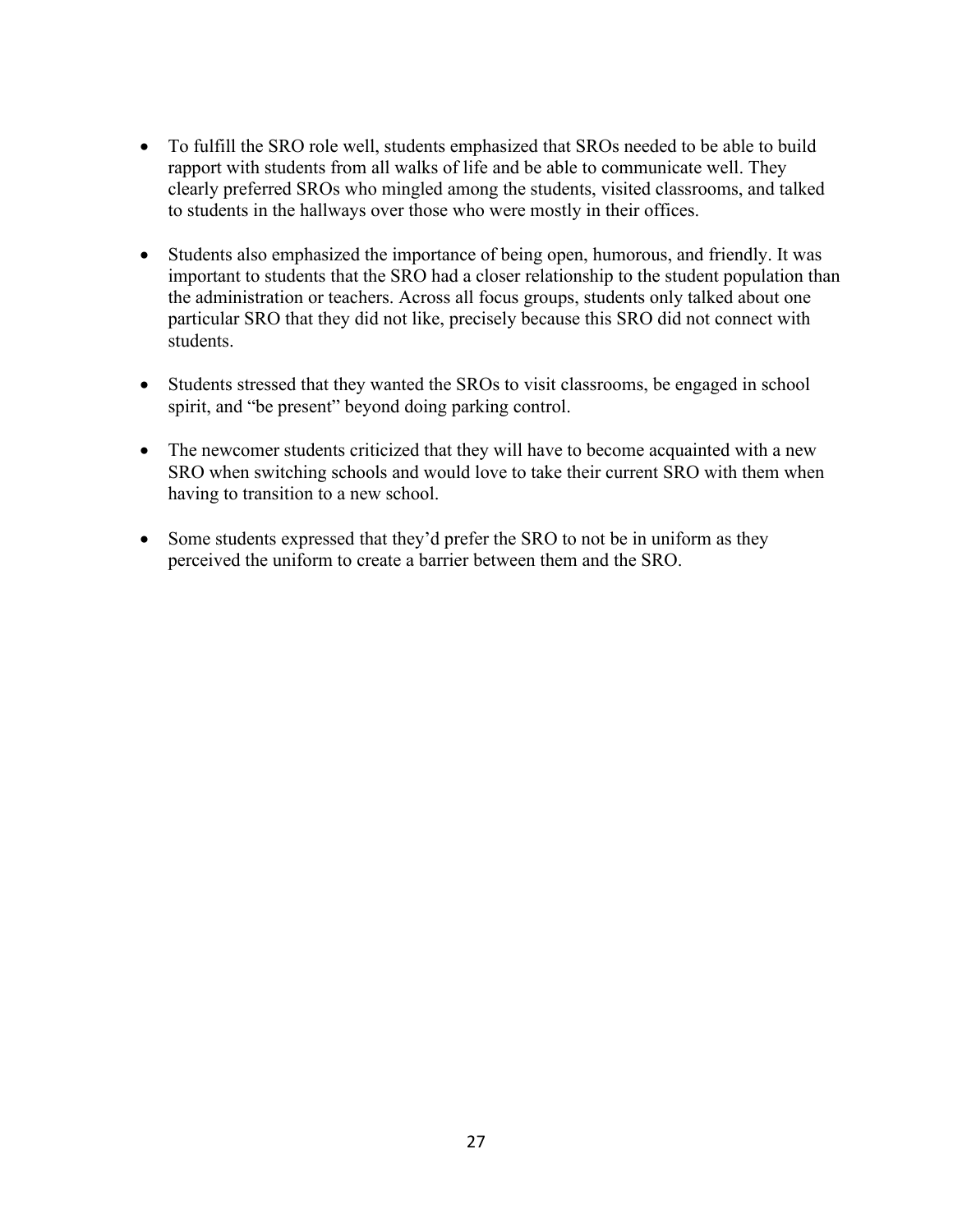### **PART G: STAFF SURVEY**

- A survey was administered to teachers and staff at all ECSD schools that currently have a School Resource Officer (SRO). Teachers and staff from schools without a current SRO were not included in this study.
- The survey asked staff various questions about their experiences with and perceptions of the SRO program.
- The survey was administered between October  $22<sup>nd</sup>$  and November  $9<sup>th</sup>$ , 2021.
- Final sample=617 respondents.
- It is estimated that there were 804 staff members eligible to participate in the survey. Thus, the response rate for the survey was 77%.

# *Sample Description*

- Most respondents self-identified as teachers (65.7%). Other job categories include Principals (2.5%), Vice-Principals (5.3%), administrative staff (8.7%), counsellors (5.3%), educational assistants (10.6%), and custodians (1.8%).
- Two-thirds of the staff respondents (64.8%) self-identify as female. The other third (32.1%) self-identify as male. Only two respondents identify as non-binary.
- Only 2% of the staff sample are 24 years of age or younger. One-fifth (21%) are between 25 and 34 years of age, 30.4% are 35-44 years-old, 25.9% are 45-54 years of age, and 16.9% are 55 years of age or older.
- Thirteen percent of respondents have less than five years experience with the ECSD, 22.8% have five to ten years experience, 28.7% have ten to nineteen years of experience, and 25.6% have twenty years of experience or more. Respondent age and years of experience are highly correlated.
- Almost all staff respondents were born in Canada (85.4%). Only 14.1% are foreign born.
- The staff sample is not very diverse. Three-quarters of respondents  $(75.6%)$  self-identify as White. Only 7.2% identify as the member of a racial minority group. Another 7.2% did not provide information on their racial background.
- Eight out of ten staff respondents identified their religion as Catholic (80.6%).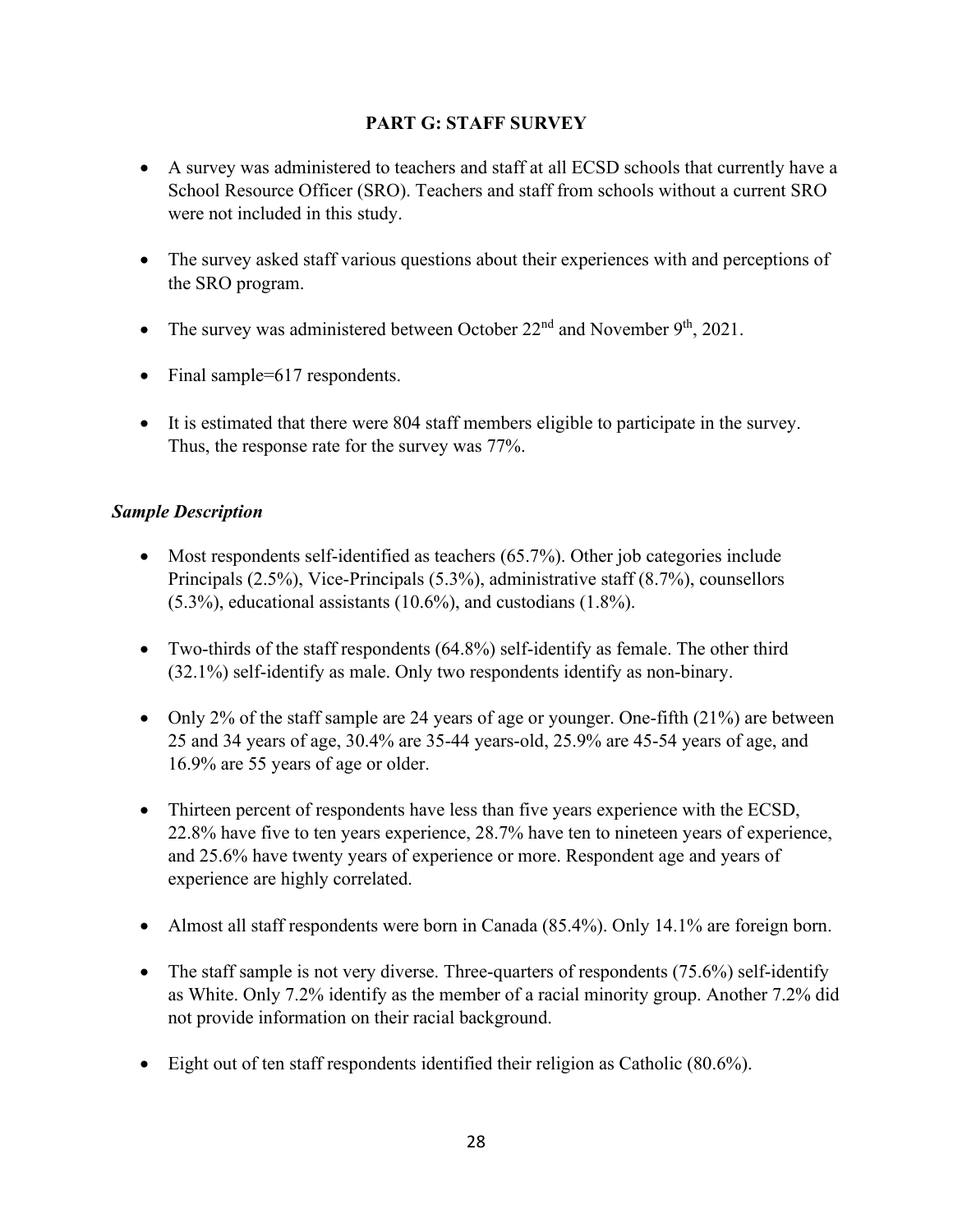- The staff sample is highly educated: 82.0% have a university degree. One-fifth have earned their MA.
- During the COVID-19 pandemic, 33.0% of staff respondents reported that they worked mainly in person, while 61.1% worked both in person and online. Only 3.1% reported that they mainly worked online.

### *Personal Safety*

- Nine out of ten staff respondents (91.9%) feel either safe (44.0%) or very safe (47.9%) at their school. Only 7.8% feel "somewhat safe" and less than one percent feel "unsafe."
- Overall, staff feel less safe in the community around their school. Only 23.9% feel very safe in the community, 28.2% feel only somewhat safe, and 5.4% feel unsafe.

### *Exposure to Student Victimization*

- Staff respondents were asked if, over the previous five years, they became aware of students who had suffered various types of victimization at school. The results reveal that staff exposure to student victimization is quite common.
- Three-quarters of staff respondents (74.6%) report that they know students who have been threatened at school over the past five years. Almost half (44.1%) know of multiple students who have experienced threats.
- Six out of ten staff (58.1%) know of students who have been physically assaulted at their school over the past five years. A quarter (26.4%) report knowledge of multiple assault incidents.
- Seven out of ten staff  $(69.2\%)$  have witnessed fights at their school over the past five years. Over a third (38.4%) have witnessed multiple fights.
- Three out of every four staff (72.5%) are aware of students who have been the victim of robbery or theft at school. Almost half (45.4%) are aware of multiple property crime incidents.
- Eight out of ten staff respondents (81.9%) are aware of students who have been teased, called names, or bullied at school over the past five years. Two-thirds (63.7%) are aware of multiple bullying incidents.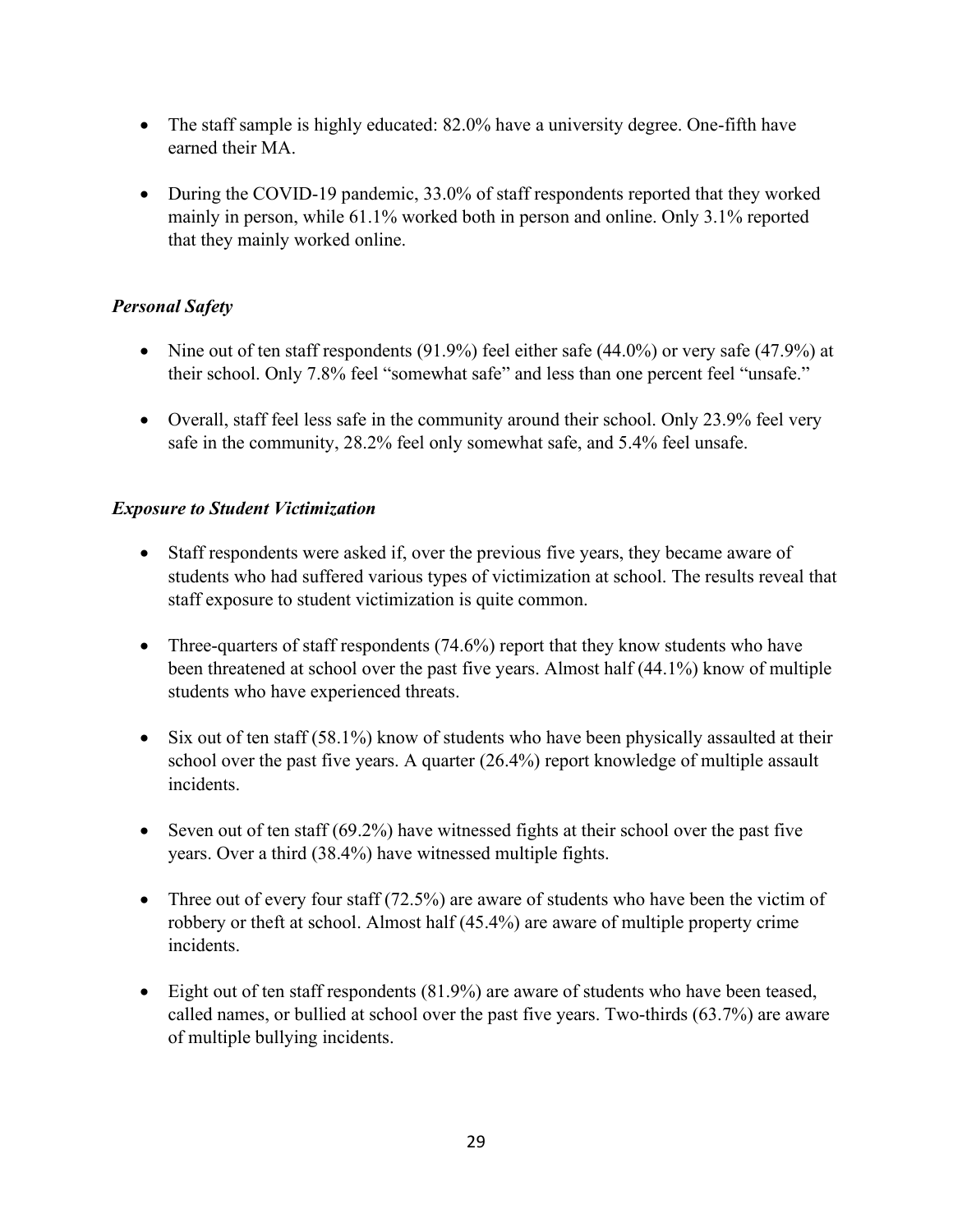- Three out of four staff respondents (71.9%) are aware of students who have been the victim of online bullying over the past five years. Over half (55.2%) are aware of multiple online bullying incidents.
- Finally, almost half of all staff respondents (44.8%) report that they know of students who have been sexually harassed or assaulted at school. One out of five (20.2%) reports knowledge of multiple sexual harassment/assault incidents.
- Staff member knowledge of student victimization may help explain their high level of support for the SRO program (discussed below).

### *Staff Awareness of the SRO Program*

- All staff respondents were asked if they were aware that their school had a School Resource Officer (SRO). Almost all staff respondents (98.5%) report that they knew their school had an SRO.
- Staff respondents were then asked how well they were informed about the SRO program. One quarter (27.3%) of respondents indicate that they are "very well informed" about the SRO program, 40.7% indicate that they are "informed," 24.2% indicate that they are only "somewhat informed," and 7.7% indicate that they are not informed at all.
- Half of the staff respondents (51.5%) report that they would like to learn more about the SRO program. The other half (48.5%) feel that they know enough.

# *Interactions with School Resource Officers*

- All staff respondents were asked how often, in the past five years, they had interacted with or talked to the SRO at their school.
- Only 4.0% of staff indicted that they had never interacted with an SRO.
- By contrast, 72.3% report that they have interacted with their SRO on ten or more occasions. In fact, six out of ten staff (59.9%) have interacted with their SRO on twenty or more occasions.
- Staff were also asked how often they had witnessed an SRO interacting with students.
- Three out four respondents (74.9%) indicate that they have witnessed students interacting with their SRO on twenty or more occasions, 84.4% have witnessed ten or more interactions, and 96.4% have witnessed at least one interaction between a student and an SRO.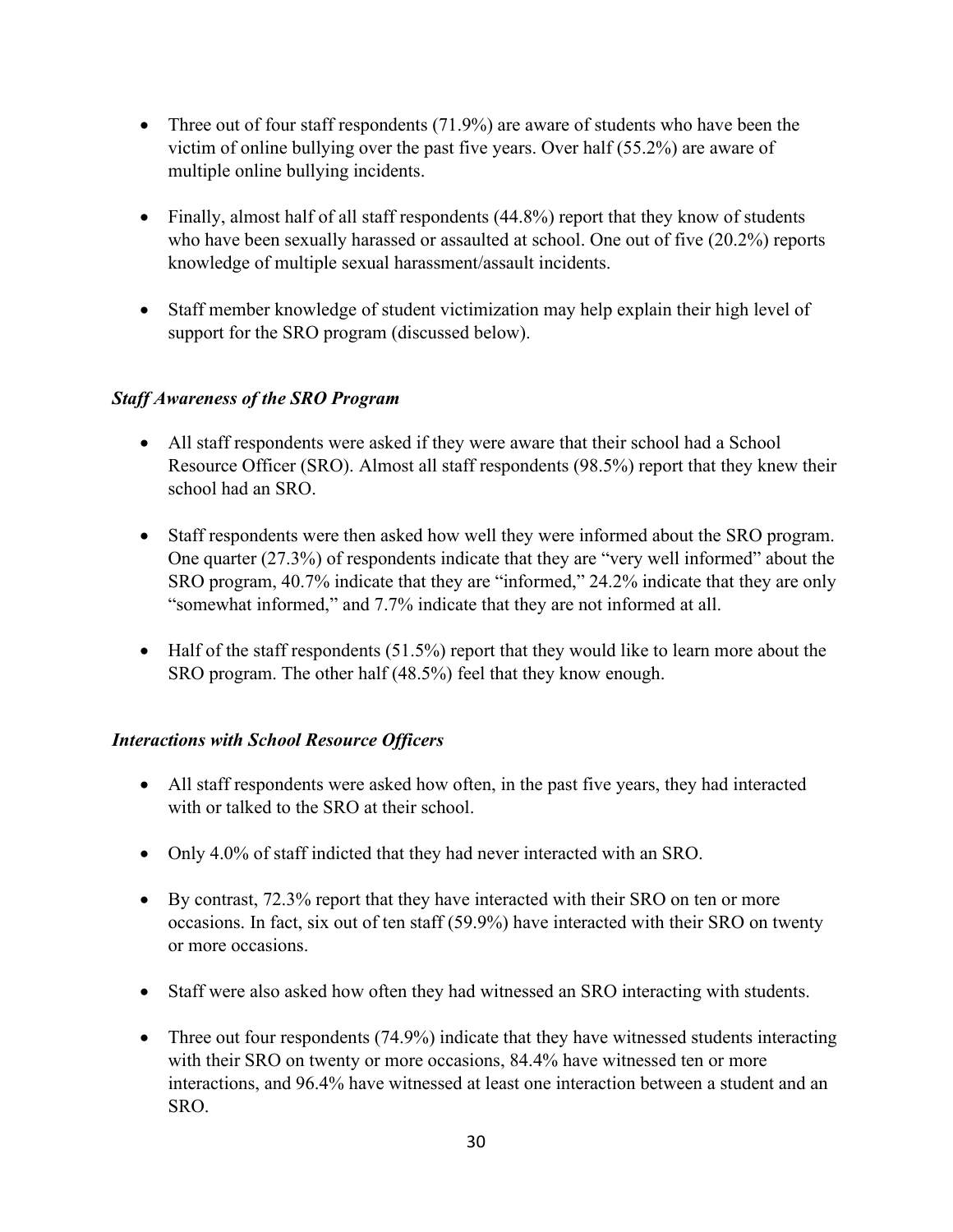- By contrast, only 3.6% claim that they have never witnessed an interaction between a student and an SRO.
- Staff were then asked if they had ever had a positive interaction with an SRO. Three out of four respondents (74.0%) indicate that they have had "many" positive interactions with their SRO.
- An additional 19.5% indicate that they have had "a few" positive interactions. In other words, 93.5% of staff respondents report that they have had at least one positive experience with their SRO.
- By contrast, only 64 staff respondents, or 10.3% of the sample, indicate that they have had a negative interaction with an SRO. Most of the respondents who report a negative experience also report positive experiences.
- Positive interactions, described by staff respondents, include incidents in which SROs diffused potentially violent situations, dealt with rule-breakers without student criminalization (i.e., through diversion or innovative programming), provided support to students and staff experiencing victimization or trauma, delivered lessons – on various topics -- within the classroom setting, counselled parents on the challenges faced by their children, coached sports teams or assisted with other extracurricular activities, provided mentoring to students interested in careers in law enforcement, or served as a positive role model within the school community.
- Negative interactions include the aggressive enforcement of school rules, excessive use of force, abusive language against students or faculty, inappropriate behaviour towards students or faculty, inappropriate sexual relationships with teachers on school property, and SROs who spent the day in their office, avoided contact with students, and did not properly perform their duties.
- Many of the respondents who identified negative incidents stressed that they were associated with a particular SRO who was not a good match when it came to working with youth in a school environment.
- These respondents strongly articulated that most of the SROs they have worked with are great people who did a marvelous job. They stressed that their negative experiences were with "bad apples" who needed to be quickly removed from their position before they could do more damage to students or hurt the reputation of the SRO program.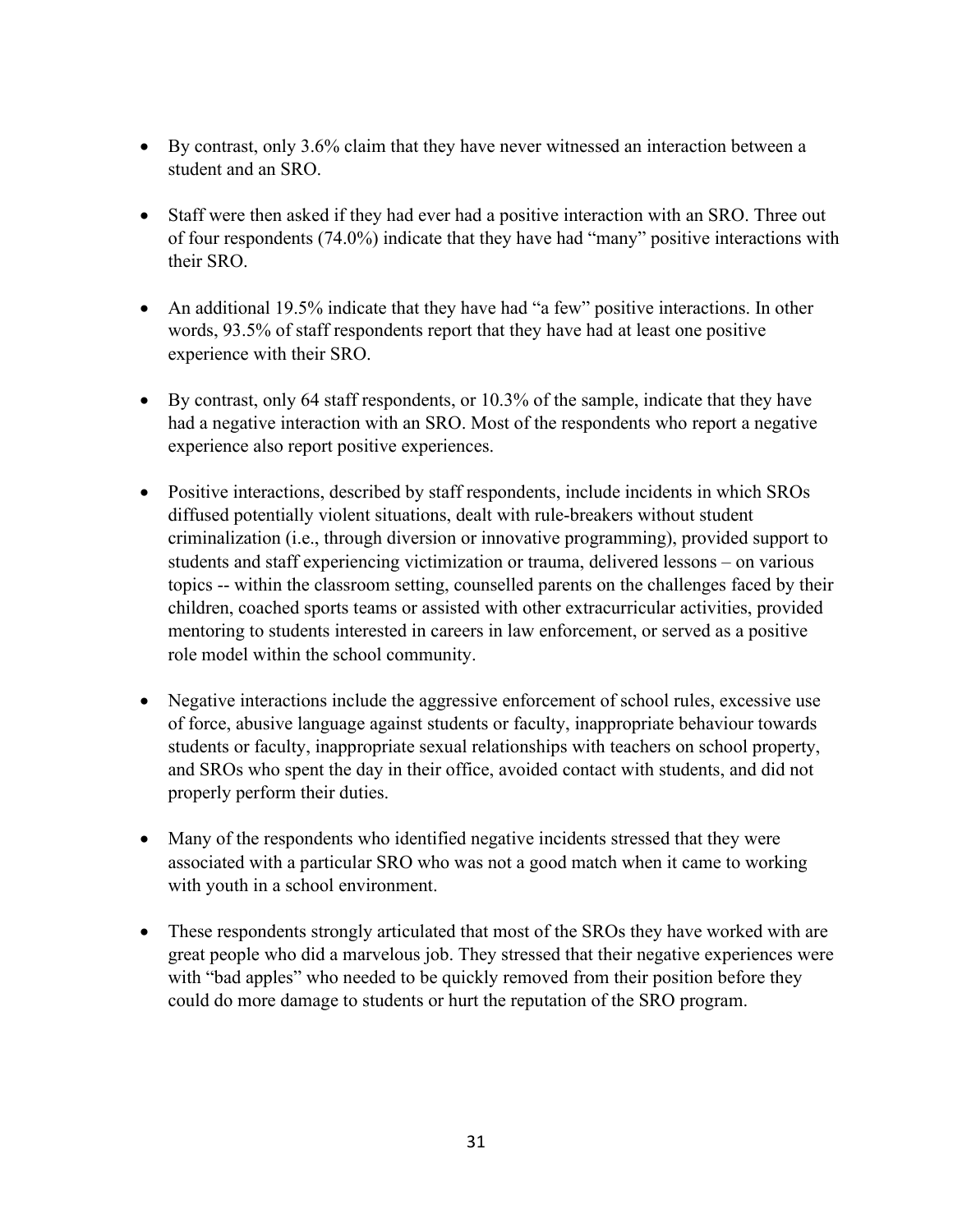### *SRO Job Performance*

- Staff respondents were asked whether they felt the SROs were doing a good job, an average job, or a poor job performing various duties. The results clearly indicate that most staff feel the SROs are doing a good job.
- Eight out of ten staff (78.8%) feel that the SROs are doing a good job or very good job preventing fights and other violence at school. Only 3.3% feel that they are doing a poor job.
- Eight out of ten staff (81.2%) believe the SROs are doing a good job or very good job protecting the school from outside criminals. Less than two percent think they are doing a poor job protecting the school from outsiders.
- Similarly, most respondents feel the SROs are doing a good or very good job building relationships with students (84.5%), delivering lessons in class (79.0%), mentoring students (76.1%), preventing drug and alcohol use at school (74.8%), preventing vandalism (74.4%), preventing property crime (72.1%), helping student victims of crime (72.1%), preventing bullying at school (70.0%), helping with sports and other extracurricular activities (67.1%), preventing online bullying (63.5%), preventing sexual harassment at school (62.7%), and helping staff understand youth (60.4%).
- By contrast, very few staff respondents (less than 5%) feel that the SROs are doing a poor job performing these duties.
- Almost all staff respondents (85.8%) agree that the SROs make them feel safe when they are at school. Only 3.6% disagree.
- Three out of four staff (72.4%) agree that their school would be less safe if the SRO was removed. Only 11.8% disagree.
- Two-thirds of staff respondents (65.5%) report that the SRO has increased their level of trust in the police.
- By contrast, only 6.7% of staff report that they sometimes feel intimidated by the presence of the SRO on school property.

# *Perceptions of SRO Bias*

• As discussed in the literature review, possible police bias or discrimination is often used to justify the removal of officers from schools. Most ECSD staff believe that allegations of bias are unwarranted.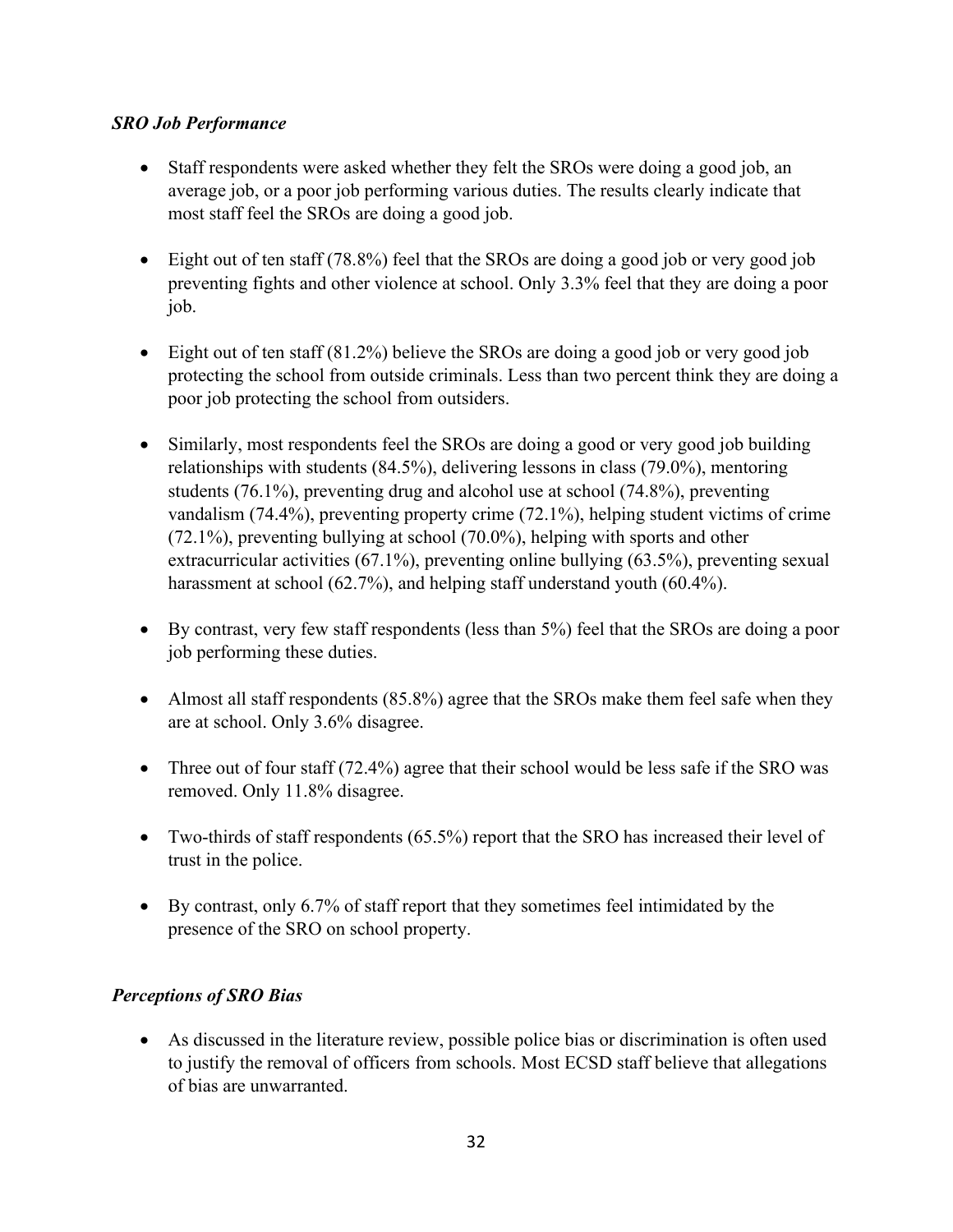- Eight out of ten staff (84.3%) agree or strongly agree that the SROs treat all students fairly. Only 3.8% disagree with this statement.
- Very few staff respondents report that the SROs treat Indigenous students worse than White students (5.7%), Black students worse than White students (5.6%), LGBTQ+ students worse than straight students (4.1%), or male students worse than female students  $(5.7\%)$ .
- Only 17.4% of staff respondents agree that the SROs make some students feel like they are watched or targeted at school. Seven out of ten respondents (69.1%) disagree with this statement.
- Only 6.7% of staff respondents agree that Principals sometimes use the SROs to target students that they do not like. Three out of four staff (73.3%) disagree with this statement.
- It is important to note that, depending on the question asked, between ten and twenty percent of staff respondents report that they "do not know" whether SRO bias exists or not. Several staff commented that they would need to review the research before forming an opinion. A number argued that the ECSD and EPS need to collect the data necessary to explore issues of differential treatment.

# *Trust in Police*

- One-third of staff respondents  $(31.5%)$  report that they trust their SROs more than they trust the regular police. An additional 59.0% report that they trust the SROs just as much as they trust the regular police.
- Only a few staff respondents (0.9%) claim that they trust the SROs less than the regular police.
- A small minority of staff respondents (1.5%) claim that they do not trust either the SROs or the regular police.
- Almost half of staff respondents (44.4%) indicate that they would rather report a victimization experience to their SRO than to the regular police. An additional 39.8% indicate that they would be just as comfortable reporting to the regular police as their SRO. Only 9.3% indicated that they would rather report a victimization experience to the regular police.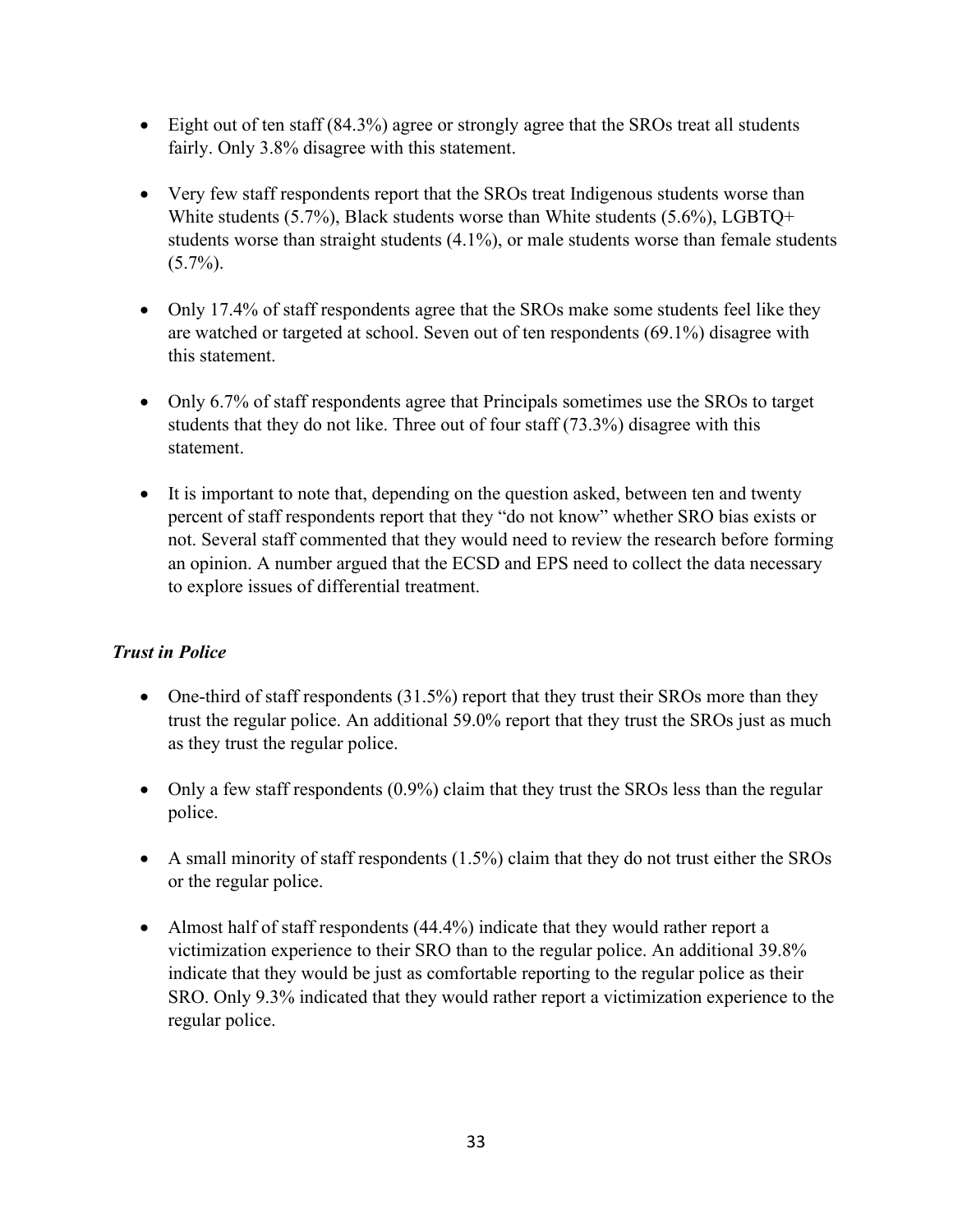### *SRO Uniforms*

- An important issue with respect to police in schools involves the use of uniforms and firearms. Some critics have argued that armed, uniformed police officers can be intimidating to students – especially students from communities who have had historically strained relationships with the police.
- Most staff (60.9%) believe that the SROs should be armed and in uniform when working at the school. They feel that uniforms clearly identify the SRO's as law enforcement agents, underscores their legal authority, and distinguishes them from other school staff. They also feel that armed officers are in a better position to prevent crime and respond to potential safety emergencies.
- By contrast, one in four respondents (25.0%) believe that SROs should be in uniform but not armed. These respondents believe that officers rarely – if ever – use their firearms and that unarmed officers will be less intimidating to students.
- Only a small minority of respondents believe that SROs should be armed but not in uniform (2.1%). Similarly, only 2.6% believe that SROS should be neither armed nor in uniform (2.6%).
- Approximately 10% of the respondents argued for a mixed approach. They maintain that during the day it would be best to see officers in uniform. However, during special events or extracurricular activities, students would benefit from seeing officers out of uniform. Seeing officers out of uniform, they argue, would humanize the SROs and help students see them as regular people.

### *Status of the SRO Program*

- All staff respondents were asked whether they believe the SRO program should be retained or removed by the ECSB.
- Almost all staff respondents (93.5%) argue that the SRO program should remain within ECSD schools. Eight out of ten respondents (82.5%) believe the program should be retained without major reforms. An additional 11.0% argue that the program should be retained with improvements.
- Only 3.1% of staff respondents argue for the permanent suspension of the SRO program.
- Staff responses do not vary significantly by respondent occupation, age, gender, years of experience, education, religion, or racial background.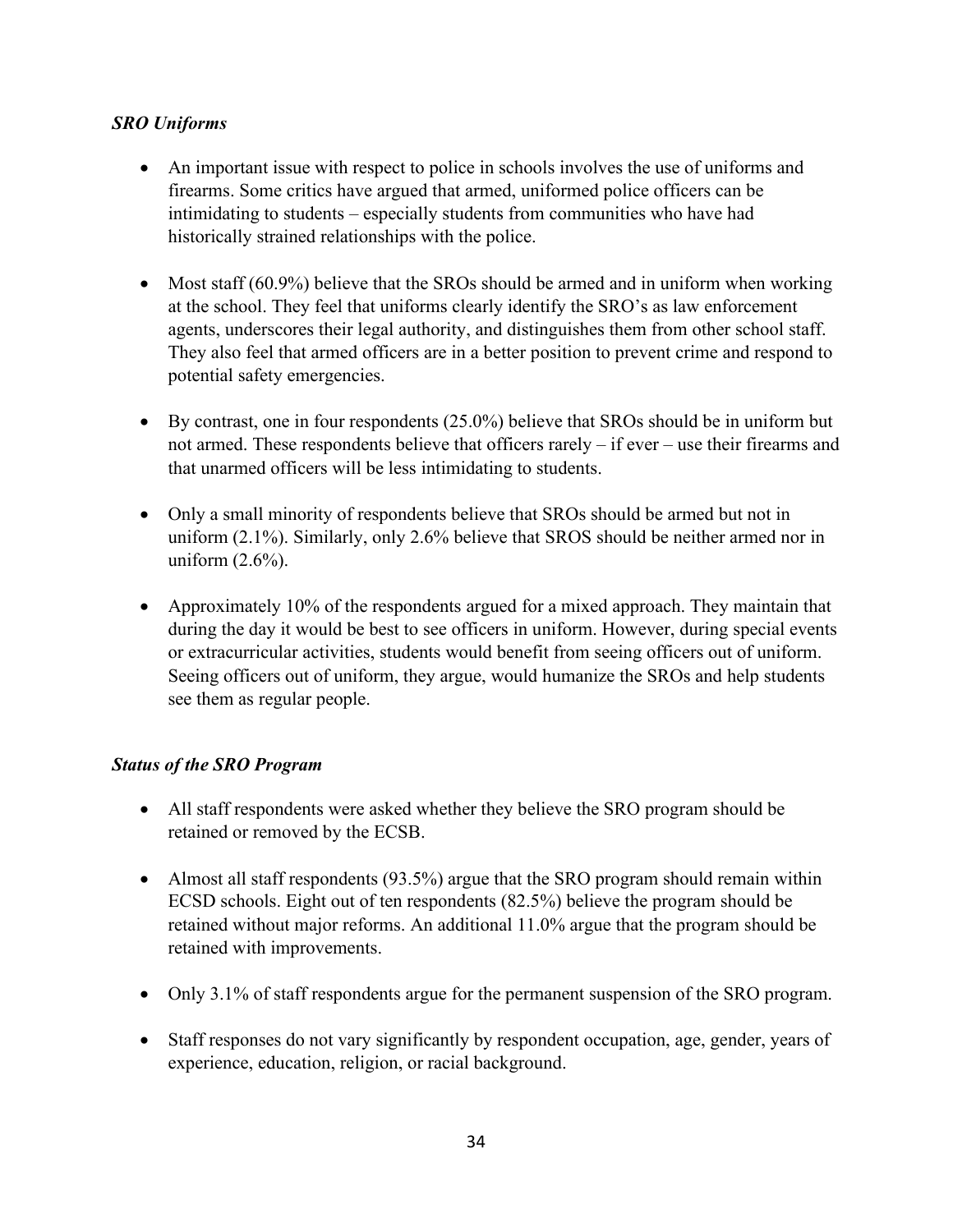### *Recommendations*

- All staff respondents were asked if they had any recommendations for improving the SRO program.
- A third of staff respondents (33.7%) call for the expansion of the SRO program. These staff members feel that some schools are in the need of two full-time SROs. Others stress that all schools – including schools in wealthy communities – require their own SRO.
- Some staff feel that the role and objectives of the SRO program, within the ECSD, need to be better communicated to staff, students, and parents. This information could be communicated through orientation sessions or written materials (i.e., pamphlets, etc.).
- Many respondents call for an improved SRO selection and training process that will ensure that School Resource Officers are able to work effectively with students and staff.
- Others called for an improved SRO evaluation or oversight process that will quickly identify and remove individual SROs who do not have the ability or motivation to work effectively within the school community. These respondents all claim to have worked with individual SROs who were not properly suited to the position.
- Several respondents argue that the SROs presence in their school needs to be increased. They recommend that the SROs become more present in the halls, deliver more lessons in class, engage more with parents and teachers, and interact with students during special events and extra-curricular activities. These respondents often note that they have worked with SROs who "hid" in their office and infrequently interacted with students.
- Some respondents noted that, while the ECSD student body is becoming increasingly diverse, most school staff and SROs are White. These respondents argue that the SRO program would benefit from having officers of Indigenous, Black, or other racial minority backgrounds.
- Several respondents argued that, once trained, SROs should commit to an individual school for a period of three to five years. They argue that this is the only way for the officer to get to know the students and broader school community.
- A few respondents noted that the departure of a popular SRO from a school can be difficult for students. They argue that students should be notified when SROs are leaving and given the chance to say good-bye and show their appreciation.
- Other staff argue that there should be a transition period between the departure of a veteran SRO and the appointment of a new SRO. During this transition period the veteran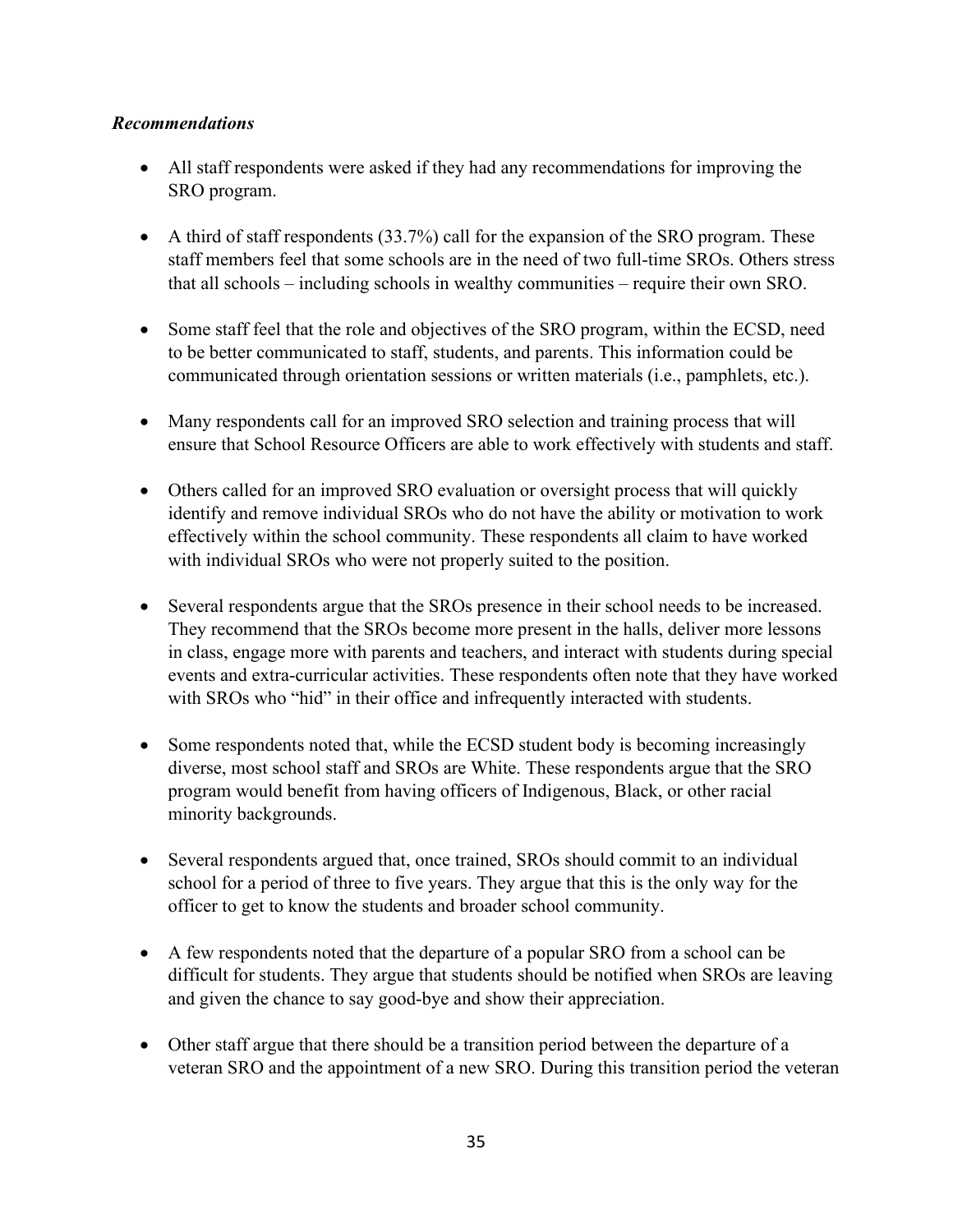officer should provide field training and help the new officer learn about the local school culture and student issues.

• Several staff respondents noted that the SRO program needs to be better evaluated. They called for improved, more routine data collection with respect to the documentation of SRO activities and their impact on students from different racial or social backgrounds.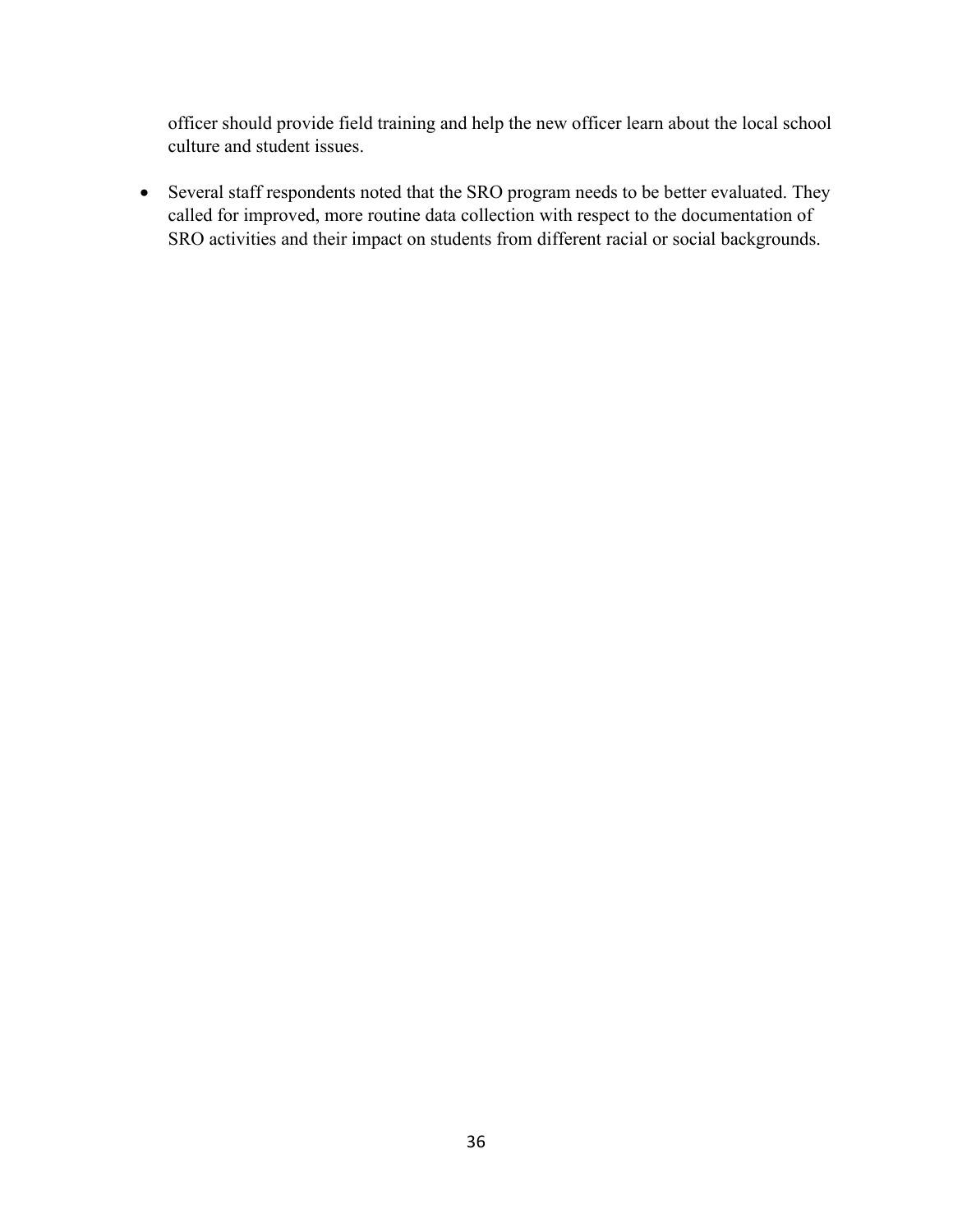### **PART H: PARENT SURVEY**

- A survey was posted to all parents on the ECSD's PowerSchool program. The survey asked about parents' experiences with and opinions about the SRO program.
- Parents could only access the survey via the use of their own unique password. This ensured that parents could only fill out the survey once and that the survey could not be shared with people outside of the ECSD community.
- Final sample=736 respondents.

### *Sample Characteristics*

- Half of the parents surveyed (55.2%) have only one child in the ECSD system, 33.8% have two children, and 11.0% have three or more children.
- A quarter of the parental respondents have a child in middle-school (24.4%) and 86.9% have a child in high school. One out of ten parents (11.3%) have a child in both middleschool and high-school.
- Two-thirds of the parents who responded to the survey (65.8%) self-identified as female. Only 19.0% identified as male. Another 14.5% refused to identify their gender-identity.
- Only 4.0% of the parent sample is 34 years of age or younger. A third (29.6%) are between 35 and 44 years of age, 43.1% are between 44 and 54 years, and 8.5% are 55 years of age or older. An additional 14.7% failed to disclose their age.
- Half of the parental respondents (51.9%) report that they were born in Canada. A third (33.7%) were born outside of Canada. An additional 14.4% failed to respond to the country-of-origin question.
- Six out of ten parents (58.8%) surveyed indicated that they are White or European with respect to their racial background. One out of five respondents (19.8%) identify as Filipino. Other racial groups are less represented. For example, only 5.4% of parents selfidentify as Black, 4.0% identify as Hispanic, 2.1% self-identify as South Asian, and only 2.1% state that they are of Indigenous background.
- Almost all parents (88.2%) report than their children are of the same racial background as themselves.
- Approximately 10.0% of the sample report that their children share half their racial identity (i.e., their children are the product of an interracial relationship).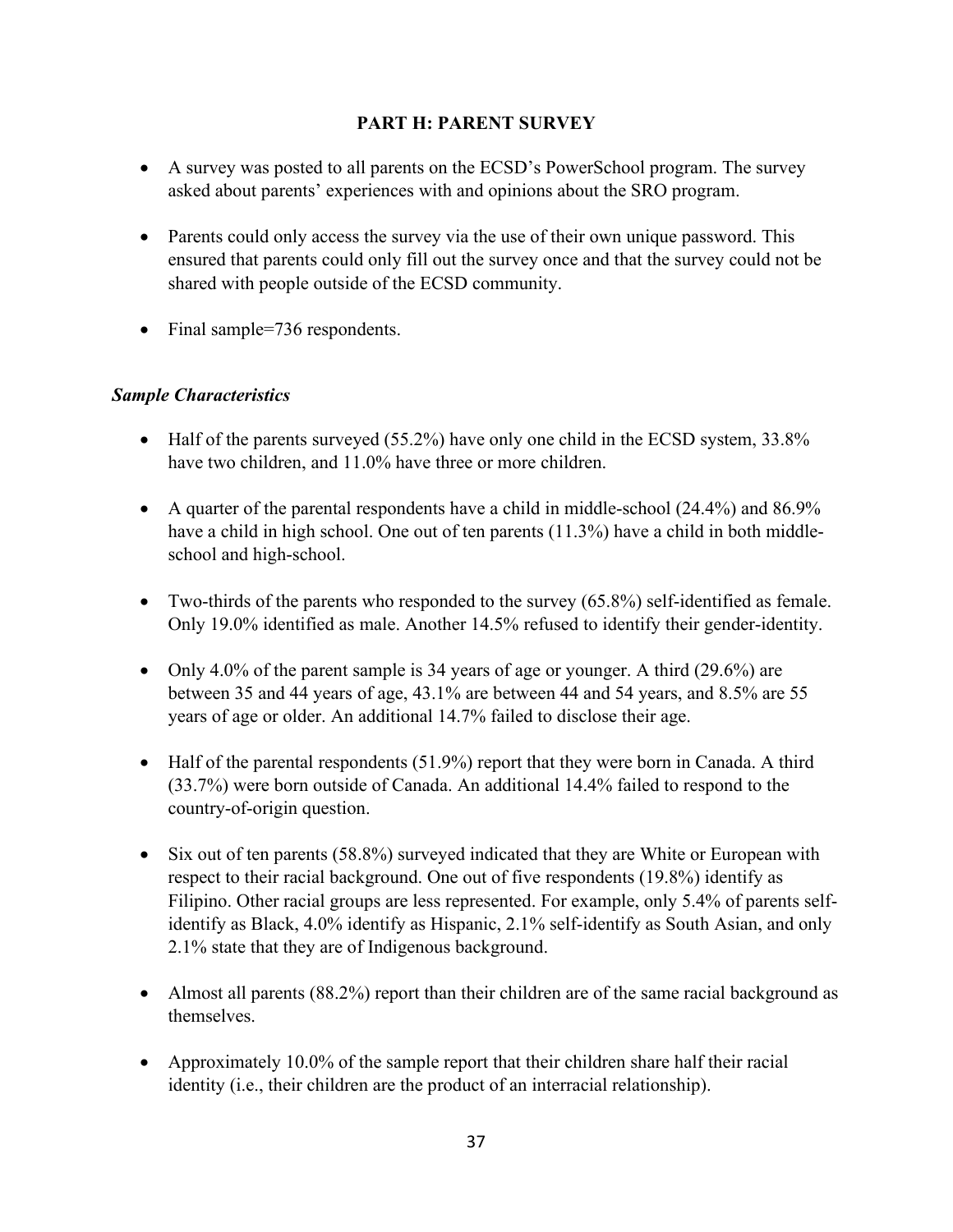- Seven out of ten parental respondents (70.5%) self-identify as Catholic, 12.6% are of another Christian background, 2.0% are non-Christian (i.e., Muslim, Hindu, etc.), and 5.4% report that they do not have a religion.
- Two-thirds of the parental sample  $(67.7%)$  reports that they are currently married,  $8.8%$ are divorced or separated, 6.4% are single, and 1.1% are widowed. An additional 15.5% or respondents failed to report their marital status.
- Only 2.9% of the sample has less than a high school education. One out of eleven respondents (8.0%) have a high school degree, 15.6% have some post-secondary education, 16.0% have a college degree, 27.0% have an undergraduate university degree, and 9.4% have a graduate or professional degree. An additional 5.8% indicate that they have an education in the trades.

### *School Attendance During the Covid-19 Pandemic*

- A third of parental respondents (30.2%) report that, during the pandemic, their children mainly attended school in person.
- Four out of ten respondents (40.2%) report that their children attended school both online and in person.
- Only 12.1% attended school mainly online.

### *Child Disciplinary Issues*

- Most parents report that their children have not experienced disciplinary problems at school over the past five years.
- Only 13.6% report that they have a child who has received a detention or other in-school punishment, 7.5% report that they have a child who has been suspended, and less than one percent (0.4%) report that they have a child who has been expelled.
- Based on these numbers, it is possible that the current sample under-represents parents whose children have been subject to serious school-related punishments.

#### *Perceived Safety of Children at School*

• Most parents (78.8%) feel that their children are either safe (51.1%) or very safe (27.6%) at school. An additional 18.7% feel that their children are "somewhat safe."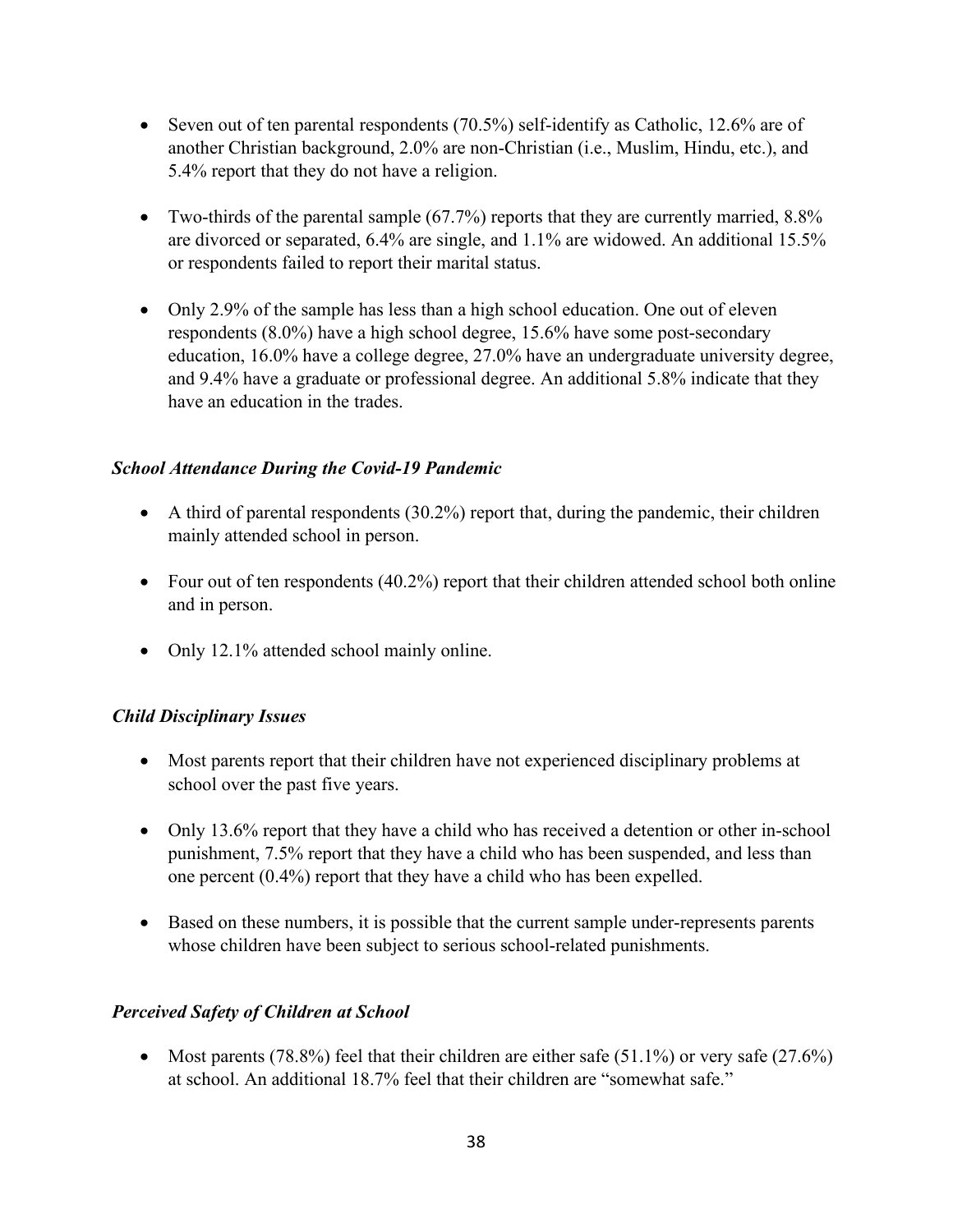- By contrast, less than one percent of parents (0.8%) feel that their children are unsafe at school.
- Most parents  $(70.6\%)$  also think their children are either safe  $(48.4\%)$  or very safe (22.2%) in the community surrounding the school. An additional 26.2% think their children are "somewhat safe."
- Only 2.1% think their children are unsafe in the community surrounding their children's school.

### *Awareness of Children's Victimization Experiences*

- Parental respondents were asked if they were aware of any victimization experiences that their children had experienced, at school, over the past five years.
- Over half of the parental respondents  $(55.3\%)$  report that at least one of their children has been teased, called names, or bullied at school.
- Three out of ten parents (28.1%) report that their children have been the victim of cyberbullying.
- An additional 27.8% of parents report that their children have been subjected to threats at school, 21.0% report that their children have been the victim of a property crime, 14.4% report that their children have been in a fight, and 12.2% report that their children have been physically assaulted.
- Only 6.6% of parents report that their children have been subject to sexual harassment or sexual assault at school.
- It is important to note that parental awareness of school victimization is significantly lower than the levels of victimization reported by the students themselves (see results from the student survey below). In other words, the data suggest that parents are often unaware of the victimization incidents experienced by their children.

### *Awareness of the School Resource Officer (SRO) Program*

- All parents were asked if, at the time of the survey, they were aware that their child's school had a School Resource Officer.
- Seven out of ten respondents (70.3%) indicate that they were aware that their child's school had an SRO.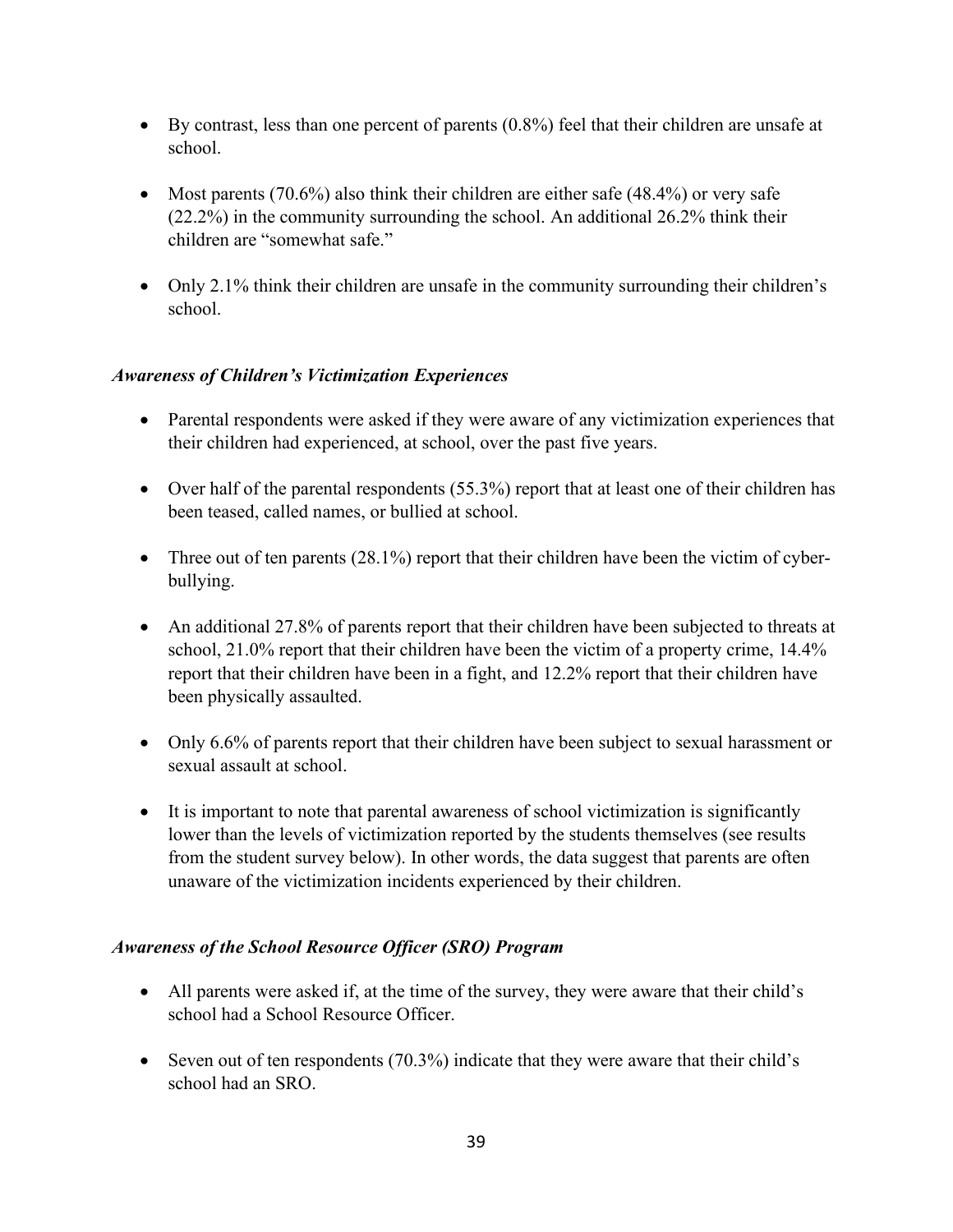- However, one out of five parents (19.7%) did not know that their child went to a school with an SRO and an additional 9.9% were unsure.
- Only 15.9% of parents report that they are "well-informed" about the SRO program. An additional 45.6% indicate that they are only "somewhat informed."
- Importantly, 38.5% of the parent sample report that they are "not informed at all" about the SRO program at their child's school.
- Three out of four parents (73.9%) report that they would like to know more about the SRO program. Only 16.1% are satisfied with their current level of knowledge.

### *Contact with School Resource Officers*

- Only 20.4% of parents report that they have ever met their children's SRO.
- Seven out of ten parents (69.3%) report that they have never had a conversation with an SRO.
- One out of five parents (21.7% of the sample) report having at least one conversation with an SRO (in person or over the phone). Only 14.6% have had more than one conversation.
- Parent respondents were also asked whether they knew how often their own children had interacted with or talked to an SRO over the past five years.
- A third of parents (30.4%) claim that their children have never interacted with an SRO. By contrast, 13.9% report that their children have had one or two interactions with an SRO and 19.2% report three or more interactions. Importantly, 36.4% of parents indicate that they do not know how many interactions their children have had with SROs.
- Parents were then asked whether they or their children had ever had a positive or a negative interaction with an SRO.
- Four out of ten parents (38.9%) report a positive interaction with an SRO, while only 1.6% report a negative interaction.
- Positive interactions include friendly greetings on school property, assistance with student problems or behaviour, support following a victimization experience, and positive mentoring during extracurricular activities.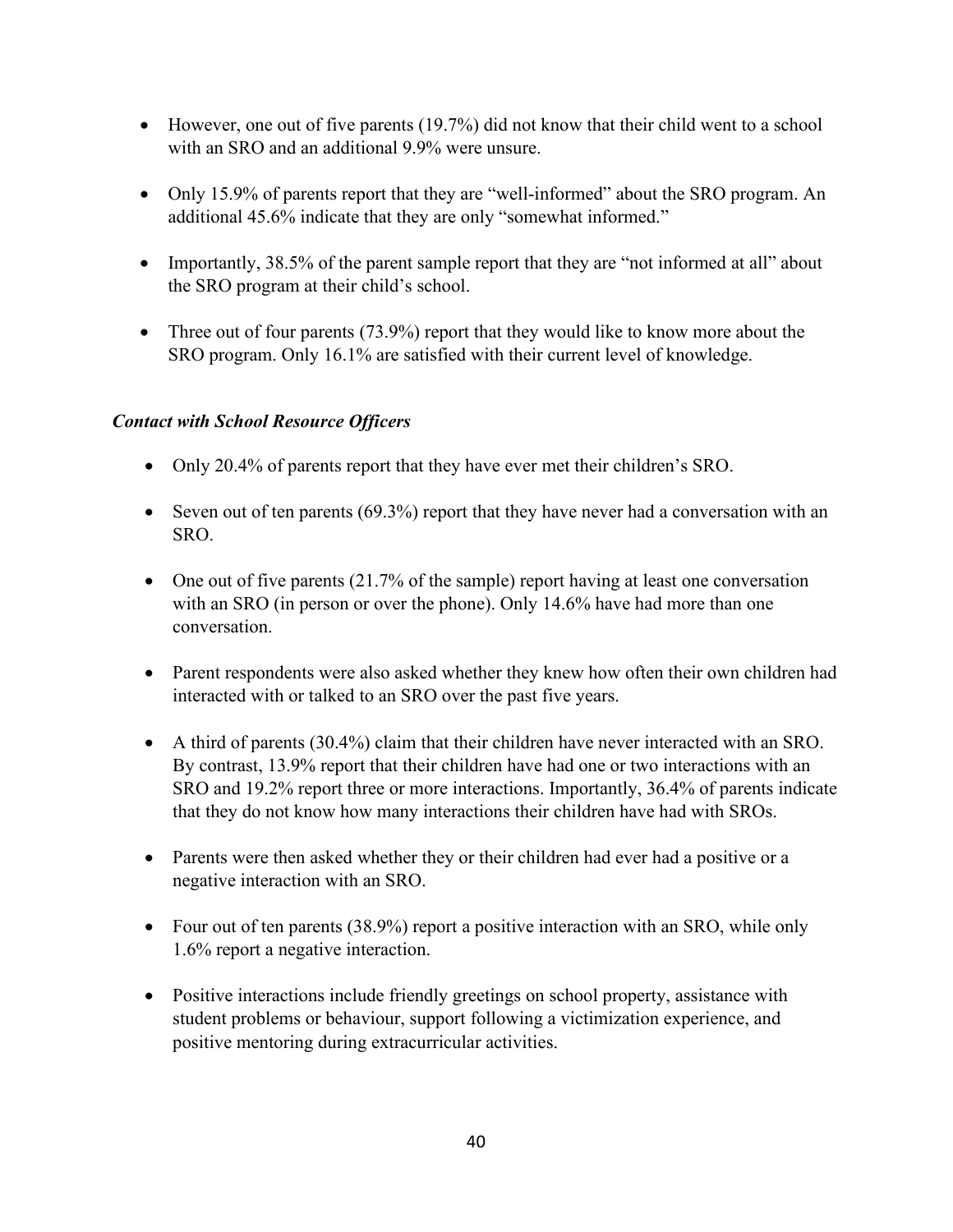- Negative experiences include the use of aggressive or abusive language, excessive discipline, and SROs ignoring or dismissing the needs of students.
- A high proportion of parents (over  $40\%$ ) report that they do not know whether their children have had either a positive or negative experience with an SRO.

# *SRO Job Performance*

- Parent respondents were asked whether they felt the SROs were doing a good job, an average job, or a poor job performing various duties. The results clearly indicate that most parents feel the SROs are doing a good job.
- Five out of ten parents (51.8%) feel that the SROs are doing a good job or very good job preventing fights and other violence at school. Only 2.8% feel that they are doing a poor job. However, an additional 39.1% of parents admit that they don't know whether the SROs are doing a good job or a poor job preventing violence in school.
- Almost six out of ten parents (56.7%) believe the SROs are doing a good job or very good job protecting the school from outside criminals. Less than two percent (1.8%) think they are doing a poor job protecting their school from outsiders. Again, over a third of respondents don't know whether the SROs are doing a good job or not.
- Similarly, a high proportion of parental respondents feel the SROs are doing a good or very good job building relationships with students (51.3%), delivering lessons in class (45.7%), mentoring students (42.6%), preventing drug and alcohol use at school (48.0%), preventing vandalism (47.5%), preventing property crime (43.3%), helping student victims of crime (43.8%), preventing bullying at school (34.7%), helping with sports and other extracurricular activities (43.6%), preventing online bullying (34.7%), preventing sexual harassment at school (39.6%) and helping staff understand youth (34.4). By contrast, very few parents (less than 5%) feel that the SROs are doing a poor job performing these duties.
- Two-thirds of parents (65.8%) agree that the SROs make them feel that their children are safe when they are at school. Only 4.2% disagree.
- Six out of ten parents (58.6%) agree that their children would be less safe if the SRO was removed from their child's school. Only 8.4% disagree. However, 33.0% of parents report that they do not know whether the removal of the SRO would compromise school safety or not.
- Four out of ten parents (42.3%) agree that the SRO program has increased their level of trust in the police. Only 4.4% disagree with this statement.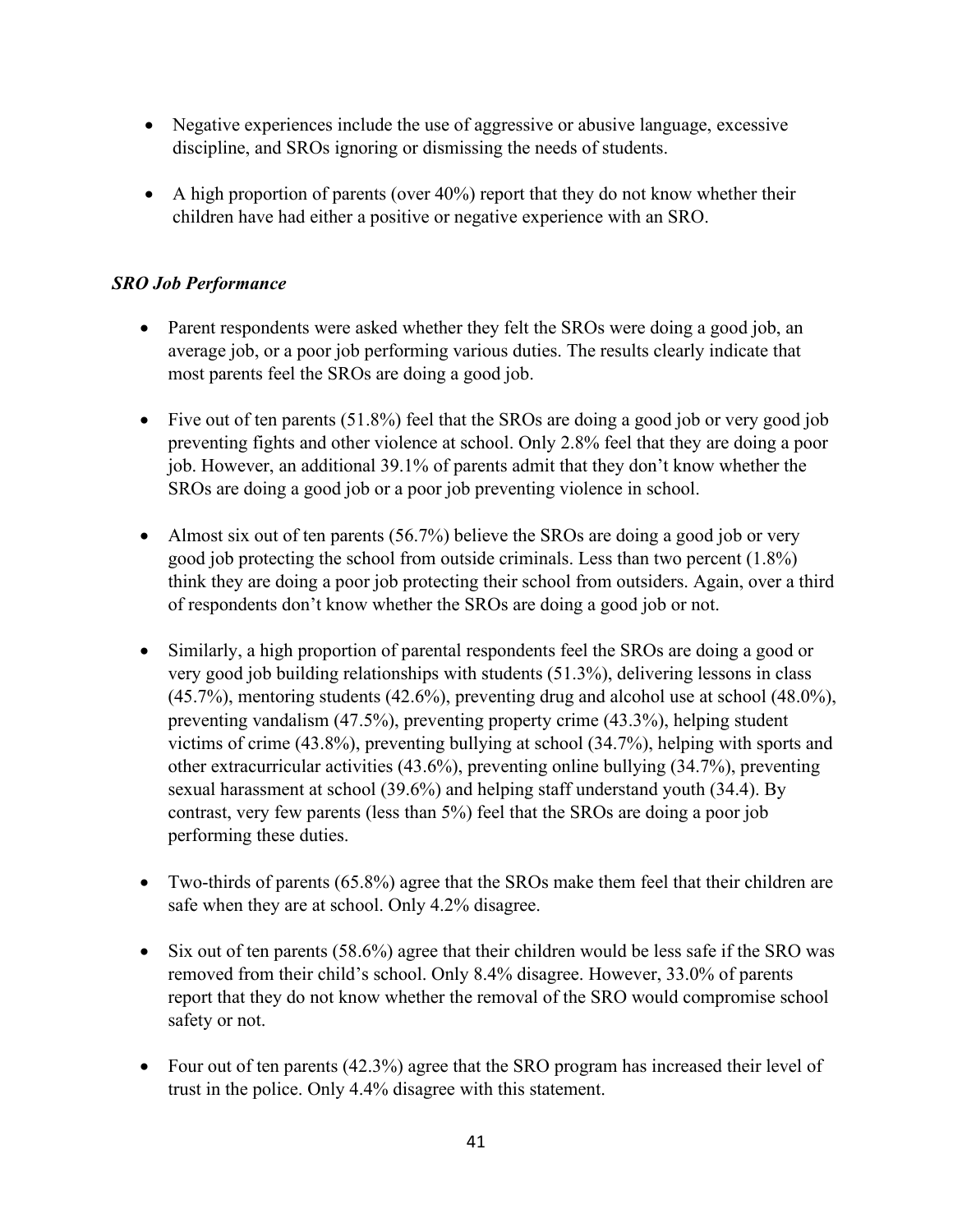- By contrast, only 4.2% of parents report that their children sometimes feel intimidated by the presence of the SRO on school property.
- It is important to note that, regardless of the question asked, a high proportion of parents admit that they do not know whether the SRO is having a positive impact or not. This is consistent with the fact that a high proportion of parents have little knowledge about how the SRO program operates.

### *Perceptions of SRO Bias*

- Almost half of parental respondents (44.5%) agree or strongly agree that the SROs treat all students fairly. Only 3.3% disagree with this statement. However, 45.4% of parents admit that they do not know whether all students are treated fairly or not.
- Very few parents believe that the SROs treat Indigenous students worse than White students (3.3%), Black students worse than White students (2.6%), LGBTQ+ students worse than straight students (1.6%), or male students worse than female students (2.6%).
- However, a very high proportion of parents admit that they do not know if students of different backgrounds are treated differently by the SROs.
- Only 13.7% of parental respondents agree that the SROs make some students feel like they are being watched or targeted at school. In fact, almost half (47.5%) of the parents surveyed disagree with this statement. However, an additional 38.8% of parents admit that they do not know whether students feel targeted or not.
- It is important to note that, regardless of the question asked, between thirty and fifty percent of parents report that they "do not know" whether SRO bias exists or not. Several stated that they simply do not have the necessary information to form an opinion and did not want to speak to the experiences of Indigenous, Black, or other racial minority students.

### *Trust in Police*

- Only 8.4% of parents report that they trust the SROs more than they trust the regular police. However, an additional 64.9% of parents report that they trust the SROs just as much as they trust the regular police.
- Only a few parents (0.9%) claim that they trust the SROs less than the regular police.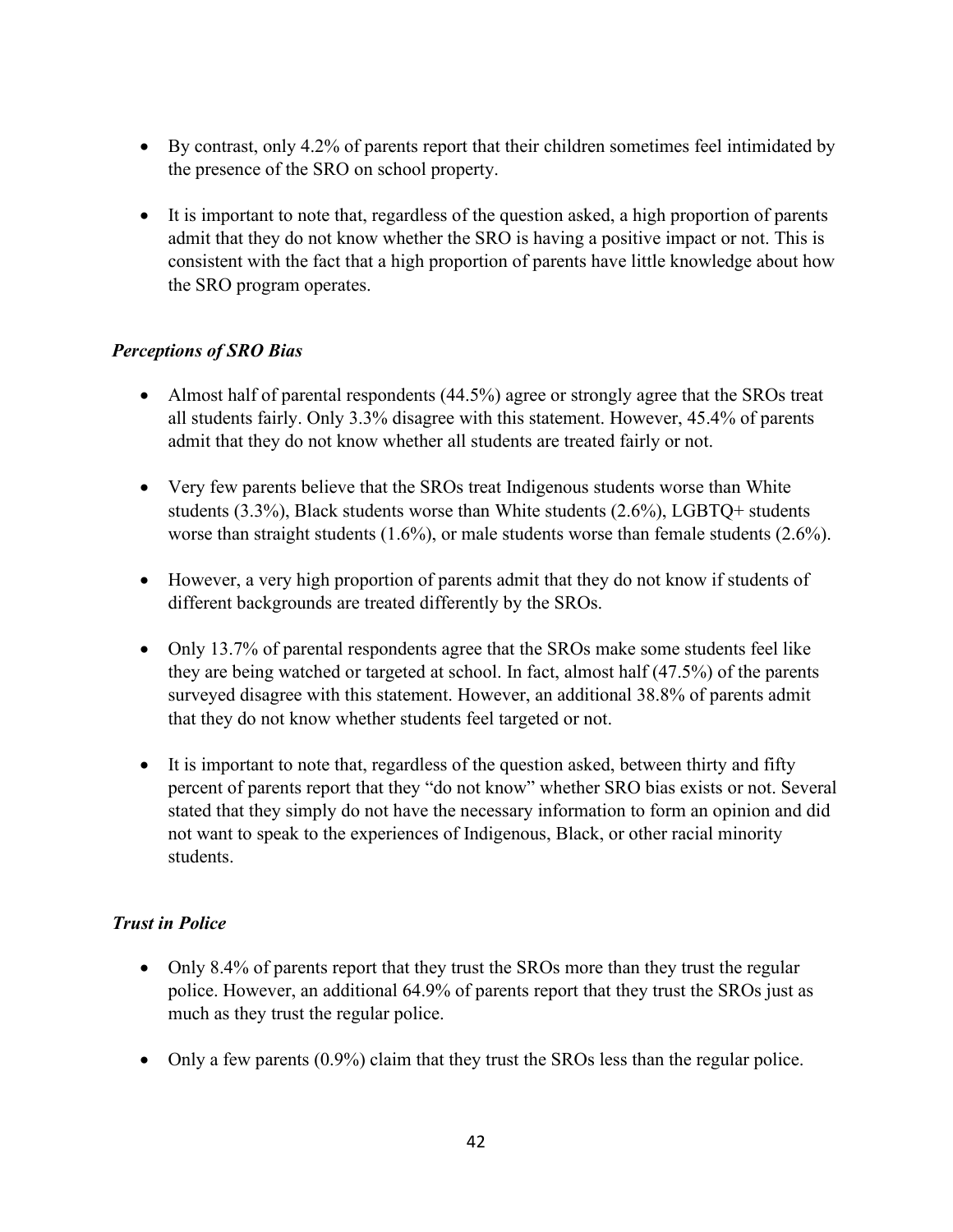- A small minority of parents (2.2%) claim that they do not trust either the SROs or the regular police.
- Three out of ten parental respondents (29.3%) indicate that they would rather their child report a victimization experience to their SRO than to the regular police. An additional 36.6% indicate that they would be just as comfortable if their child reported to the regular police as to their SRO. Only 16.9% indicate that they would rather their child report a victimization experience to the regular police.

# *SRO Uniforms*

- A third of parents (38.3%) believe that SROs should be armed and in uniform when working at school.
- However, an equal proportion of parents (39.6%) believe that the SROs should be in uniform -- but not armed.
- Only a small minority of parental respondents believe that SROs should be armed, but not in uniform (2.1%). One out of twenty parents (6.2%) believes that SROs should be both unarmed and out of uniform.
- Approximately fourteen percent of parents support a mixed approach: sometimes officers should be in uniform, sometimes they should engage with students out of uniform.

# *Status of the SRO Program*

- All parents were asked whether they believe the SRO program should be retained or permanently suspended by the ECSD.
- Almost all parental respondents (84.3%) argue that the SRO program should remain within ECSD schools. Two-thirds (66.7%) believe the program should be retained without major reform. An additional 17.6% argue that the program should be retained with significant improvements.
- Only 2.1% of parent respondents call for the permanent suspension of the SRO program.
- Parental responses do not vary significantly by age, gender, number of children in the ECSD system, education, marital status, or religion.
- However, parental views do vary significantly by racial background.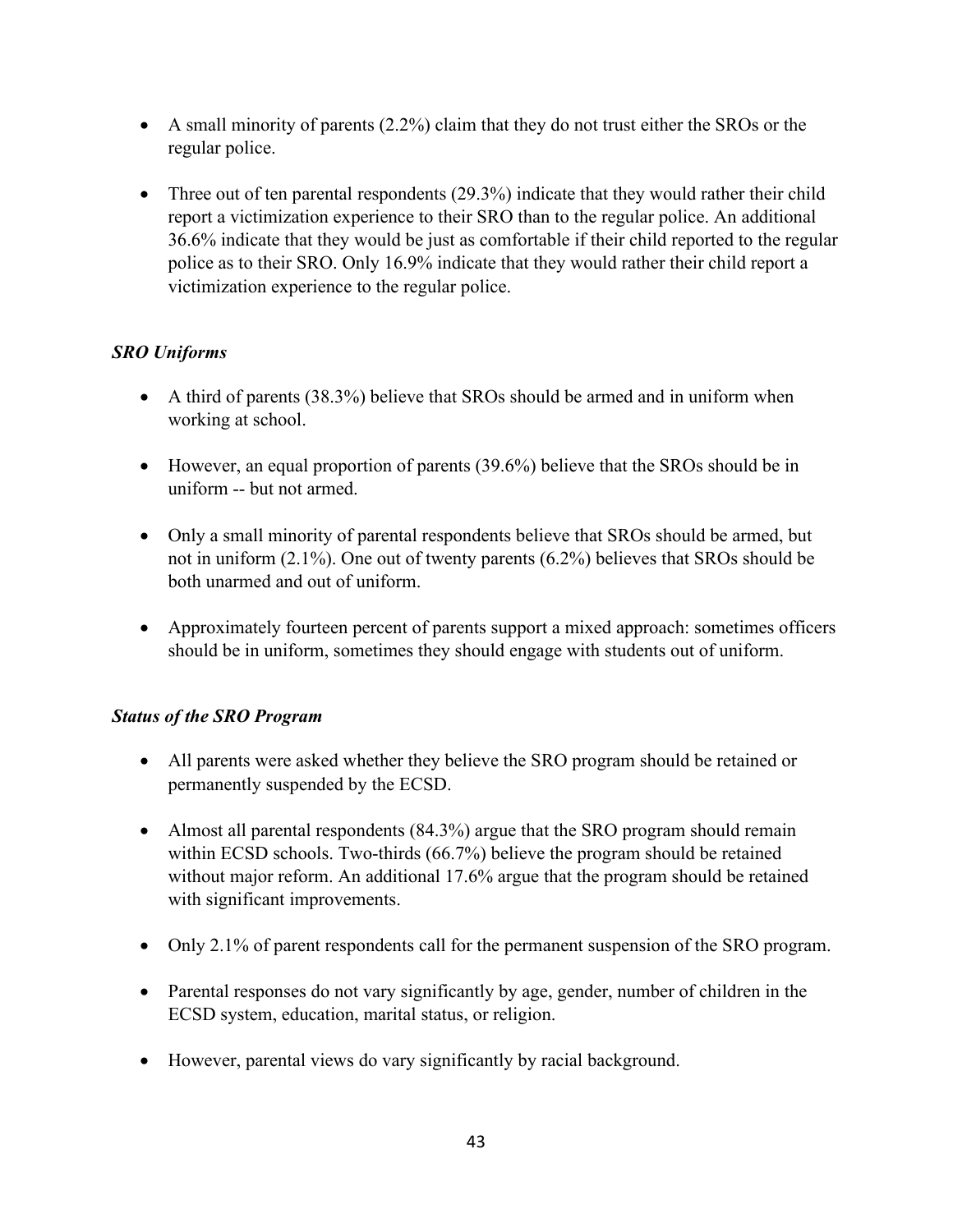- Three out of four White parents (73.9%) believe that the SRO program should be retained without reform, compared only 56.2% of racial minority parents.
- By contrast, 25.6% of racial minority parents believe that the SRO program should be retained with significant improvements, compared to only 12.4% of White parents.
- Only a small proportion of both minority (1.8%) and White parents (2.2%) feel that the SRO program should be permanently suspended.

### *Recommendations*

- All parents who participated in the survey were asked to if they had any ideas or recommendations with respect to improving the SRO program.
- A large proportion of parents maintained that there needs to be better communication between the school, the SRO, and parents. Many claimed that parents need to be better informed about the SRO program and how to use it. Some parents identified the need for more information sessions, meet and greet events, and educational materials.
- A large proportion of parents believe that each school should have an SRO and that some schools require at least two officers.
- Several parents stated that the SRO program needs to be less politically correct. They believe that the SRO program should have a renewed focus on rule enforcement and holding both students and parents accountable.
- By contrast, others felt that the SRO program requires better oversight. Improved data collection is also recommended to document SRO activities and ensure that students from all backgrounds are treated fairly.
- Several parents stated that the SRO program requires an improved vetting and training process to eliminate officers who are not able to work productively with youth.
- A number of parents noted that the officers who work within the SRO program are mostly White and do not reflect the racial diversity of the ECSD's student population. These parents recommended the appointment of Indigenous, Black, and other racialized SROs.
- A few parents recommended that the SRO program adopt a trauma-informed approach that can properly address the mental health needs of students.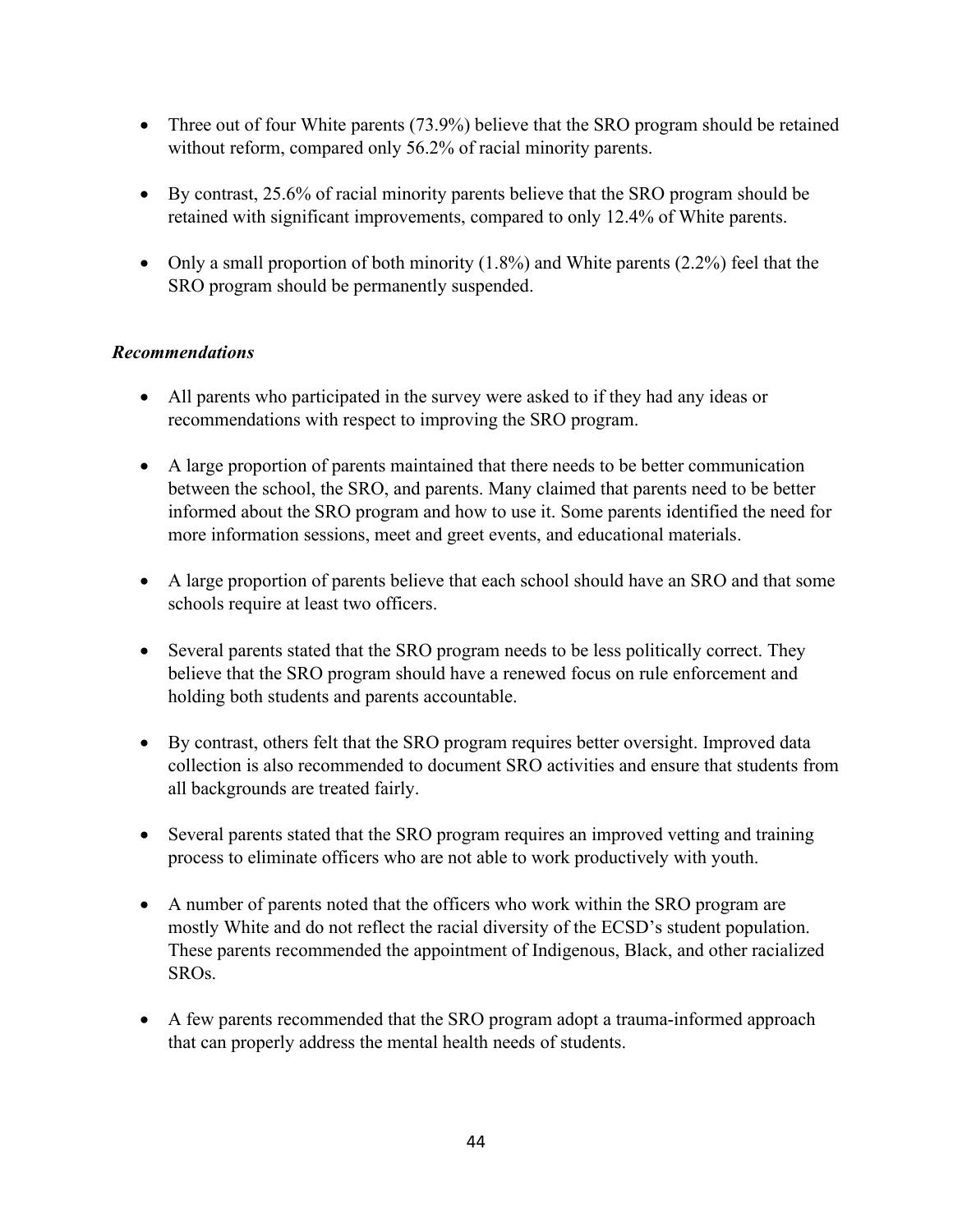### **PART I: STUDENT SURVEY**

- A survey was posted to all students who attend an ECSD school that is participating in the SRO program. Students from schools without an SRO were not eligible to participate in this study.
- The survey was posted on the ECSD's PowerSchool program. Teachers were instructed to give students time to complete the survey during class time. Students could also complete the survey at home or during their free time.
- The survey asked about student's experiences with and opinions about the SRO program.
- Students could only access the survey via the use of their own unique password. This ensured that students could only fill out the survey once and that the survey could not be shared with people outside of the ECSD community.
- The survey was administered to students between October  $22<sup>nd</sup>$  and November  $10<sup>th</sup>$ , 2021.
- Final sample=5,577 respondents.
- ECSD officials indicate that there were 10,218 students enrolled in SRO schools at the time of the study. Therefore, the survey achieved a response rate of 55%. This is a relatively high response rate for a web-based survey.

### *Sample Description*

- A quarter of the student respondents (22.9%) attended middle-school (Grades 7 and 8). The rest of the students (77.1%) attended high school (Grades 9 through 12).
- Six out of ten respondents (60.1%) are 15 years of age or younger. Four out of ten (39.9%) are 16 or older. Mean age=14.8 years.
- Half of the students self-identified as male (49.3%) and 42.6% identified as female.
- One in twenty students  $(6.1\%$  of the sample) reported an alternative gender identity (i.e., trans, two-spirit, non-binary, gender fluid, gender non-conforming, or questioning).
- Three out of four students (73.3%) report that they are straight or heterosexual. However, one out of five report an alternative sexual orientation: 8.0% report that they are bisexual, 2.4% identify as homosexual, 2.4% as pansexual, 0.9% as Queer, and 0.2% as two-spirit. An additional 2.9% report that they are "questioning." One out of twenty student respondents (6.6%) did not disclose their sexual orientation.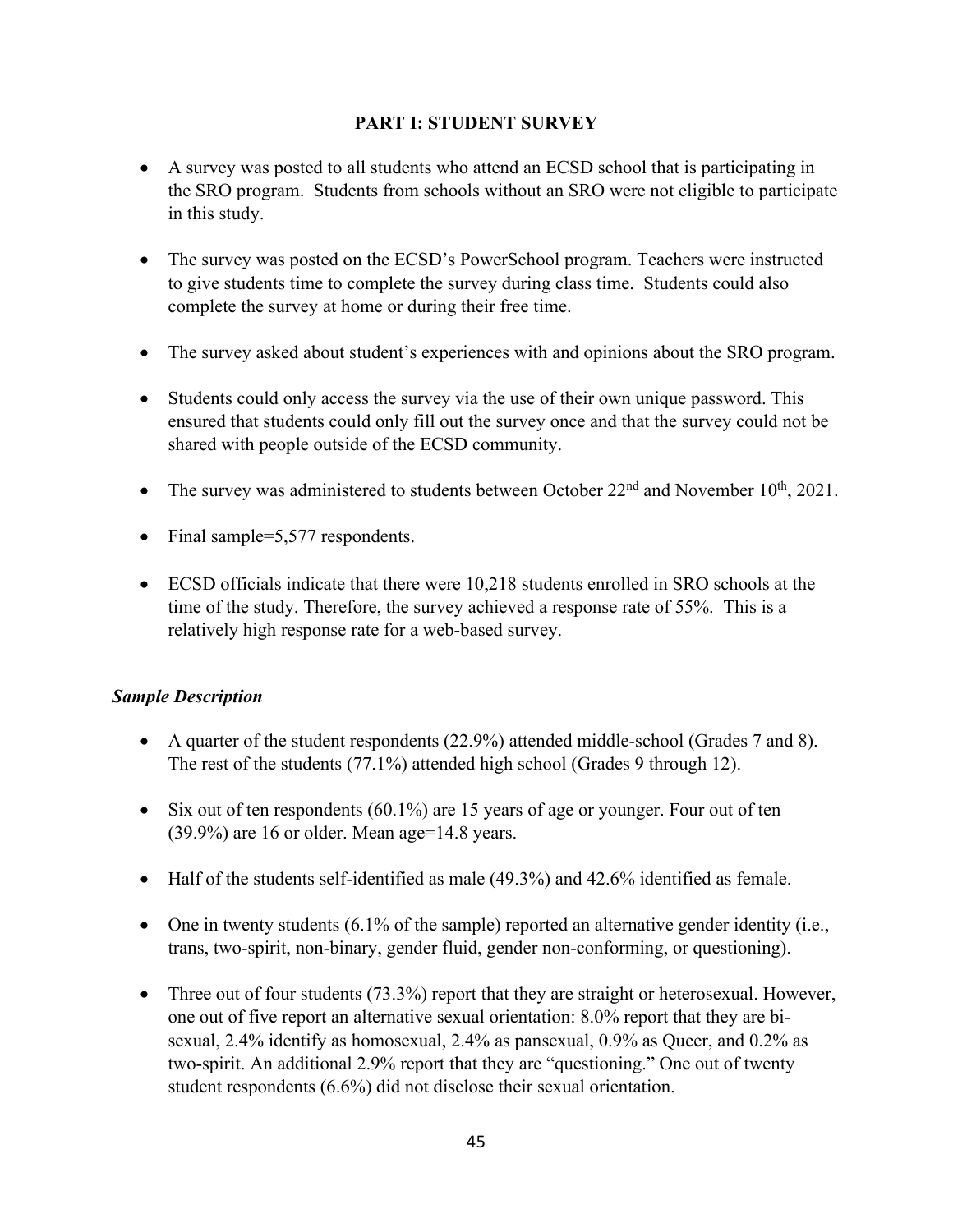- Two-thirds of the students (64.5%) report that they were born in Canada. The other third (35.5%) were born in another country.
- The sample is racially diverse. A third of students  $(35.1\%)$  self-identify as White or European, 24.3% as Filipino, 12.4% as Black, 5.4% as Indigenous, 5.3% as Hispanic, 3.0% as South Asian, 2.3% as South-East Asian, 1.7% as East Asian, and 1.4% as West Asian. An additional 9.1% of the sample identify as multi-racial.
- The sample also reports multiple religious backgrounds. Six out of ten students (59.2%) identify as Catholic, 17.2% as other Christian, 1.4% as having an Indigenous spirituality, 1.3% as Muslim, 1.3% as Buddhist, 0.6% as Hindu, and 0.2% as Jewish. One out of five respondents claim that they are either an Atheist (6.2%) or have no religious affiliation  $(12.0\%)$ .
- Three out of four students (72.9%) report that they currently live with both parents, 15.0% live with their mom, and 3.0% live with their father. One in ten students (9.1%) report that they do not live with a parent (i.e., they live with other relatives, friends, or are in the foster-care system).
- Three out of every one hundred students  $(3.1\%)$  reports that they have a physical disability and 12.1% report a learning disability.
- Overall, the research team feels that the student sample represents an accurate crosssection of students who attend the ECSD schools that are participating in the SRO program.

### *School Attendance During the Covid-19 Pandemic*

- Students were asked how they usually attended school during the COVID-19 pandemic.
- Four out of ten students (39.4%) report that they mainly attended school in person during the pandemic. Another 40.4% attended both in person and online. Only 18.8% reported that they mainly attended school online.

#### *Student Attitudes Towards Education*

• Students were first asked how much they like attending school. One in twenty respondents (6.9%) reports that they love school, 33.2% report that they mostly like school, and 36.1% state that they only sometimes like school. One out of five students (18.3%) claim that they always dislike school.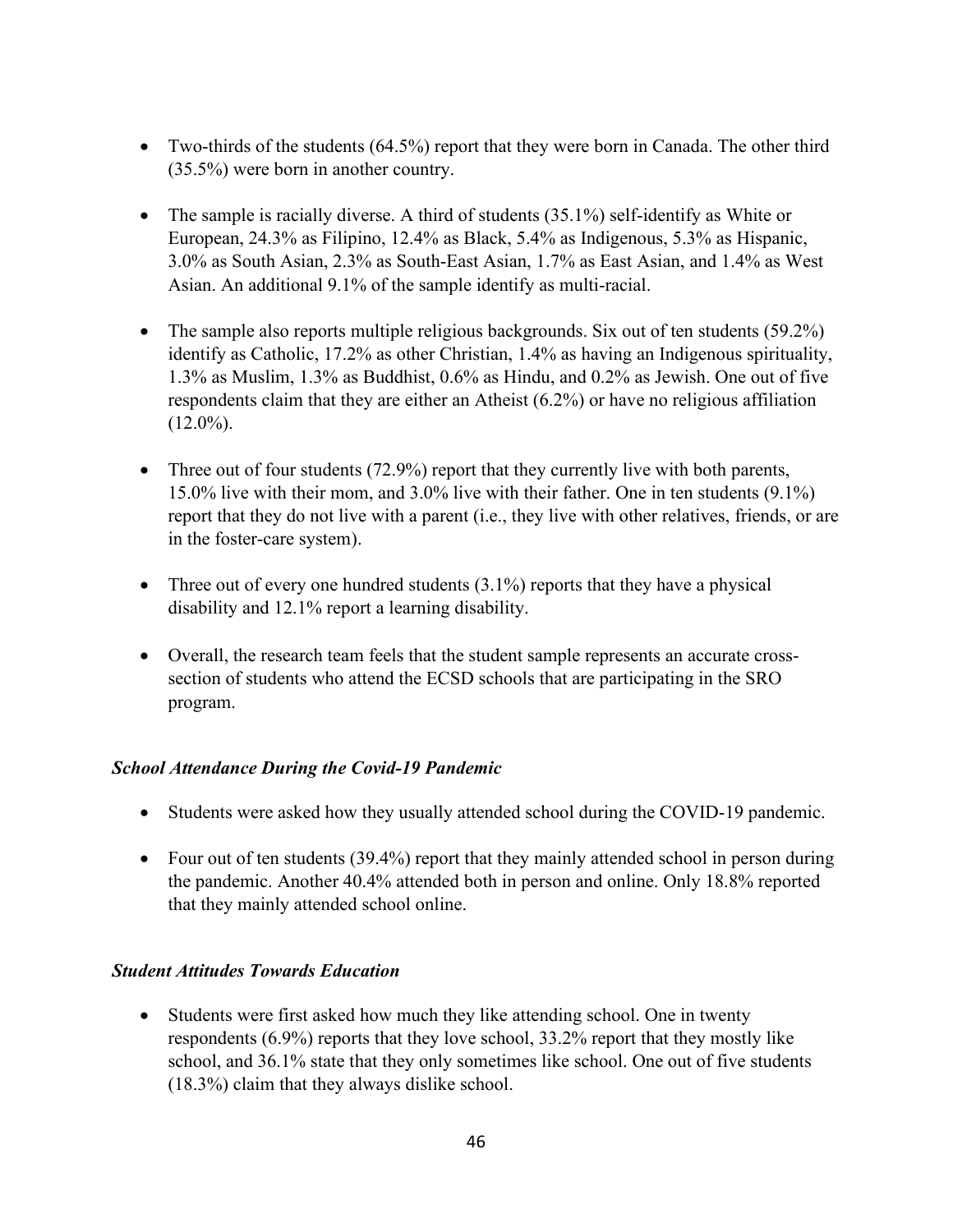- Students were then asked to rate their academic performance. Only 8.5% of respondents report that they are an "excellent" student. However, 20.6% report that they are a "very good" student and 29.6% rank themselves as a "good" student. A third of students (32.8%) rank themselves as an "average" student. Only 4.6% report that they are a poor student.
- Students were then asked about their educational goals. Six out of ten respondents (59.5%) report that they want to achieve a university (54.8%) or community college degree (4.7%). In fact, a third (30.8%) want to earn an advanced graduate or professional degree (i.e., law school, medical school, etc.). By contrast, only 10.3% claim that they just want to graduate from high school. Less than one percent of respondents report that they plan to drop-out of high school. Finally, one in four respondents (24.4%) state that they have not yet developed their educational goals and 1.3% state that they don't care about their education.

### *Disciplinary Issues*

- Six out of ten students  $(61.5\%)$  report that, over the past five years, they have never experienced a disciplinary issue at school.
- However, 30.5% of students state that they have been given a detention or some other inschool punishment. One out of every six respondents (16.9%) indicate that they have been given an in-school punishment on more than one occasion.
- One out of eight student respondents  $(12.7%)$  report that they have been suspended from school at least once in the past five years. One out of twenty students (4.7%) have been subject to multiple suspensions.
- Only 1.1% of students report that they have been expelled from school over the past five years.

### *Perceptions of Personal Safety*

- All student respondents were asked how safe they feel at school and in the community around their school. The results suggest that students feel somewhat safer at school than in the community.
- Two-thirds of students  $(64.6\%)$  report that they feel either safe  $(49.6\%)$  or very safe (15.0%) at school. An additional 26.8% feel "somewhat safe." By contrast, only 4.9% of students report that they feel unsafe on school property.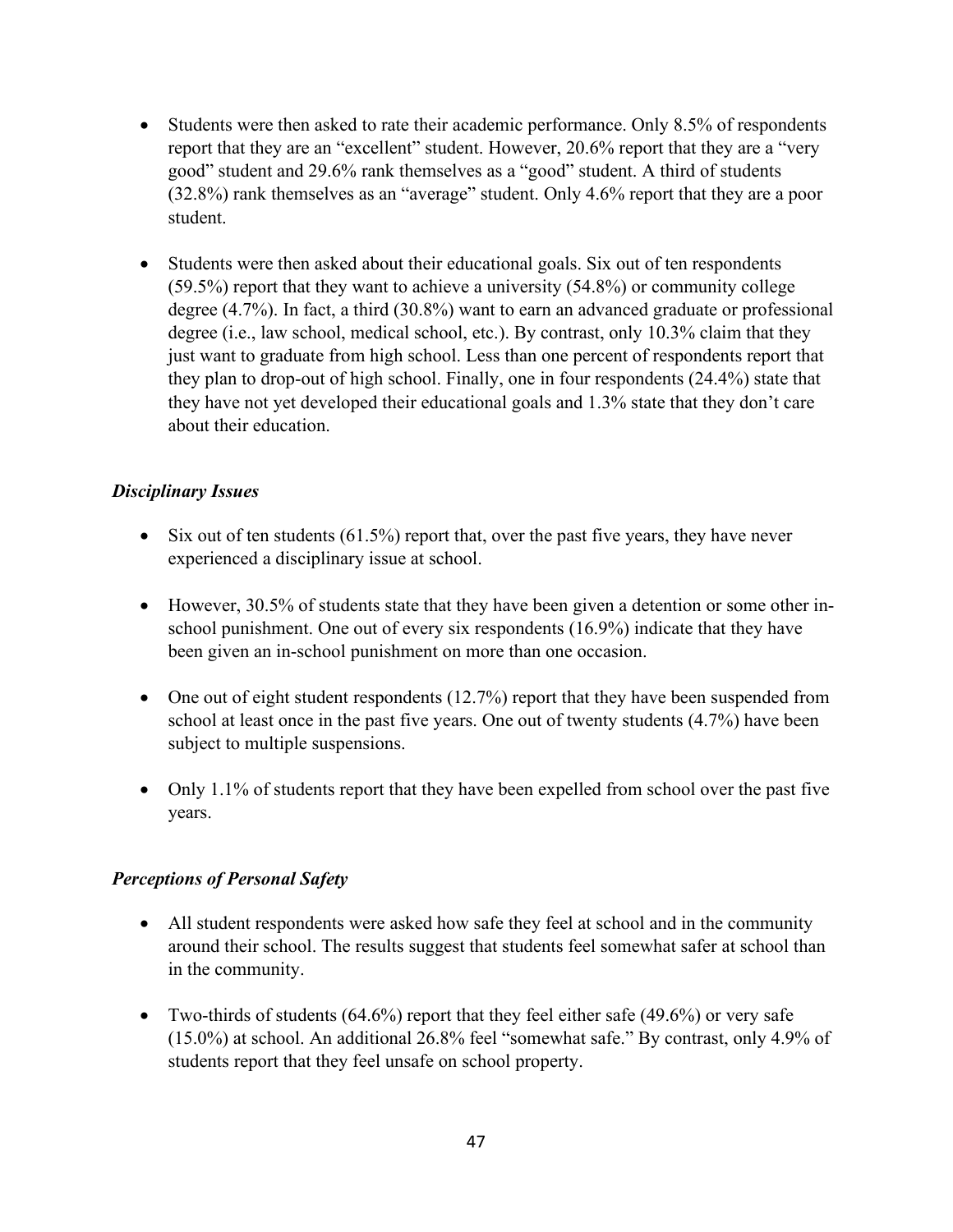• Over half of student respondents (54.9%) also report that they feel safe (44.9%) or very safe (10.0%) in the community around their school. An additional 32.7% feel "somewhat safe." Only 5.6% report that they feel unsafe.

### *Victimization at School*

- Student respondents were asked about their victimization experiences, at school, over the past five years.
- A third of students (32.3%) report that they have been threatened at school over the past five years, ten percent on multiple occasions.
- One out of seven students (15.2%) report that they have been physically assaulted at school over the past five years.
- One out of every four students (22.6%) indicates that they have been in a fight at school over the past five years.
- A third of students (32.8%) report that they have been the victim of robbery or theft, at school, over the past five years.
- Two-thirds of students (64.6%) report that they have been called names, teased, or otherwise bullied at school over the past five years. Over a third (38.1%) report that they have been bullied on multiple occasions.
- One out of every five students  $(21.5%)$  reports that they have been the victim of online bullying over the past five years.
- Finally, 11.9% of students report that they have been the victim of sexual harassment or assault, at school, over the past five years. The sexual victimization rate is much higher for female  $(17.1\%)$  than male students  $(8.2\%).$
- Some might argue that the student victimization rate would be even higher if School Resource Officers were not present in ECSD schools. Unfortunately, we do not have the data to test that important hypothesis.

### *Awareness of School Resource Officers*

• Almost all students  $(81.6%)$  report that, at the time of taking the survey, they were aware that their school had a School Resource Officer. However, 7.9% were unaware, and 10.5% report that they were unsure if their school had an SRO or not.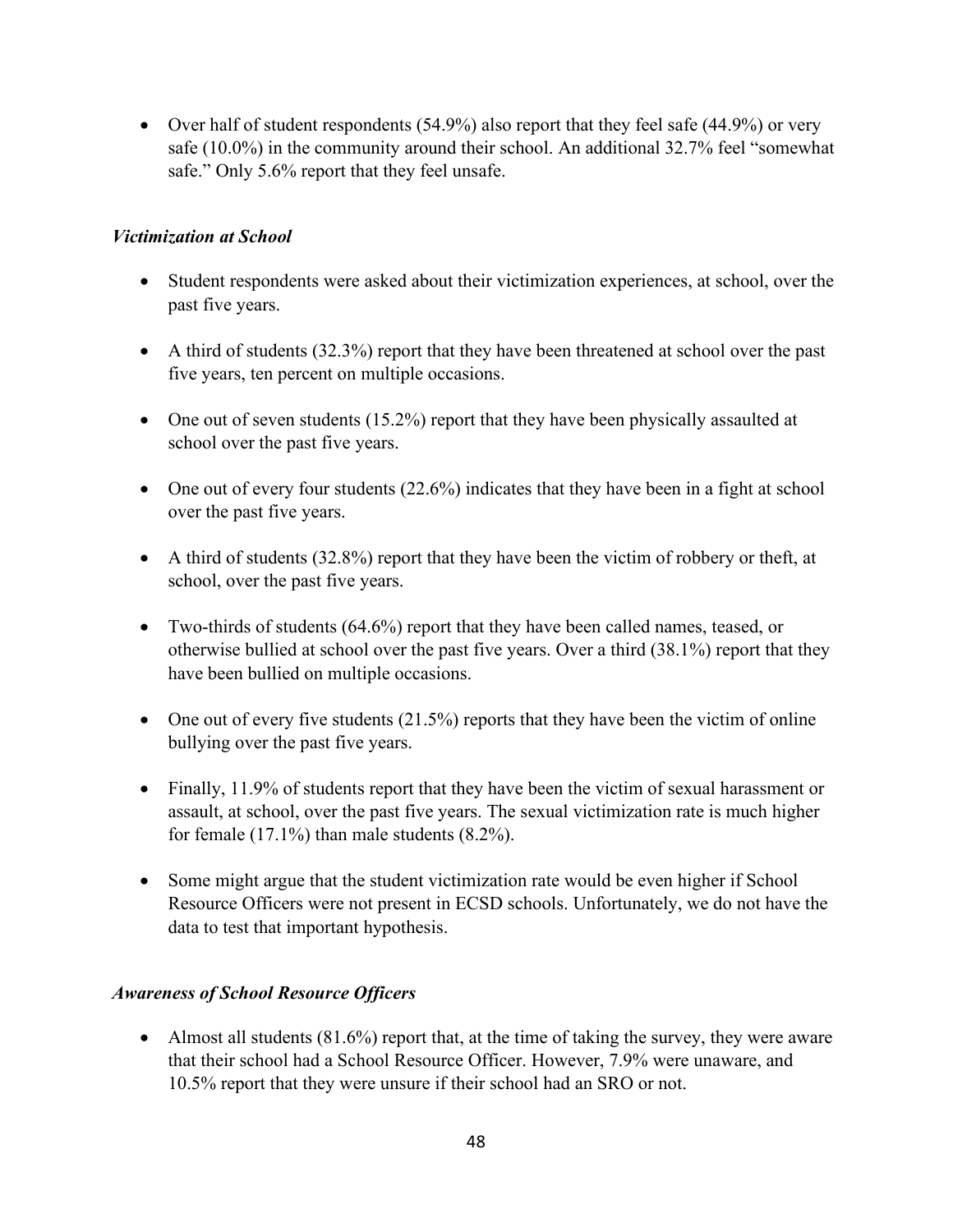- Half of the student respondents (54.4%) report that they have attended another school that was participating in the SRO program.
- Almost half of the student respondents (47.5%) report that, over the past five years, they have never interacted with or talked to an SRO. However, 40.6% report that they have had at least one conversation with an SRO and 15.0% report multiple interactions. An additional 11.9% are unsure of how many times they have interacted with an SRO.
- A third of the student respondents (33.0%) report that they have never witnessed or observed other students interacting with an SRO. However, 67.0% have witnessed at least one conversation between a student and an SRO, and 41.5% have observed multiple student-SRO interactions.
- Almost half of the students (44.2%) report that they have had at least one positive interaction with an SRO. By contrast, only 136 of the 5,577 respondents (2.4% of the sample) report having a negative interaction.
- Positive interactions include friendly and/or informative conversations, support following victimization experiences, counselling students in crisis, mentoring during extracurricular activities, lenient or innovative punishments after rule breaking behaviour, delivering lessons on personal safety in class, and helping students feel safe in the school environment.
- Negative experiences include having concerns dismissed or downplayed by an SRO, harsh or aggressive language against students, harsh or unfair punishment, feeling intimidated or targeted by SROs, allegations that school officials use the SRO to target students that they don't like, SROs who do not interact with students, and SROs who pay too much attention to "popular" students.

# *SRO Job Performance*

- Student respondents were asked whether they felt the SROs were doing a good job, an average job, or a poor job performing various duties. The results clearly indicate that many students feel that the SROs are doing a good job.
- Four out of ten students (43.3%) feel that the SROs are doing a good job or very good job preventing fights and other violence at school. Only 6.4% feel that they are doing a poor job. However, an additional 33.7% of students admit that they don't know whether the SROs are doing a good job or a poor job preventing violence in school.
- Over half of the student respondents (55.5%) believe the SROs are doing a good job or very good job protecting the school from outside criminals. Only 3.8% think they are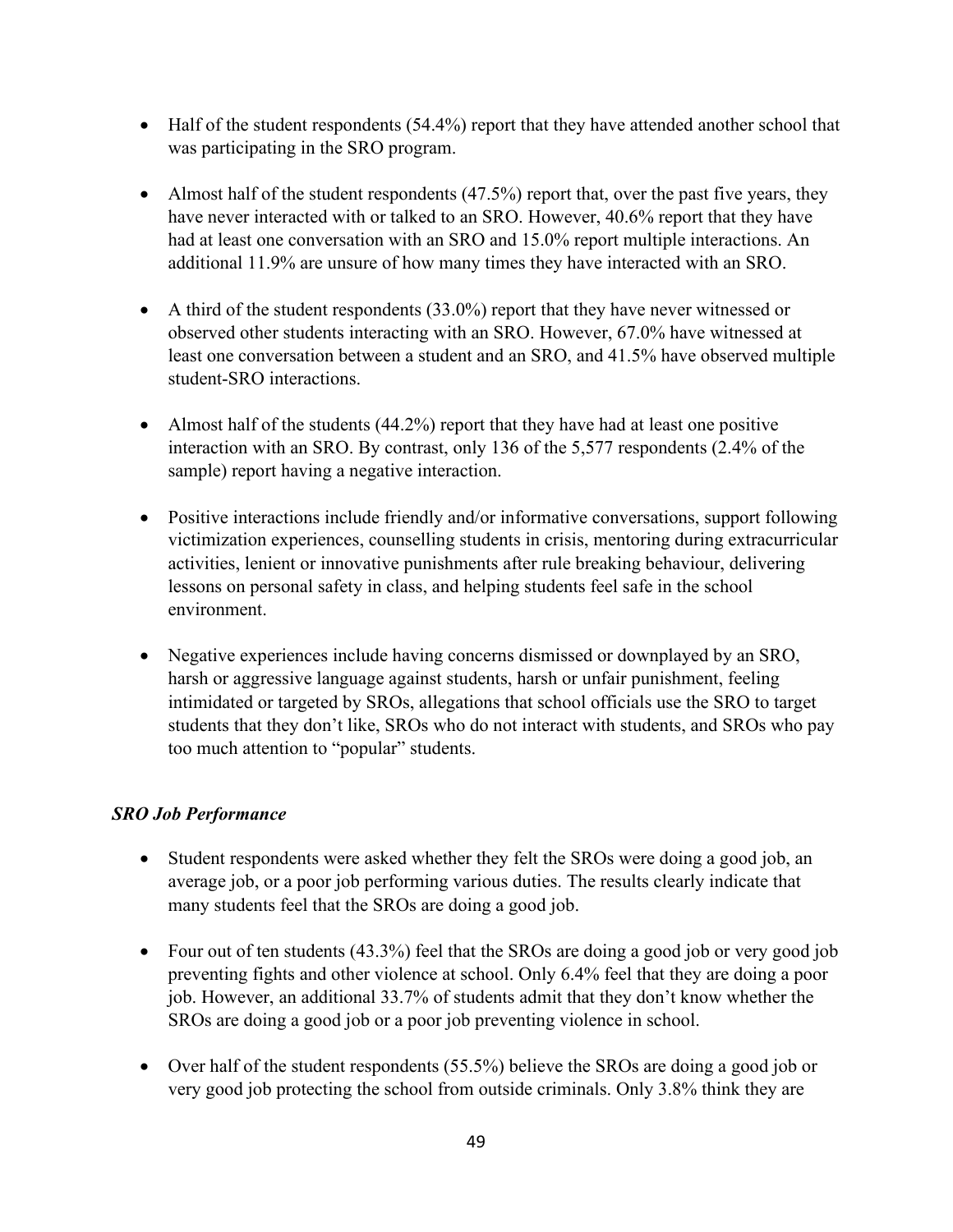doing a poor job protecting their school from outsiders. Again, about one-third of students respondents (29.3%) don't know whether the SROs are doing a good job or not.

- Similarly, a high proportion of student respondents feel the SROs are doing a good or very good job building relationships with students (38.5%), delivering lessons in class (46.2%), mentoring students (38.2%), preventing drug and alcohol use at school (40.3%), preventing vandalism (38.8%), preventing property crime (38.5%), helping student victims of crime (37.3%), preventing bullying at school (38.7%), helping with sports and other extracurricular activities (38.5%), preventing online bullying (30.8%), preventing sexual harassment at school (39.3%) and helping staff understand youth (28.6). By contrast, very few students (less than 10%) feel that the SROs are doing a poor job performing these duties.
- Clearly, students are much more likely to report that the SROs are doing a good job than a poor job performing various duties. However, it must also be stressed that, depending on the question asked, between 30% and 50% of students report that they do not know whether the SRO is doing a good job or not.
- Two-thirds of students (67.5%) agree that the SROs make them feel safe at school. Only 4.9% disagree.
- Four out of ten students (43.2%) agree that they would feel less safe if the SRO was removed from their school. Only 17.5% disagree. However, an additional 39.3% of students report that they do not know whether the removal of the SRO would make them feel less safe or not.
- Almost half of all students (45.1%) agree that the SRO program has increased their level of trust in the police. Only 11.1% disagree with this statement.
- By contrast, only 14.7% of students report that they sometimes feel intimidated by the presence of the SRO on school property.
- It is important to note, however, that Black students  $(21.1\%)$  and Indigenous students (21.7%) are slightly more likely to report that they are intimidated by the SROs than White students (15.0%) or students from other racial minority backgrounds.
- It is important to note that, regardless of the question asked, a high proportion of students, like parents, admit that they do not know whether the SRO is having a positive impact or not. This is consistent with the fact that a high proportion of students have little contact with SROs and, therefore, little knowledge about how the SRO program operates.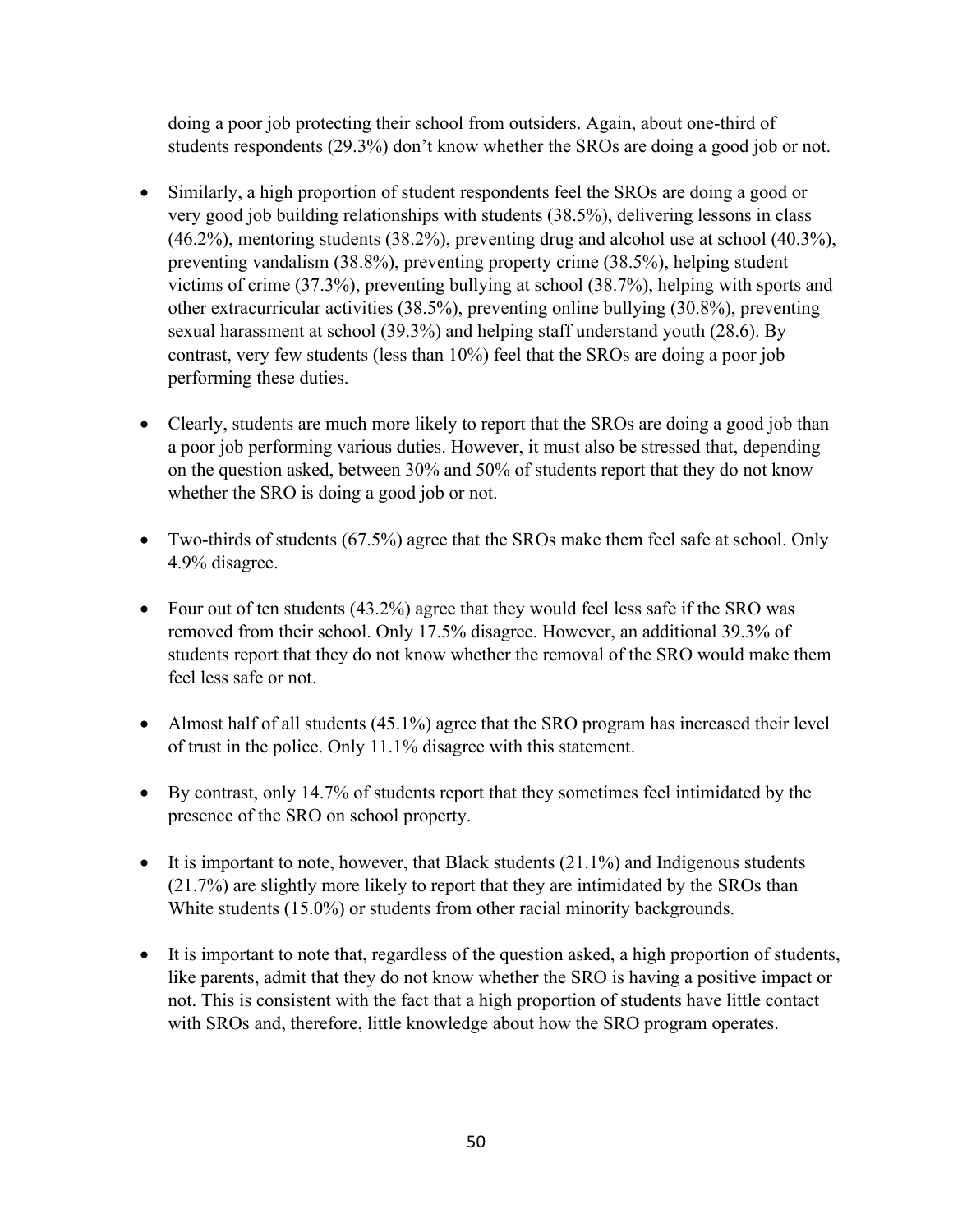### *Perceptions of SRO Bias*

- Almost two-thirds of the student respondents  $(60.9\%)$  agree or strongly agree that the SROs treat all students fairly. Only 6.9% disagree with this statement. However, 33.3% of students admit that they do not know whether all students are treated fairly or not.
- Very few students believe that the SROs treat Indigenous students worse than White students (6.3%), Black students worse than White students (7.4%), or LGBTQ+ students worse than straight students (5.0%).
- While the majority of Indigenous students perceive that they are not treated differently by the SROs, Indigenous students are more likely to perceive discrimination than students from other backgrounds. For example, 12.0% of Indigenous students believe that the SROs treat Indigenous students worse than White students, compared to only 5.2% of White students.
- Similarly, while most Black students perceive that they are treated equally, Black students are also more likely to perceive SRO bias than others. For example, 17.2% of Black students believe that the SROs treat Black students worse than White students, compared to only 6.0% of White students.
- In general, students from other racialized groups are less likely to perceive SRO bias than White students.
- Only 13.0% of student respondents agree that the SROs make them feel like they are being watched or targeted at school. In fact, over half (53.3%) of the students surveyed disagree with this statement.
- However, Black students (18.9%) and Indigenous students (19.2%) are more likely to feel targeted by the SROs than White students (11.5%) or students from other racial backgrounds.

# *Trust in the SROs*

- One fourth of students (24.1%) report that they trust the SROs more than they trust the regular police. An additional 42.9% of students report that they trust the SROs just as much as they trust the regular police.
- Only a few students (2.6%) claim that they trust the SROs less than the regular police.
- One out of every seventeen students (6.0%) claim that they do not trust either the SROs or the regular police.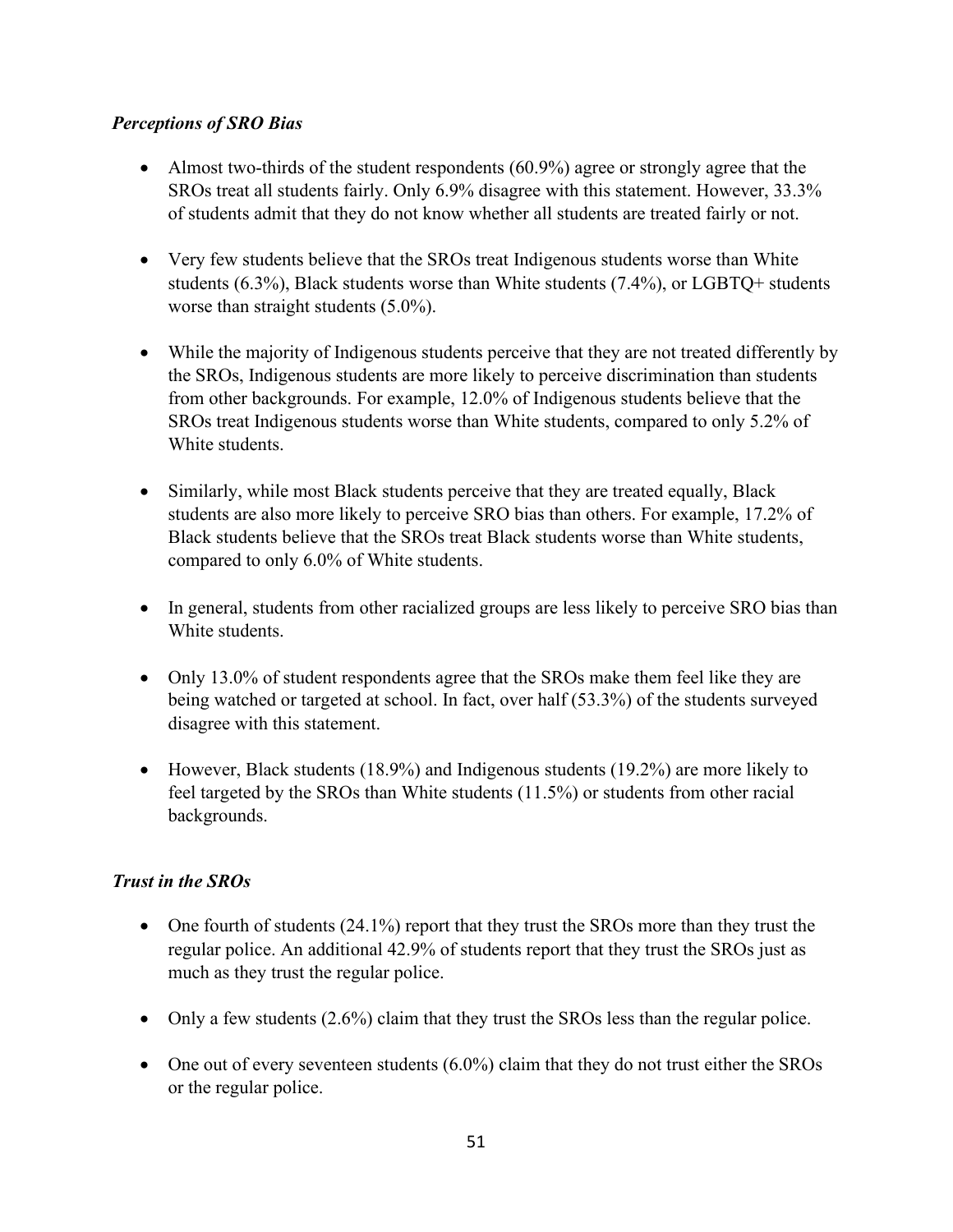- Reported trust in the SRO varies little by race. For example, 26.8% of Black students, 23.4% of Indigenous students and 23.8% of White students report that they trust their SRO more than the regular police.
- Regardless of race, a high proportion of students report that they trust their SRO just as much as the regular police.
- However, 13.3% of Black students and 13.0% of Indigenous students report that they do not trust either their SRO or the regular police, compared to only 5.1% of White students.
- Three out of ten student respondents  $(30.1\%)$  indicate that they would rather report a victimization experience to their SRO than to the regular police.
- An additional 30.7% indicate that they would feel equally comfortable reporting a victimization experience to an SRO or to the regular police.
- Only 17.2% of students indicate that they would rather report a victimization experience to the regular police.

### *SRO Uniforms*

- Half of the student respondents (50.0%) believe that SROs should be armed and in uniform when working at school.
- However, a third of students (34.4%) believe that the SROs should be in uniform -- but not armed
- Only a small minority of student respondents believe that SROs should be armed, but not in uniform (4.1%). One out of thirty students (3.3%) believes that SROs should be both unarmed and out of uniform.
- Approximately eight percent of students support a mixed approach: sometimes officers should be in uniform, sometimes they should engage with students out of uniform.

### *Positive and Negative Things About the SRO Program*

- All students were asked to describe both positive and negative things about the SRO program at their school.
- Many students described "feeling safe at school" as the best thing about the SRO program. Others felt that it was beneficial to have an adult in the school that they could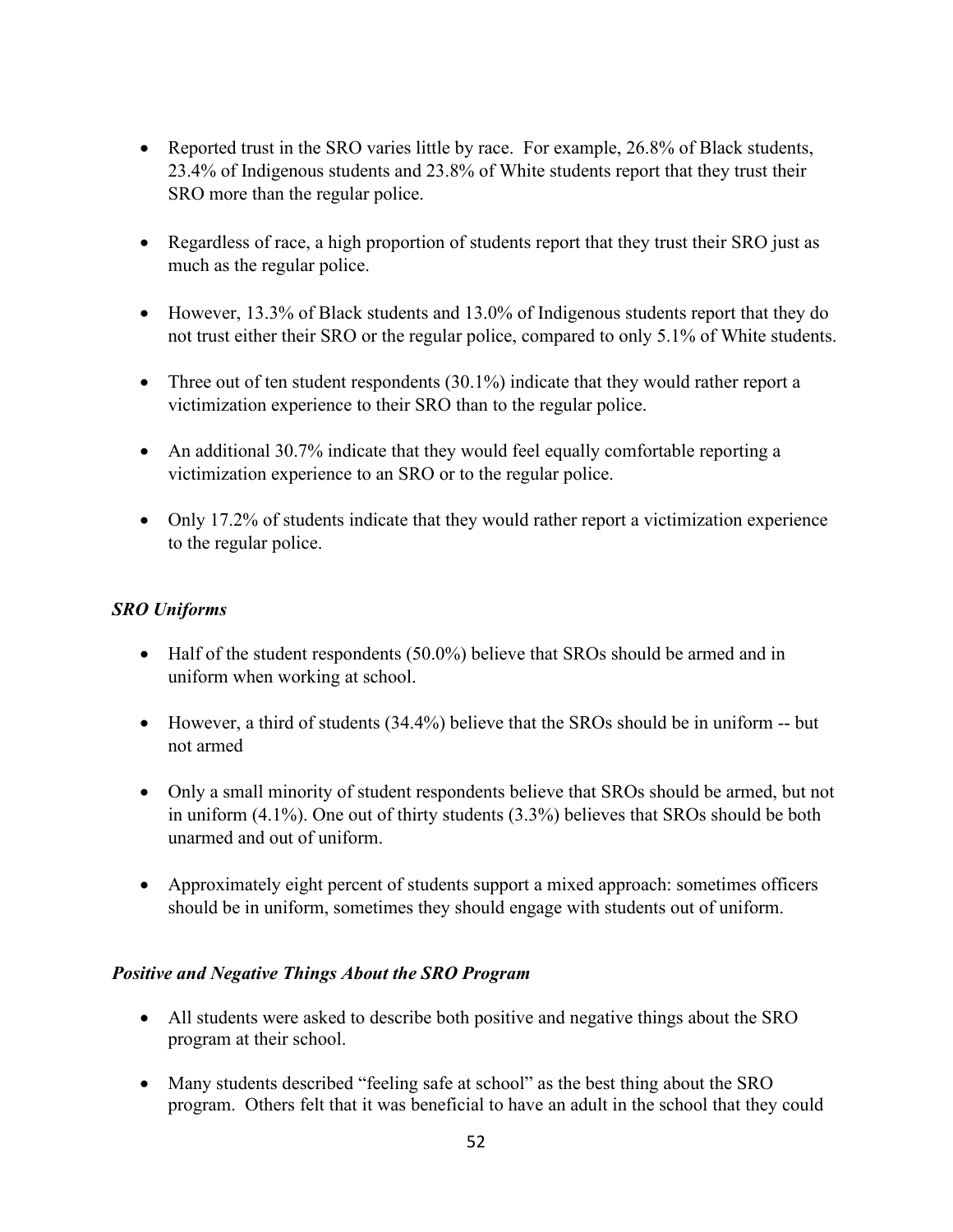talk to about their problems or challenges. Others highlighted friendly conversations with their SRO, the lessons SRO's deliver in class, and the ability of SROs to resolve conflicts between students.

• Most students failed to report negative things about the SRO program. However, one in ten students highlighted that they sometimes felt targeted or intimidated by the presence of a police officer in school. A smaller number stated that they did not like having guns in the school or alleged that the SROs sometimes engaged in biased rule enforcement.

### *Status of the SRO Program*

- All students were asked whether they believe the SRO program should be retained or permanently suspended by the ECSB.
- Eight out of ten student respondents (80.2%) report that the SRO program should remain within ECSD schools. Two out of three (68.1%) believe the program should be retained without major reforms. An additional 12.1% argue that the program should be retained with significant improvements.
- Only 1.6% of student respondents call for the permanent suspension of the SRO program.
- However, an additional 18.2% of students claim that they are "unsure" whether the SRO program should be continued or not.
- Student support for the SRO program does not vary significantly by student age, gender, or grade.
- However, student views do vary significantly by racial background.
- For example, three out of four White students (72.2%) believe that the SRO program should be retained without reform, compared 60.1% of Black students and 61.8% of Indigenous students.
- By contrast, 13.8% of Black students and 12.4% of Indigenous students believe that the SRO program should be retained with significant improvements, compared to 10.4% of White students.
- Black (22.6%) and Indigenous students (24.0%) are also more likely than White students (15.8%) to report that they are "unsure" whether the SRO program should be continued or not.
- Regardless of race, only a small proportion of students -- less than 4% across all racial groups -- feel that the SRO program should be permanently suspended.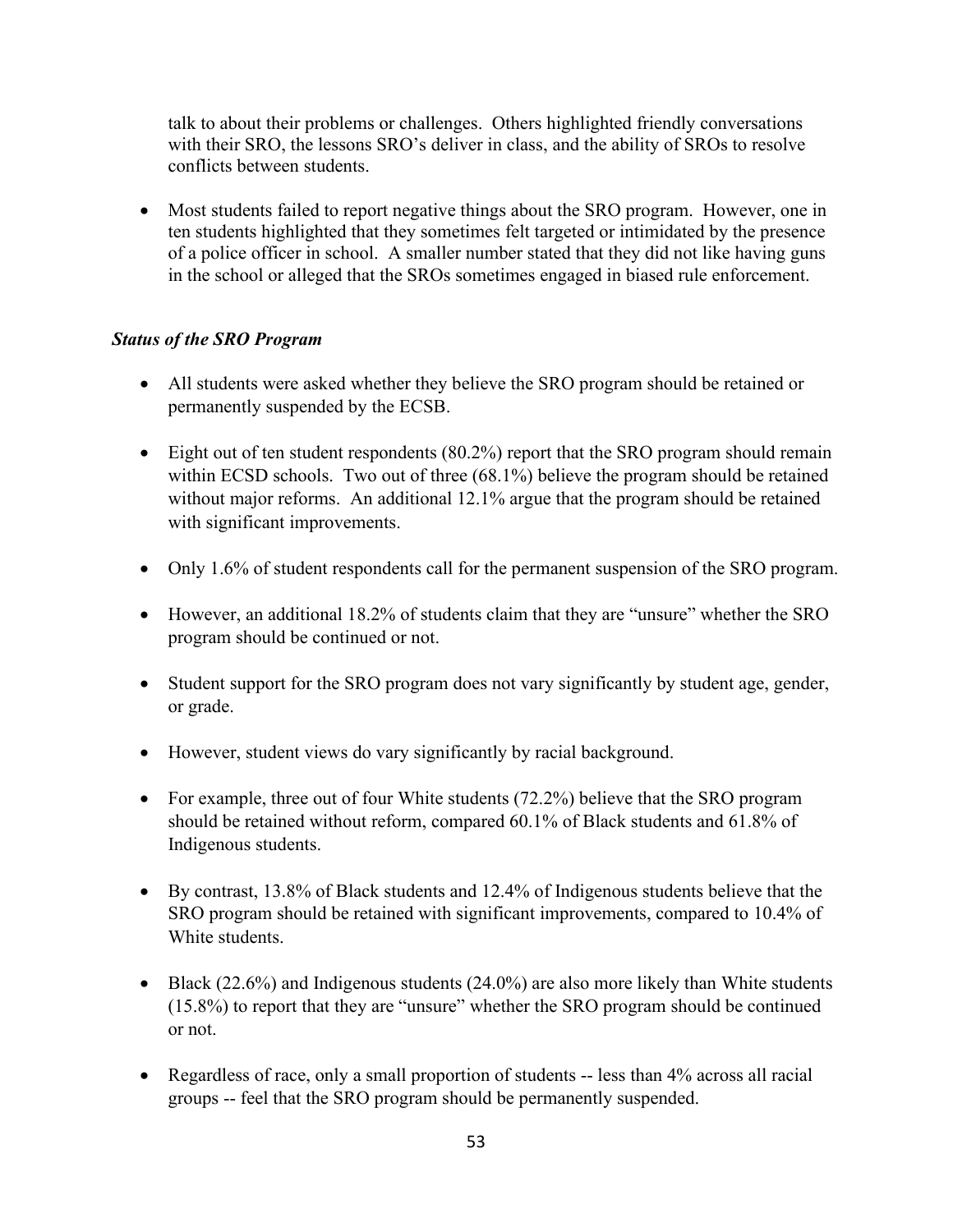### *Recommendations*

- All students were asked if they had any recommendations for improving the SRO program. Many of their recommendations echo the recommendations provided by both teachers and parents.
- Many students maintain that the SROs should interact more frequently with students and the broader school community. These students argue that some SROs spend too much time in their office or talking to staff and not enough time interacting with students.
- Other students argued that SROs need to be better selected and trained to ensure that they know how to interact with youth.
- While a few students argued that the SROs need to engage in greater enforcement activity, others argued that SROs need focus less on enforcement and more on innovative strategies to deal with student conflicts.
- Several students identified the need to hire more racial minority officers so that the SRO program better reflects the ECSD's diverse student body.
- Other students argued that more needs to be done to ensure the equal treatment of students from all racial and social backgrounds.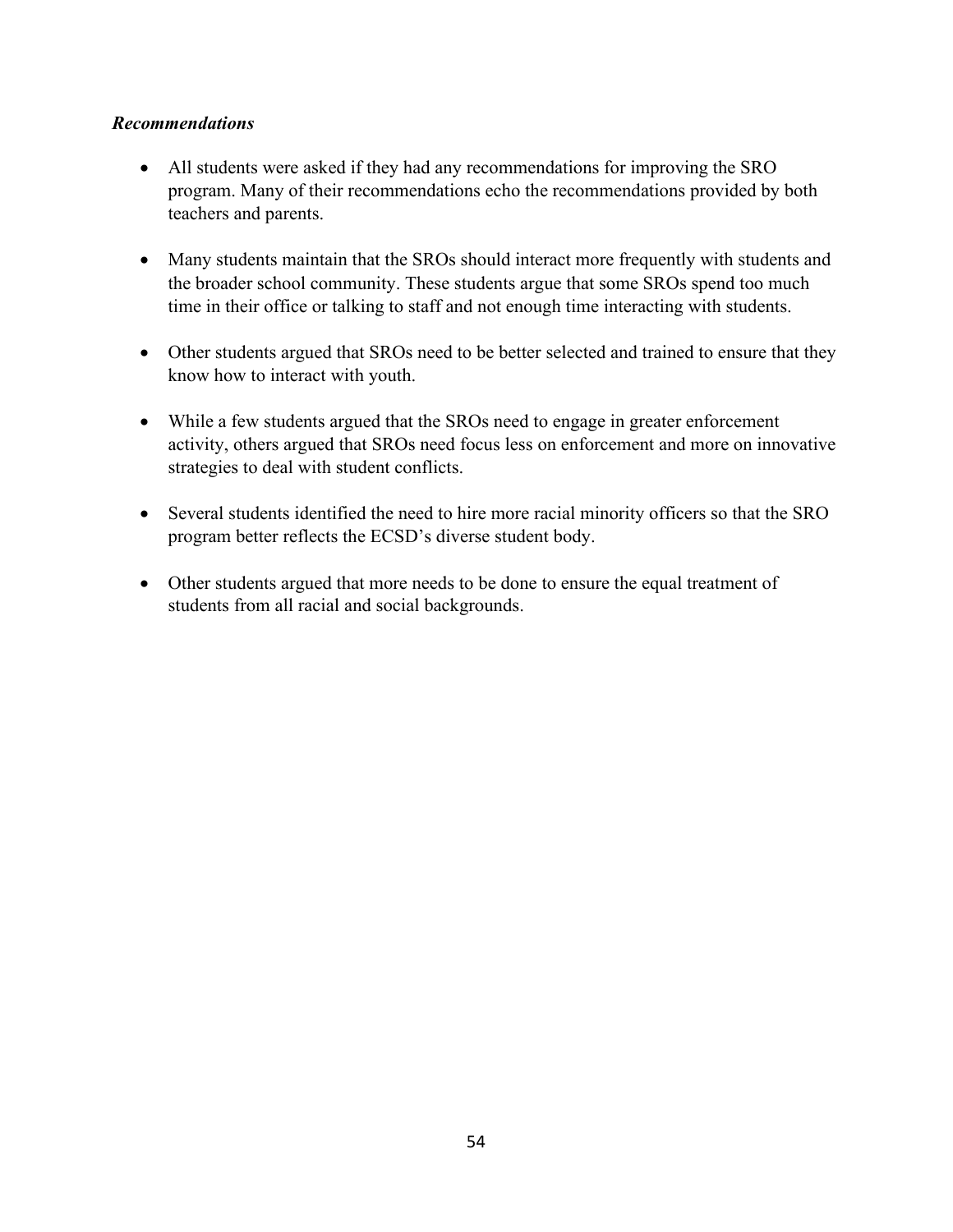### **PART J: A REVIEW OF "OFFICIAL" SRO DATA**

The ECSD provided the research team with access to all recorded data on SRO-involved incidents. For purposes of this analysis, a recorded SRO incident involves an interaction between a student and an SRO that resulted in some punitive action including warnings, suspensions, expulsions, criminal charges, or alternative measures. The provided data covered an 11-year period from 2010 to 2021. SRO-involved incidents include a range of activities including wellness checks, mental health emergencies, as well as investigations into criminal offences (i.e., theft, drug possession, and violent crime). Within this eleven-year period, the ECSD reported 2,295 SRO-involved-incidents. A summary of our analysis of these data is provided below:

### *Student Demographics*

- The data suggest that 66.8% of SRO incidents involved students identified as male. The other third involved students identified as female. Only one case involved an alternative gender identity.
- Three out of four documented SRO cases (77.2%) involved students who were either 15 (28.7%), 16 (28.4%), or 17 years of age (20.1%). Only 4.3% of incidents involved students 18 years of age or older. One out of eight incidents (12.1%) involved students 14 years of age or younger.
- Over 90% of SRO incidents involved high school students. Only 10% involved students in grades seven or eight.

### *Nature of SRO Involvement*

- Teachers and school officials initiated almost half (44.9%) of the SRO-related incidents documented by the ECSD data.
- An additional 12.1% of cases were initiated by either a student  $(7.5%)$  or parent  $(4.6%).$
- In other words, almost sixty percent of all SRO incidents were reactive and involved an SRO responding to a call for service from a teacher, school official, student, or parent.
- By contrast, one out five (18.9%) SRO-involved incidents were the result of proactive SRO patrols or an SRO investigation.

#### *Type of Student Behaviour*

• The research team reviewed the textual description of each documented SRO-incident and coded the type of student behaviour that had attracted SRO attention.A single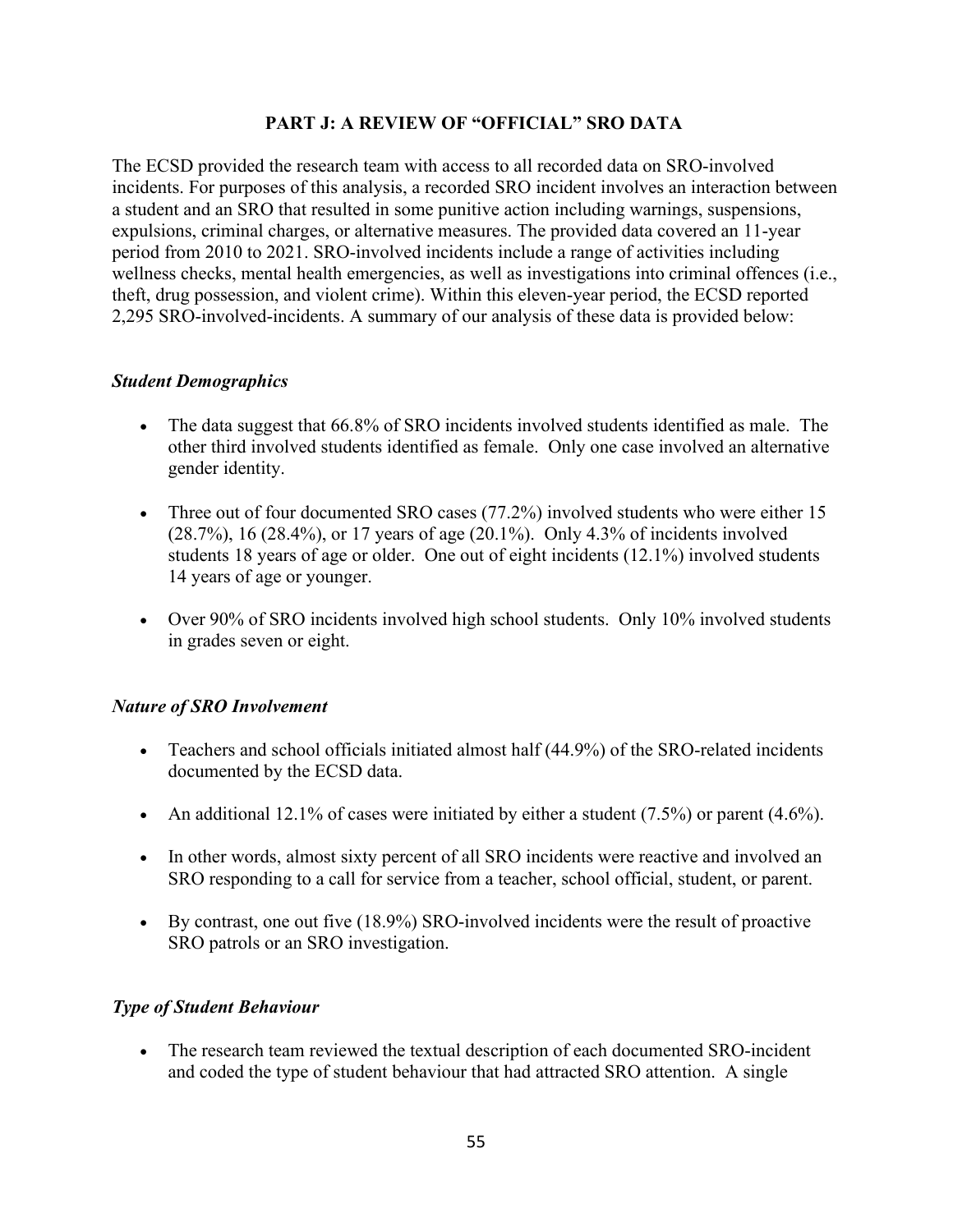incident could involve more than one type of concerning behaviour (i.e., alcohol consumption and a fight between students).

- It is important that 17.9% of all cases had no description of student behaviour. Once again, this high level of missing data underscores the limitations of the data.
- One of four cases  $(24.4\%)$  appear to involve either attendance issues  $(11.3\%)$  or classroom disruption problems including student disrespect of school authorities (i.e., talking back to teachers, disobeying teacher commands, etc.).
- These types of incidents may raise concern over the use of SROs by teachers or principals. Should police officers be dealing with incidents of attendance, lateness, and poor classroom behaviour? According to the literature, incidents involving concerns over attendance and school performance may be perceived by the community as teacher efforts to download minor disciplinary infractions onto SROs.
- Three out of every ten documented SRO incidents (29.4%) involved violence or the threat of violence including: verbal threats between students (9.3%), physical fights between students (6.6%), physical assaults (3.6%), robbery/extortion (7.3%), and the possession of an illegal weapon (2.6%).
- A fifth of all incidents involved allegations of bullying  $(13.6\%)$  or cyber-bullying  $(7.0\%)$ .
- Three percent of cases involved sexual harassment  $(2.0\%)$  or sexual assault  $(1.0\%)$ .
- One out of twenty-five SRO-related incidents (4.1%) involved an allegation of theft or vandalism.
- Almost ten percent of cases involved drug use  $(5.6\%)$ , drug possession  $(3.4\%)$ , or alcohol consumption at school (0.5%).
- An additional 8.3% of documented SRO incidents involved allegations of vaping (5.2%) or smoking (3.1%) on school property.

#### *Case Outcomes*

- Over a quarter of SRO incidents (28.3%) ended with the student only receiving a warning or caution.
- An additional 18.3% of cases resulted in student counselling and/or informal conflict resolution.
- One out of six cases (16.3%) resulted in an out-of-school suspension.
- In-school suspensions were the identified consequence in 4.7% of all cases.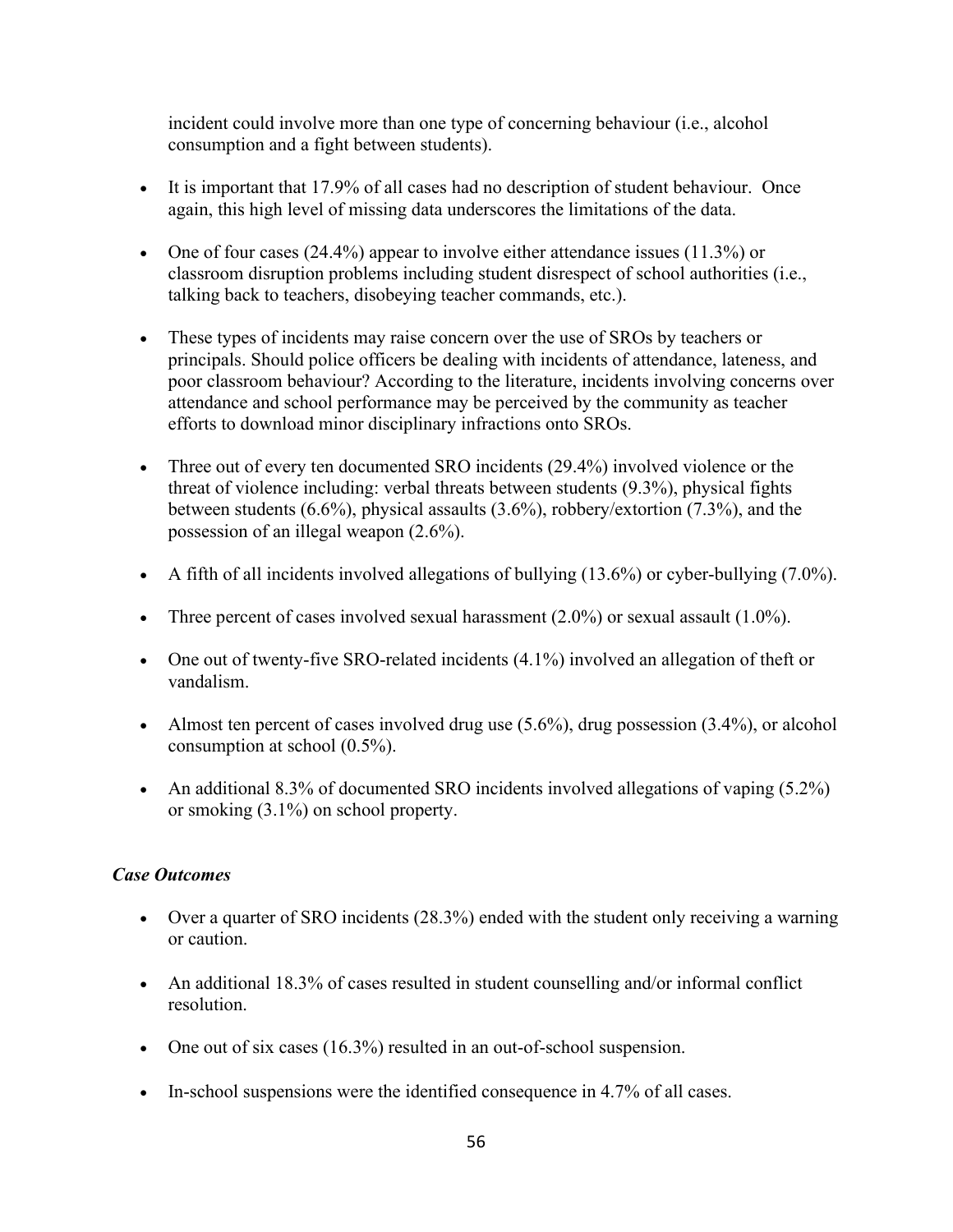- In 2.3% of cases, students were expelled or transferred to another school.
- One out of twenty-five incidents (3.9%) resulted in the student attending an outside diversion program (1.1%), a community service program (1.8%), or an in-school detention (1.0%).
- According to the data provided by the ECSD, only 124 of the 2,295 SRO-involved incidents, documented between 2010 and 2021, resulted in a formal criminal charge against a student. This represents 5.4% of the sample.
- It should be noted that case outcome was not recorded for one out of five incidents (20.8%). In these cases, we know that there was a student-SRO engagement, but we do not know whether that engagement resulted in a punishment or not. This high level of missing data underscores the poor quality of the data collected.
- Incidents involving serious violence or criminal activity were more likely to result in charges than cases involving student rule breaking, bullying, or substance use.
- However, regardless of type of student behaviour, few incidents resulted in criminal charges. For example, charges were laid in only 5.3% of cases that involved a fight between students, 7.0% of threat incidents, 8.5% of property crimes, 13.3% of cases involving the possession of an illegal weapon, 14.5% of physical assaults, 15.2% of drug possession cases, and 16.2% of incidents involving robbery or extortion.
- This low charge rate, across cases categories, brings into the question allegations that the presence of an SRO will automatically lead to the criminalization of students.

### *Vaping*

- Concerns about smoking cigarettes were prevalent in the SRO database from 2010-2013. However, smoking infractions were largely replaced with infractions involving ecigarettes and vaping by 2015.
- In 2014, the first vaping violation (possession or being caught vaping on or near school property) was documented. The number of vaping incidents increased each year until 2020 – the first year of the pandemic. By 2021 vaping incidents had disappeared from the data.
- Another notable change with respect to vaping cases was a drop in punishment severity. Initial cases usually resulted in out-of-school suspensions, while cases later in the decade resulted in warnings.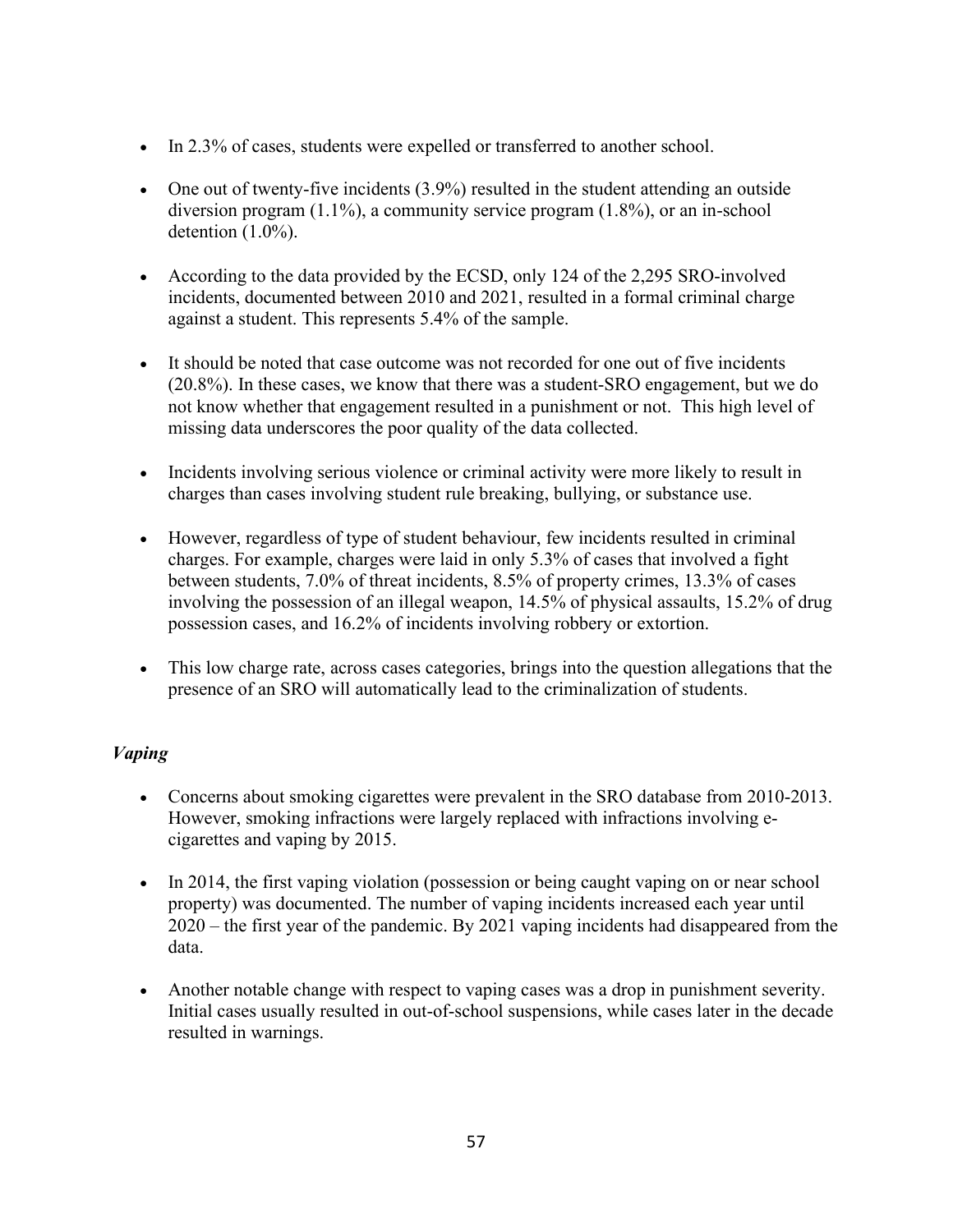### *The Impact of COVID*

- The pandemic saw a different approach with respect to SRO-student interactions. During lockdown periods, where students were learning remotely, SRO involvement switched from a focus on deterrence and sanctions, to documented home visits alongside other school officials.
- Reasons for home visits included inquiries into student performance, low online class attendance, or failure to log onto online classes. SROs would conduct welfare checks if a student never logged onto online classes or if attempts to reach their parents were unsuccessful.
- Furthermore, during the holiday season and winter months, SROs facilitated the delivery of "hampers" (bins with food) to students who were identified as in need. SROs also assisted in the delivery of Chromebooks and wireless technologies to assist students who did not have consistent access to the Internet or computers during the online learning period.

### *Data Limitations*

- While providing important insights into SRO-involved incidents, the data suffer significantly from reporting inconsistencies, both within and across institutions. Therefore, the findings should be interpreted with caution:
	- o Within each institution, many recorded incidents were incomplete and lacked meaningful information. To illustrate, entry texts were, at times, vague and did not include important information on the nature of SRO involvement, type of offence or rule violation, or case outcome. As such entries would simply refer to a student's behaviour or indicate that an SRO was consulted.
	- $\circ$  One out of five entries (20.8%) did not include information on case outcome.
	- $\circ$  Similarly, in almost 25% of the cases, the recorded outcome did not align with outcome highlighted in the entry text data. To illustrate, there were many cases in which the consequence was described in the data field as an in-school suspension, but the entry text described the outcome as an out-of-school suspension.
	- o The most common inconsistency involved incidents where a "warning" was recorded in the outcome field, but another, more serious outcome was recorded in the entry text (i.e., the student was given a bylaw ticket, charged with a crime, or given a suspension). Thus, it appears that a documented "warning" was used to capture a variety of outcomes. As such, the inconsistencies in reporting make it difficult to thoroughly understand SRO decisions.
	- o Furthermore, the research team noted that the terms "detention" and "community service" were used interchangeably and often used to describe "informal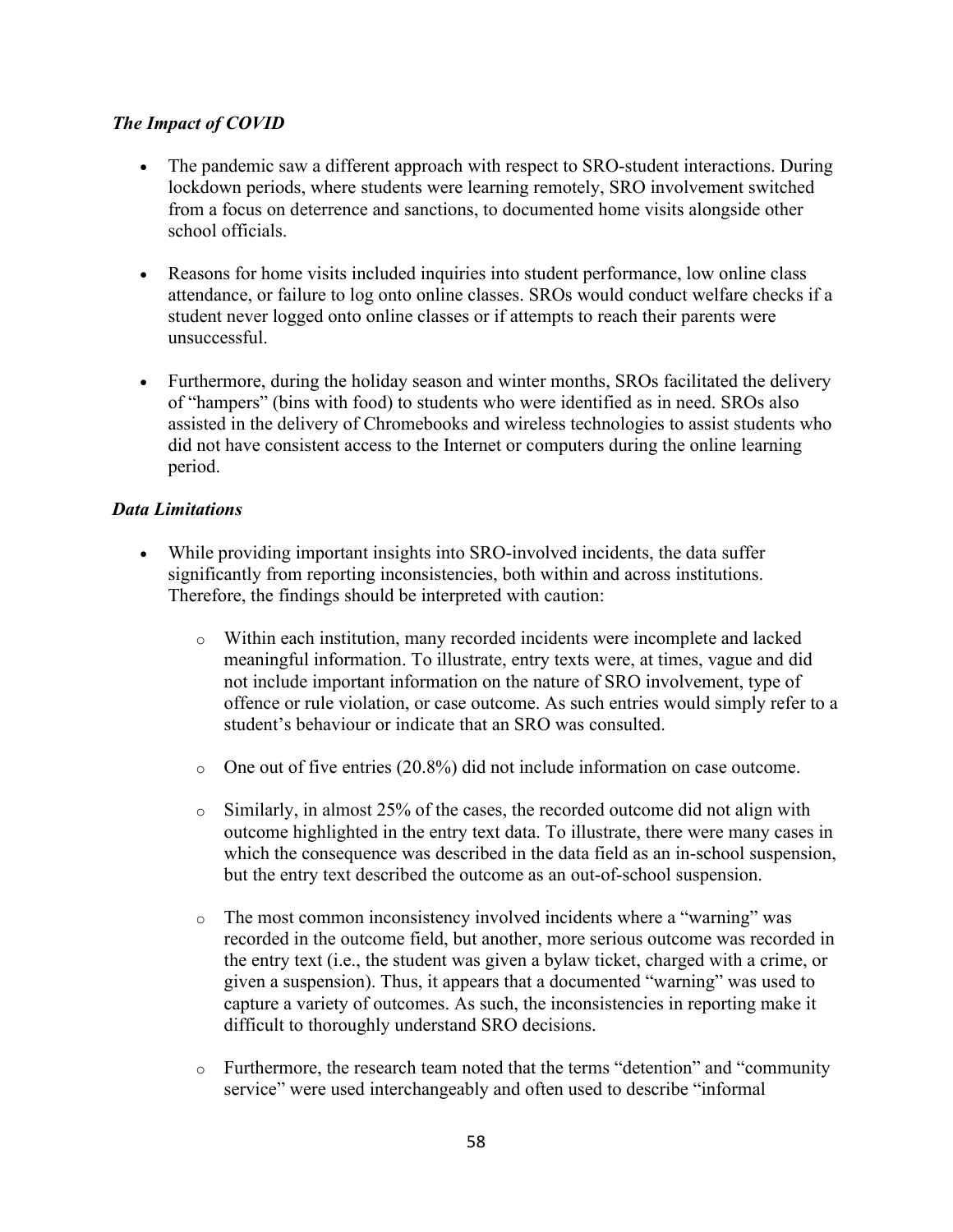resolutions" such as cleaning the schoolyard or attending the gym sessions with the SRO.

- o There are also discrepancies in how schools recorded incidents that involved multiple students. To illustrate, one school may include a separate incident report for each student involved in an incident, while other schools recorded only one incident involving multiple students. As an example, if four students were found vaping on school grounds, some schools recorded one entry under one student, and then listed all involved students within the text entry. As a result, this process of recording produced one entry with a "warning" outcome. Alternatively, another school may record four separate entries, leading to four separate SRO involved incidents, with four separate "warning" outcomes.
- o This inconsistency can skew the data and lead to either the under-reporting or over-reporting of SRO-involved incidents. It is not entirely clear if the difference is related to the school or report writer, as these inconsistences also occurred within the same school.
- $\circ$  Furthermore, some schools may include an entry only for the perpetrating student, while other schools included separate entries for victims. For example, if a student were the victim of a physical assault, some schools would record only one entry describing the perpetrator as well as the outcome. However, other schools, at times, would include the perpetrator and their consequence *and* also record an additional entry for the victim.
- o When this was noted, the researchers identified the case as a "victim consultation" as opposed to an incident that lead to an intervention (i.e. warning, suspension etc.)
- $\circ$  Finally, there is a lack of clarity on who in fact wrote the entry. This unfortunately impacts the ability to concretely determine who initiated SRO involvement. Through analysis, it appears the majority were written by either principals or assistant principals. However, some entries did indicate that they were written by teachers or SROs.
- o During COVID lockdowns, it did appear that an increasing number of entries were written by SROs as a follow up to home visits.
- o Finally, the data provided by the ECSD provide no consistent information on the racial background or personal characteristics of students involved in SRO incidents. Thus, the data are useless when it comes to examining allegations of differential treatment or racial bias.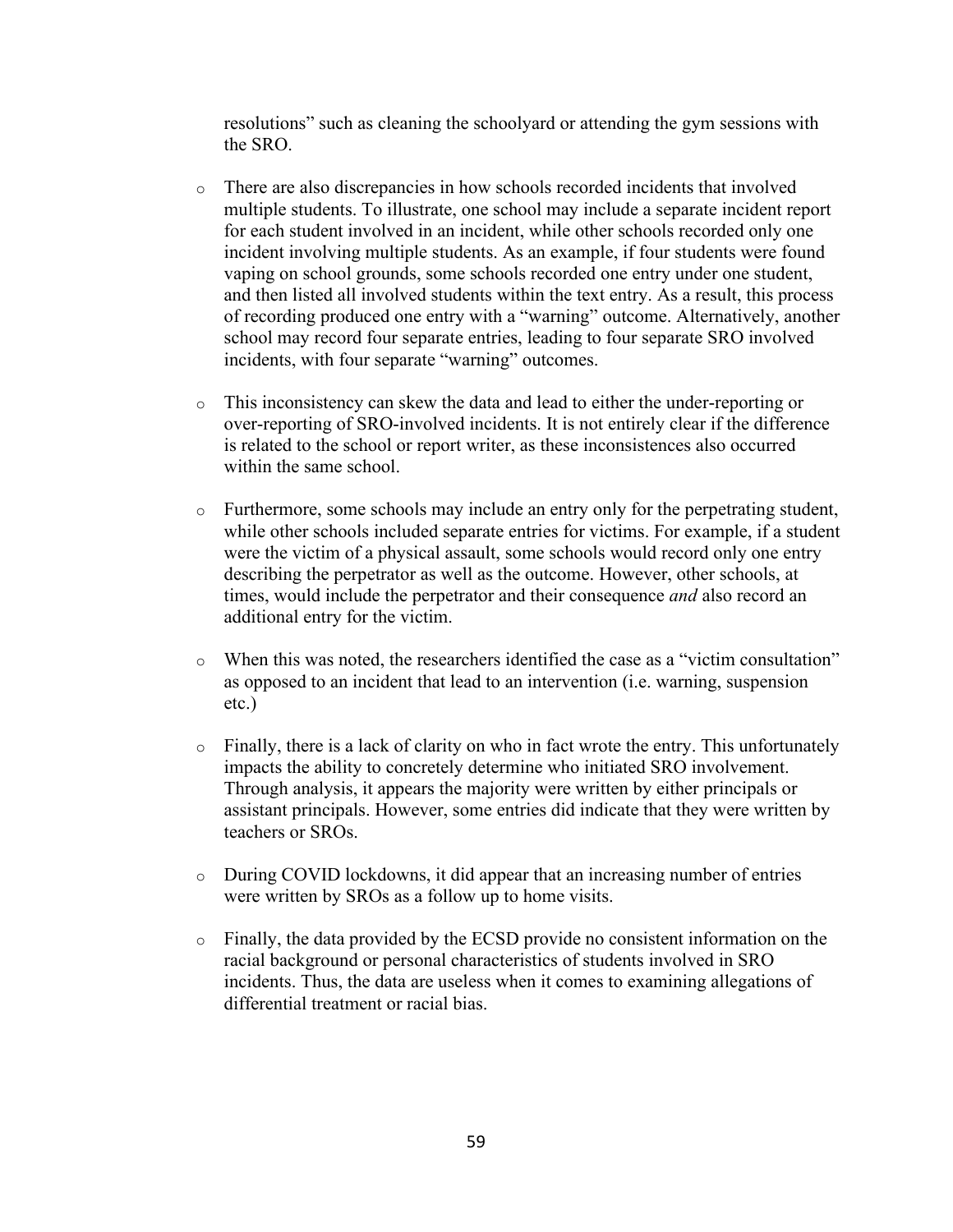#### **PART K: RECOMMENDATIONS**

It is clear that the ECSD – along with many other school boards – face a difficult question: Should SRO programs be terminated or allowed to continue? Evidence in support of the first option is somewhat limited. The vast majority of teachers, parents and students who participated in this study, regardless of their racial background, have a good opinion of the SRO program and want it retained. Thus, a decision to terminate the program would have to be justified by the presence of a relatively small number of community members who feel that the program criminalizes and intimidates students, is biased against minorities, and costs too much. One might argue that if even a few students and parents are uncomfortable with the presence of police in school, the SRO program should be cancelled.

By contrast, there is plenty of evidence to suggest that the SRO program is popular. Many of our respondents feel that the program prevents crime, builds relationships, and makes students feel safe at school. Few feel that the program targets students according to their social or demographic background. Furthermore, many respondents note that the elimination of the SRO program will not mean an end to the presence of police in schools. Police will still be called to schools to deal with emergencies, victimization experiences, and a variety of other social problems. Advocates argue that the current SRO program buffers or protects the school community from the harsh realities of regular, patrol-based policing. They argue that the elimination of the SRO program may make things more difficult, not easier, for students who get into trouble. That said, many of our respondents argue that the SRO program can be significantly improved. A review of some of their major recommendations is provided below.

#### *Parent Recommendations*

- Parents believed the program could be improved by having school-wide information sessions at the beginning of the school year, and potentially after the winter break, to introduce the SRO to the parent community and explain to parents what the purpose of the program is. We believe this is a particularly important suggestion as some parents who participated in the focus groups and surveys actually had little or no idea about the purposes of the program. They generally supported the idea of having an SRO in schools, however, they indicated that they wished they had more information about the program, its purposes, and how to best make use of the SRO.
- Parents also suggested that EPS and ECSD need to clearly communicate to the community and public what the intention of the SRO program is and offer opportunities for questions and dialogue.
- Parents would like to see a video about the SRO program and introducing the SRO at their specific schools on the PowerSchool website.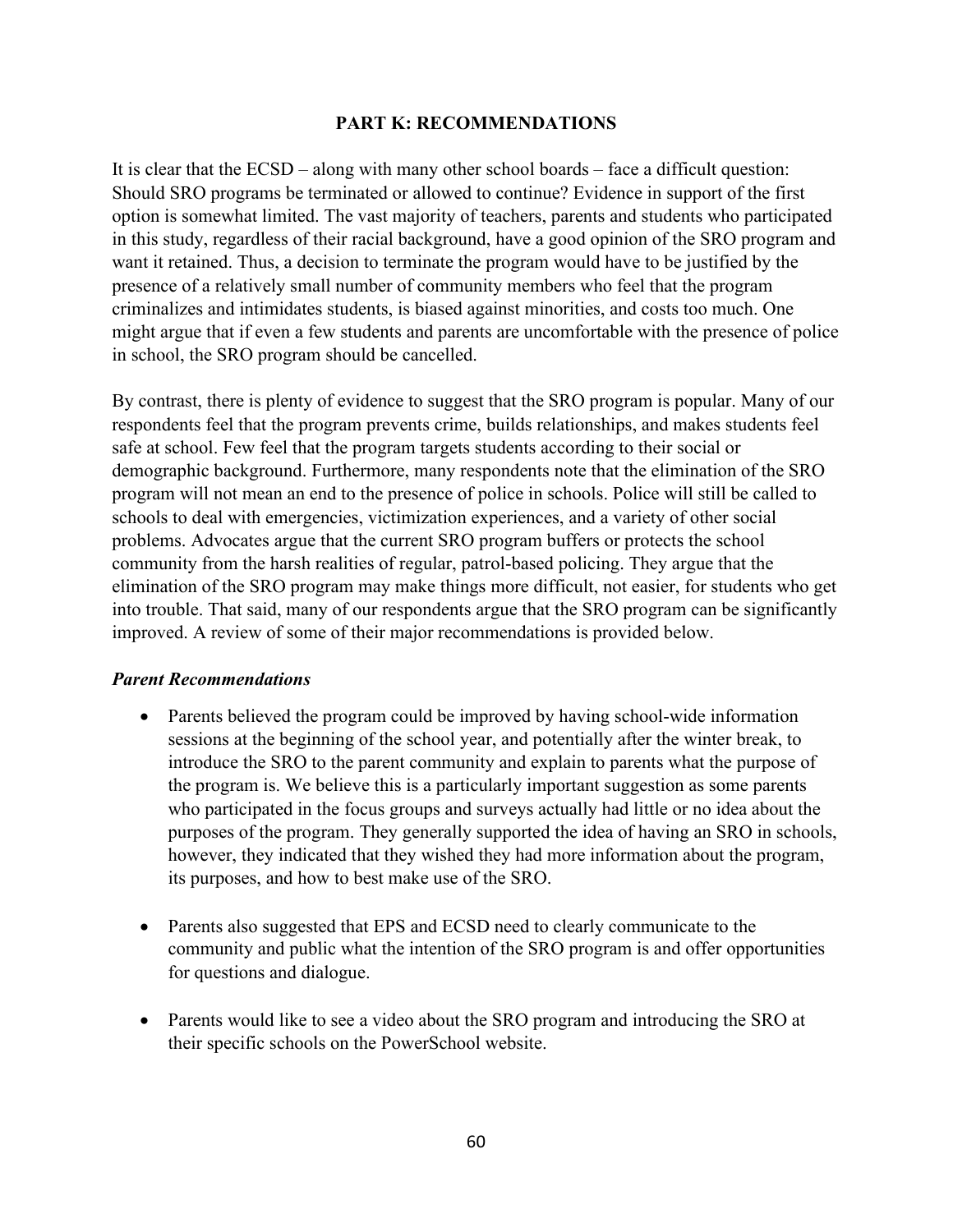- Parents suggested that SROs should take on more of a teaching role and rotate through all classrooms, having conversations with students about critical topics, such as vaping, online activities, bullying, assault etc. Parents also wanted to see more opportunities for students to interact with informally with students and ask the police officer questions about policing.
- Relatedly, parents suggested that the SRO should come along on field trips and engage students in other ways, so that the whole student population could interact with the SRO and have the chance to build rapport, as opposed to only the "sports kids" (when the SRO coached a team) or those who interacted with the SRO because of an incident.
- Some parents also suggested that the SROs should regularly visit classrooms and open up the dialogue with students about incidents with police that students might hear about through the news. This way, the SROs could engage with students who have negative perceptions and critical questions but might not otherwise interact with the SRO.
- Parents lamented the fact that SROs had a high turn-over rate. This was a particularly crucial point for the parents whose children had frequent interactions with their SROs and tapped into their services for social supports. They hoped that there could be a mechanism for SROs to stay longer at a particular school.
- Parents felt that the uniform might be barrier for children to engage with the SRO. Some parents suggested the SROs should never be in uniform, other suggested the SRO should only sometimes be in uniform.

### *Teacher Recommendations*

- They stressed having the SRO involved in all activities "around the school" from doing parking control before and after school as a way to greet students in the morning and potentially make connections to caregivers, to being involved in recess supervision and teaching classes or coaching sports.
- More tangibly, they suggested having the SRO come along on field trips, to allow students who might otherwise not interact with the SRO to build some form of rapport in an informal setting.
- Our participants spoke about the fact that parents in some schools have raised concerns about the program. They perceive these concerns to be rooted in not having had exposure to the program or not being privy to how exactly the school operates, what issues occur and so on. They suggested meeting these concerns head on, by inviting parents to meet with the SRO or observe them during school hours might.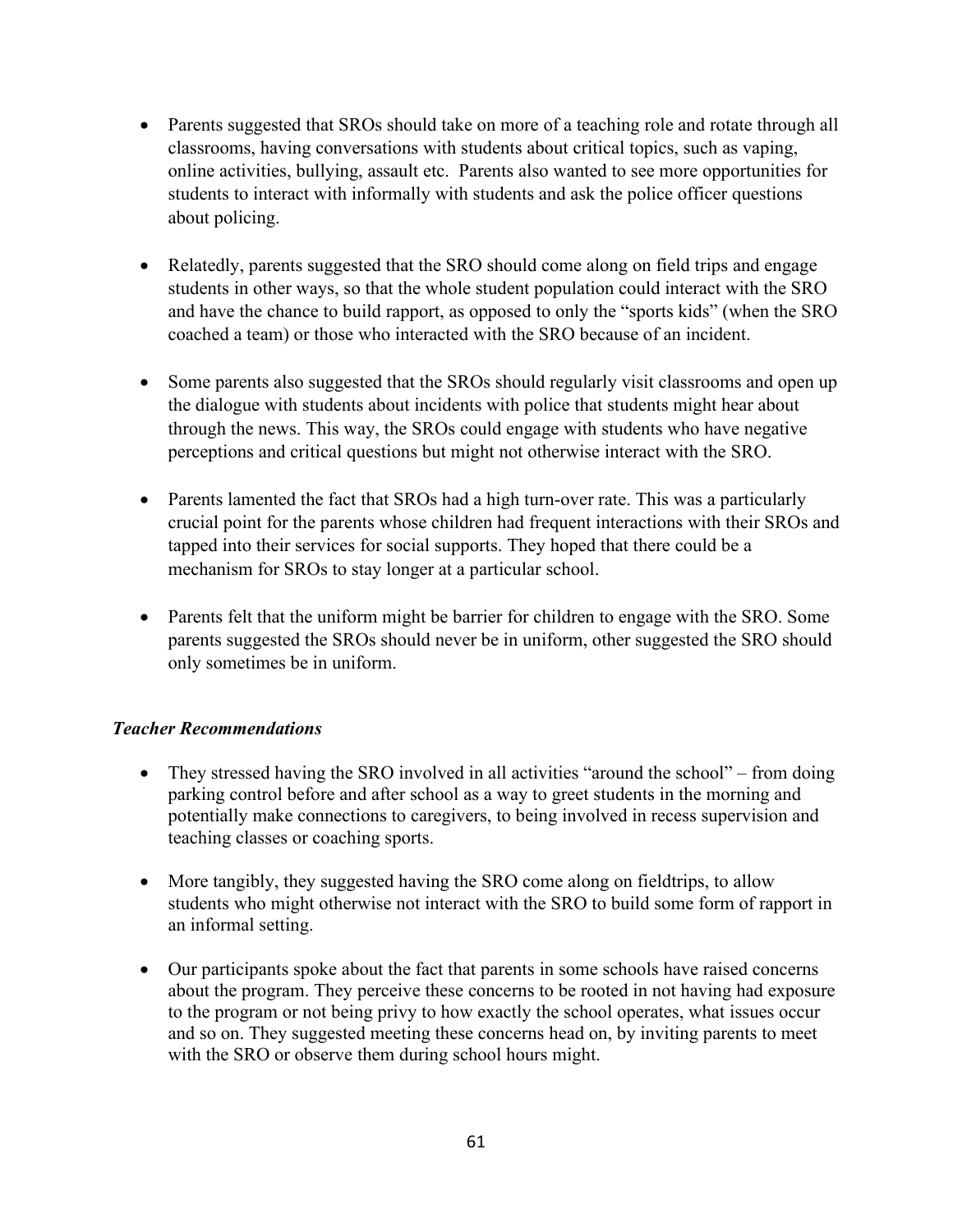- Similar to parents potentially not having enough information about the program, some teachers also expressed that they initially had little knowledge about it. They felt more information about the program and its intent should be shared with teachers.
- They commended that many SROs are open to talk about issues in policing, which in their view – significantly helps in building a positive relationship with students. Teachers suggested that all SROs should be open to discuss critical question about policing – something that could be determined in the interview process.
- The main concern for all teachers is the frequent turn-over, often without much notice. Teachers commented on the fact that SROs who are determined to be a "good fit" for their school eventually leave their positions (latest after five years), leaving students who have just developed positive relationships with the particular SRO in a position where they have to build relationships with a new SRO.
- Teachers agreed that one of their main concerns about the program in its current forms is the question of fit of a particular SRO for a specific school community. They advocated to establish process by which schools have more input on how particular SROs are selected and to have a period whereby the school community and SRO can get to know each other to determine fit. Our participants suggested implementing a mechanism where an SRO could be exchanged quickly, if they weren't the right fit, instead of staying at the school for the several years.
- Some teachers recommended implementing the SRO program throughout all junior high schools, with some recommending having shared SROs between different elementary schools so that younger students could have access to an SRO if needed.

### *Student Recommendations*

- To fulfill the SRO role well, students emphasized that SROs needed to be able to build rapport with students from all walks of life and be able to communicate well. They clearly preferred SROs who mingled among the students, visited classrooms, and talked to students in the hallways over those who were mostly in their offices or those who primarily engaged in aggressive enforcement activities.
- Students also emphasized the importance of being open, humorous, and friendly. It was important to students that the SRO had a closer relationship to the student population than the administration or teachers. Across all focus groups, students typically talked about one particular SRO that they did not like -- precisely because this SRO did not connect with students.
- Students stressed that they wanted the SROs to visit classrooms, be engaged in school spirit, and "be present" beyond doing parking control. They argued that some SROs were too involved in rule enforcement or spent too much time in their office isolating from students.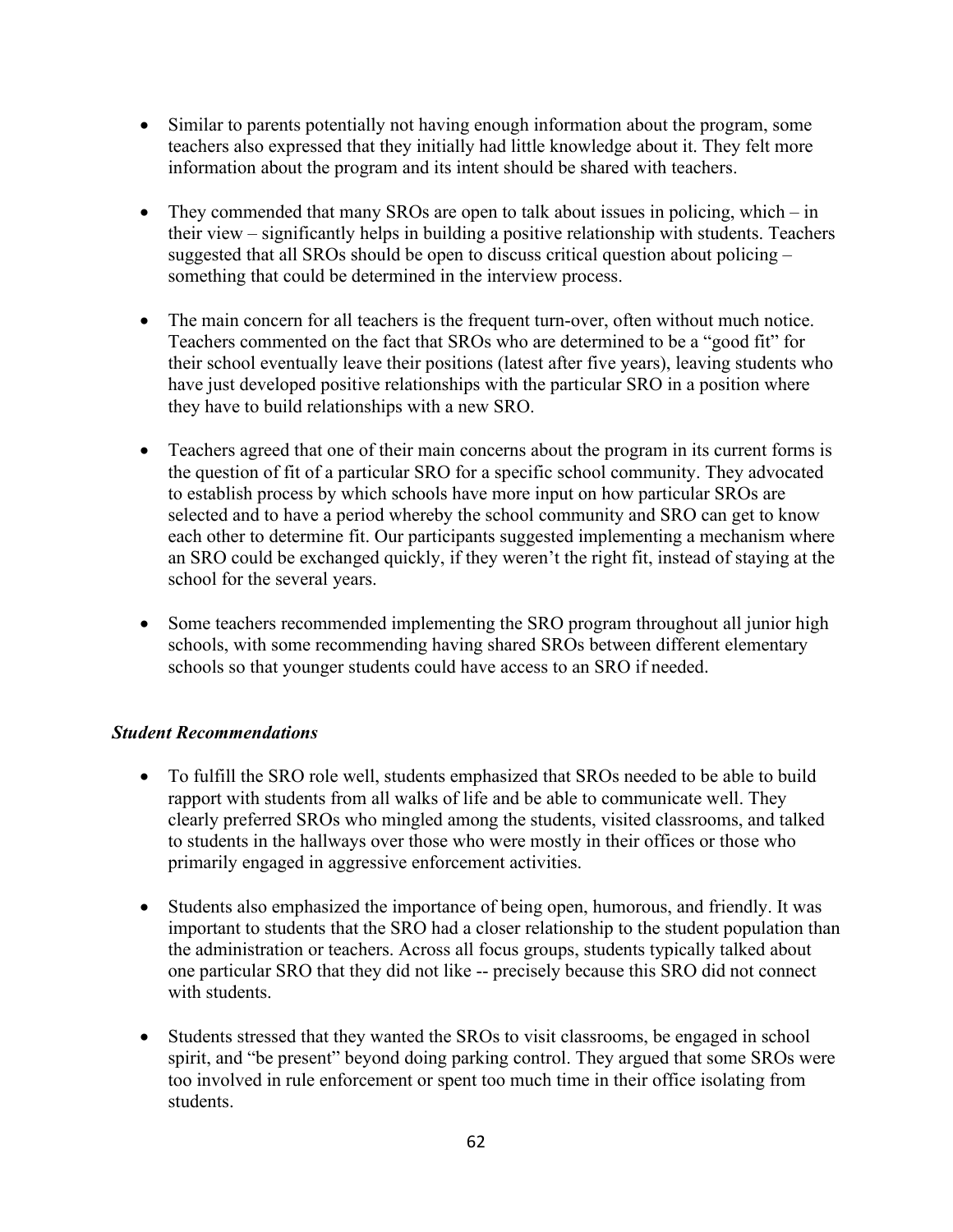- The newcomer students criticized that they often have to become acquainted with a new SRO when switching schools and would love to take their current SRO with them when making the transition to a new school.
- Students argued that the EPS and ECSD appoint more Indigenous, Black and other racialized SROs to better reflect the diversity of the student body and better connect with minority students.
- Many students called for more oversight to ensure SROs treated all students equally.

### *Principal Recommendations*

• ECSD members felt it would be beneficial if EPS were to allow future SROs to start their position before schools actually open in September. This would allow for an easier transition and the administration/teachers would already have time to get acquainted with a new SRO, while the SRO would have a chance to learn about the school and its community before starting their new position.

#### *Police Recommendations*

- SROs indicated a potential weakness of the program is the lack of fit between individual officers and the objectives of the program. They stressed the need for improved vetting and training to ensure that the individual officer is the right fit for a particular school community. They also stressed that mechanisms have to be put in place so that SROs who aren't the right fit can be removed quickly.
- SROs also pointed out that there is a lack of a clear job description, which results in officers fulfilling the role in very different ways. Although our data show that this statement holds true, we would be hesitant to identify this as a weakness of the program. In fact, it seems to be a strength that an SRO, in collaboration with a specific school, has the flexibility to adjust the role depending on the school community's needs.
- SROs stated that one obvious area needing improvement is information sharing about the program. They believe that EPS has not thoroughly explained the SRO program to the school communities and the general public, leaving many people unaware of the purpose of the program and how it functions. Our participants believe that the program in Edmonton is superior to those in other jurisdictions, because SROs are not split between schools. However, as the great majority of our participants stated, variations in both philosophy and practices between SRO programs, operating in different jurisdictions, are generally not known to the public.
- Related to the perceived lack of knowledge of the program, SROs also suggested to raise awareness of how to reach the SRO when needed.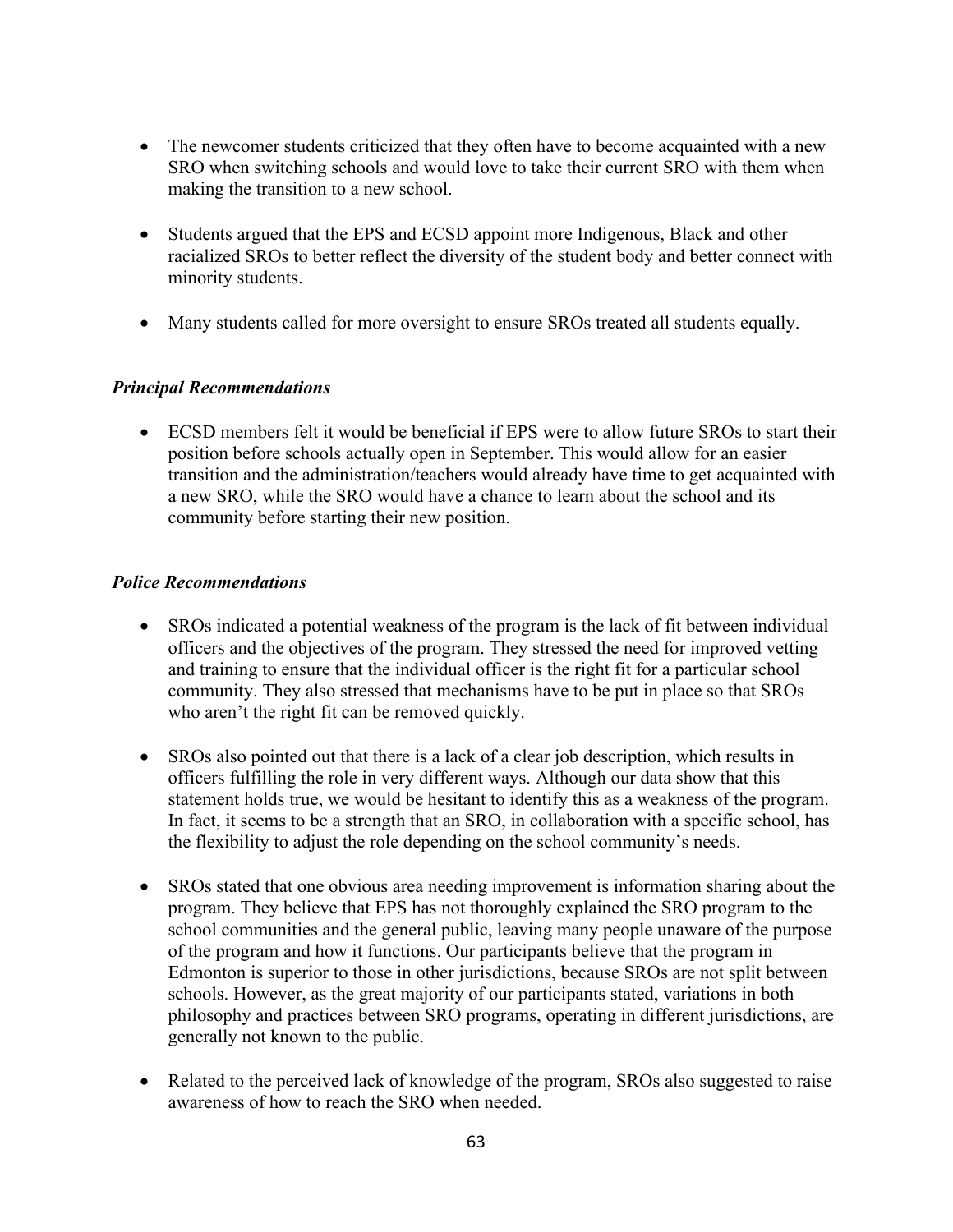- SROs also stated that there should be clear communication between the school administration, the school community, and EPS what the desired outcomes are for a particular SRO position, since working conditions and ability to build rapport with students also depends on the size of the school community. Some police members recommended having two SROs in schools with a student population over 2,000 students to ensure that students and parents still reap the benefits of being able to contact the SRO whenever they need.
- Some SROs also suggested that they would like to receive additional training on life histories and trauma-informed strategies to better address the needs of vulnerable students.

### *The Need for Better SRO Data*

- As evaluators, we were asked to assess the quality of the "official" data collected by the EPS and ECSD with respect to documenting SRO activities. Our conclusion is that, to date, official data collection efforts have been poor.
- Data collection with respect to documenting SRO activities is inconsistent and often incomplete.
- The lack of high-quality data prevented the type of sophisticated statistical analysis that has been used in the United States to examine whether SRO programs actually reduce school-based crime or have a disproportionate impact on racialized students.
- We recommend a new data collection strategy that will document major SRO activities including arrest or charge incidents, diversion efforts, innovative disciplinary strategies, student mentoring, parental counselling, lessons delivered in class, and involvement in extracurricular activities. This data will better illustrate the breadth of activities that the SROs are involved with.
- As discussed in the literature review, there are also serious concerns about how SROs in both the United States and Canada treat racial minority students and other vulnerable populations. As such, the EPS and ECSD should collect data on the demographic characteristics of students who become formally involved in SRO-related incidents including student race, gender, age, sexual orientation, and immigration status.
- This data will help monitor SRO activities and ensure that the program does not have a disproportionate impact on racial minorities and other vulnerable students.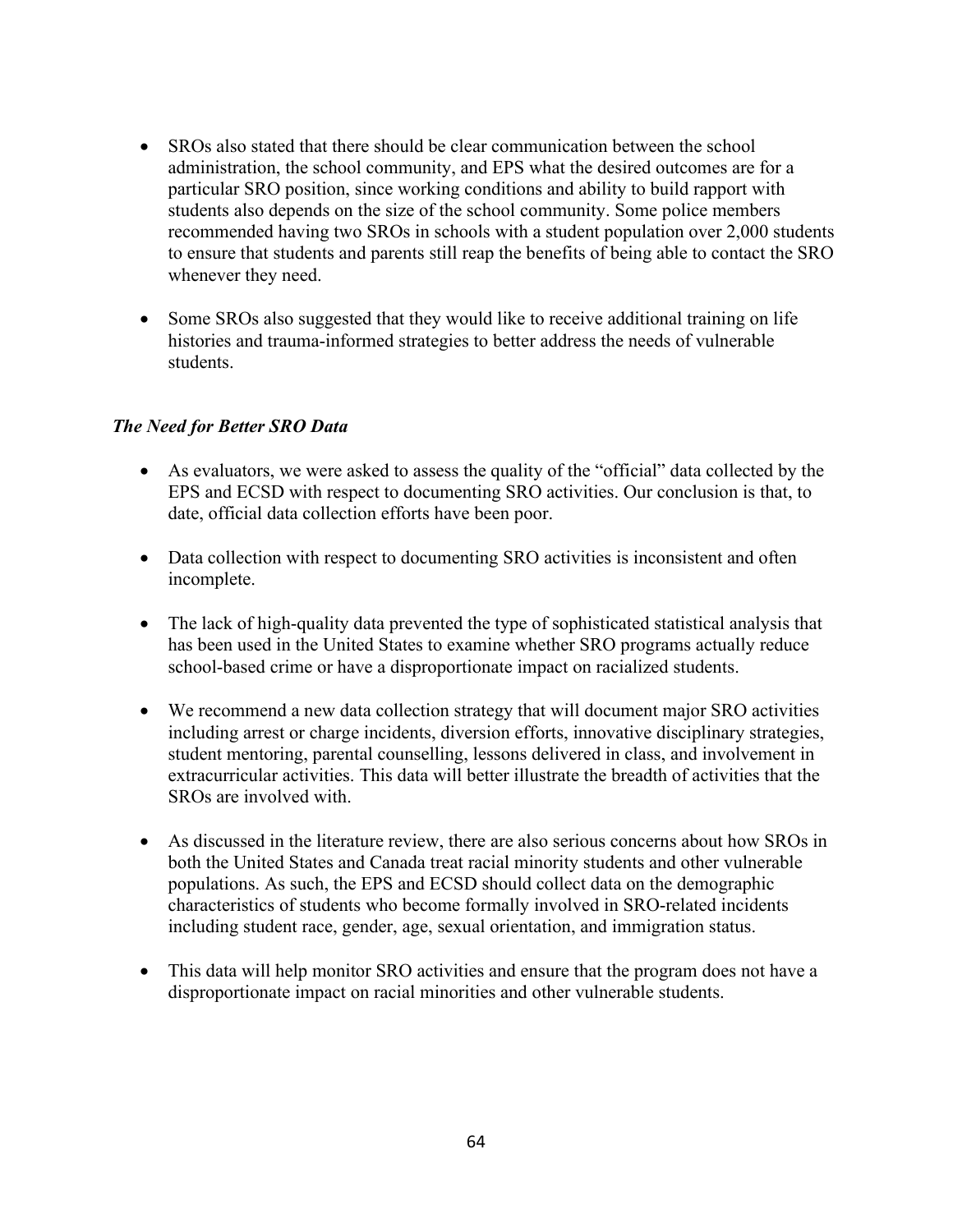#### **REFERENCES**

- Abela, G., & Donlevy, J.K. (2020). Violence in Alberta's Urban Schools: The Perspectives of School Resource Officers. *Education & Law Journal, 29*(1), 1-26.
- Argyle. (2021). *School Liaison Officer: Student and Stakeholder Engagement Program.*  Vancouver School Board. [https://www.vsb.bc.ca/News/Documents/VSB-SLO-](https://www.vsb.bc.ca/News/Documents/VSB-SLO-EngagementReport-Mar2021.pdf)[EngagementReport-Mar2021.pdf](https://www.vsb.bc.ca/News/Documents/VSB-SLO-EngagementReport-Mar2021.pdf)
- Brown, B., & Benedict, W. R. (2005). Classroom cops, what do the students think? A case study of student perceptions of school police and security officers conducted in an Hispanic community. *International Journal of Police Science & Management, 7*(4), 264-285.
- Brown, S. J., Mears, D. P., Collier, N. L., Montes, A. N., Pesta, G. B., & Siennick, S. E. (2020). Education versus punishment? silo effects and the school-to-prison pipeline. *The Journal of Research in Crime and Delinquency, 57*(4), 403-443.
- Broll, & Howells, S. (2019). Community Policing in Schools: Relationship-Building and the Responsibilities of School Resource Officers. *Policing: A Journal of Policy and Practice*, *15*(2), 701–715.
- Coon, J. K., & Travis, L. F. (2012). The role of police in public schools: A comparison of principal and police reports of activities in schools. *Police Practice & Research, 13*(1), 15- 30.
- Curran, F. C., Fisher, B. W., Viano, S. L., & Kupchik, A. (2020). *Understanding school safety and the use of school resource officers in understudied settings.* National Institute of Justice. https://www.ojp.gov/pdffiles1/nij/grants/254621.pdf
- Devlin, D. N., Santos, M. R., & Gottfredson, D. C. (2018). An evaluation of police officers in schools as a bullying intervention. *Evaluation and Program Planning; Eval Program Plann, 71*, 12-21.
- Duxbury, L., & Bennell, C. (2020). *Police in schools: An evidence-based look at the use of school resource officers* (1st ed.). New York, NY: Routledge.
- Fisher, B. W., & Devlin, D. N. (2020). School crime and the patterns of roles of school resource officers: Evidence from a national longitudinal study. *Crime and Delinquency, 66*(11), 1606-1629.
- Gottfredson, D. C., Crosse, S., Tang, Z., Bauer, E. L., Harmon, M. A., Hagen, C. A., & Greene, A. D. (2020). Effects of school resource officers on school crime and responses to school crime. *Criminology & Public Policy, 19*(3), 905-940.
- Hirschfield, P.J. (2008). Preparing for prison?: The criminalization of school discipline in the USA. *Theoretical Criminology*, *12*(1), 79–101.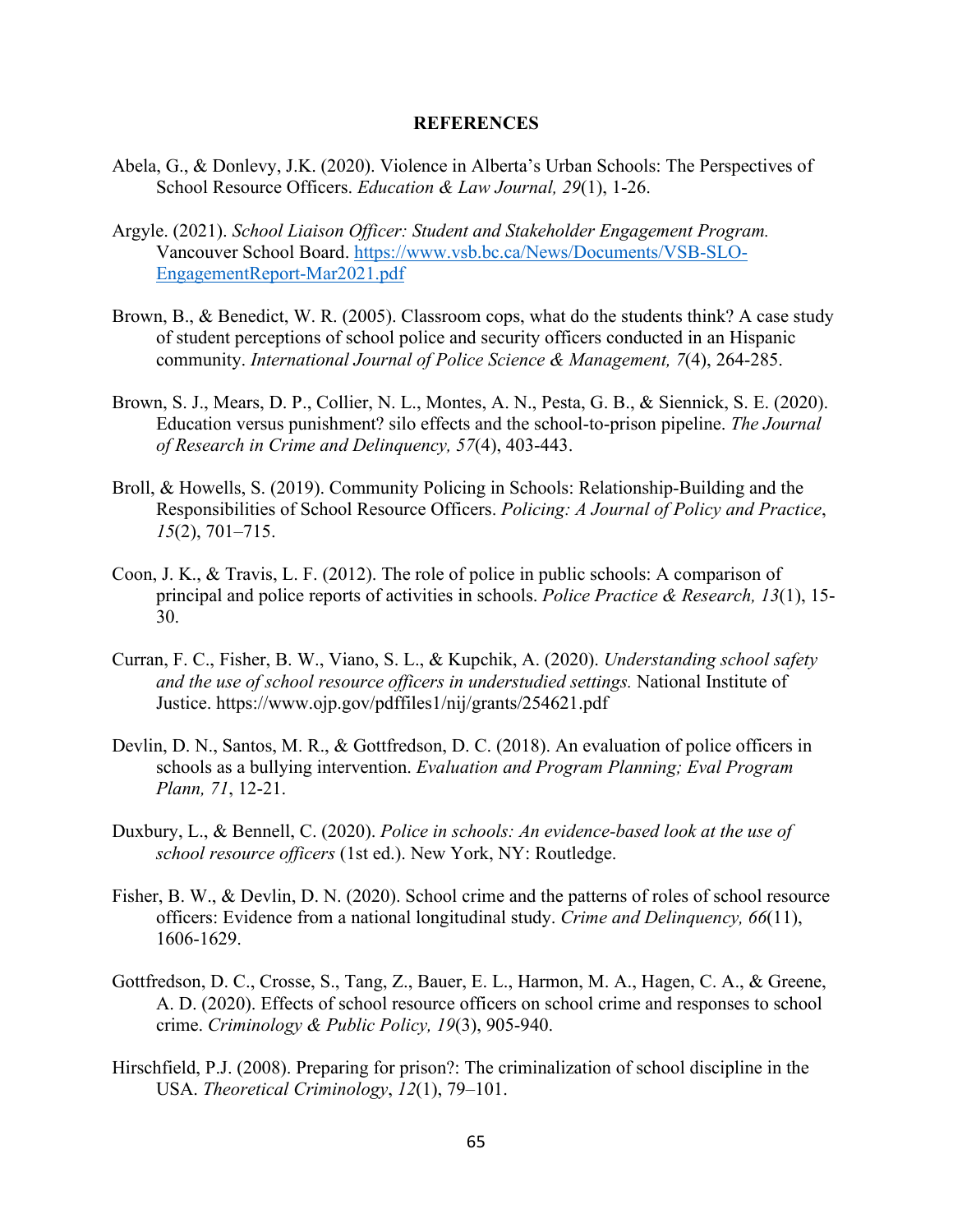- Hopkins, N., Hewstone, M., & Hantzi, A. (1992). Police-schools liaison and young people's image of the police: An intervention evaluation. *The British Journal of Psychology, 83*(2), 203-220.
- Jackson, A. (2002). Police-school resource officers' and students' perception of the police and offending. *Policing: An International Journal of Police Strategies & Management, 25*(3), 631-650.
- James, C. E., Turner, T. (2017). Towards race equity in education: The schooling of Black students in the Greater Toronto Area. Toronto, ON: York University. https://edu.yorku.ca/files/2017/04/Towards-Race-Equity-in-Education-April-2017.pdf
- Javdani, S. (2019). Policing education: An empirical review of the challenges and impact of the work of school police officers. *American Journal of Community Psychology, 63*(3-4), 253- 269
- Jennings, W. G., Khey, D. N., Maskaly, J., & Donner, C. M. (2011). Evaluating the relationship between law enforcement and school security measures and violent crime in schools. *Journal of Police Crisis Negotiations, 11*(2), 109-124
- Johnson, I. M. (1999). School violence: The effectiveness of a school resource officer program in a southern city. *Journal of Criminal Justice, 27*(2), 173-192.
- Homer, E. M., & Fisher, B. W. (2020). Police in schools and student arrest rates across the United States: Examining differences by race, ethnicity, and gender. *Journal of School Violence, 19*(2), 192-204.
- Kochel, T.R, Wilson, D.B., and Mastrofski, S.D. (2011) Effect Of Suspect Race on Officers' Arrest Decisions. *Criminology,* Vol. 49(2), pg. 473–512.
- Mallett, C. A. (2016). The school-to-prison pipeline: A critical review of the punitive paradigm shift. *Child and Adolescent Social Work Journal, 33*(1), 15-24.
- Madan, G. R. (2016). *Policing in Toronto Schools: Race-ing the Conversation*. (Publication No. 10043134). ProQuest Dissertations Publishing.

Maskaly, J., Donner, C. M., Lanterman, J., and Jennings, W. G. (2011). On the Association Between SROs, Private Security Guards, Use-of-Force Capabilities, and Violent Crime in Schools. *Journal of Police Crisis Negotiations,* Vol. 11(2), pg. 159-176.

May, D. C., Fessel, S. D., & Means, S. (2004). Predictors of principals' perceptions of school resource officer effectiveness in kentucky. *American Journal of Criminal Justice, 29*(1), 75-93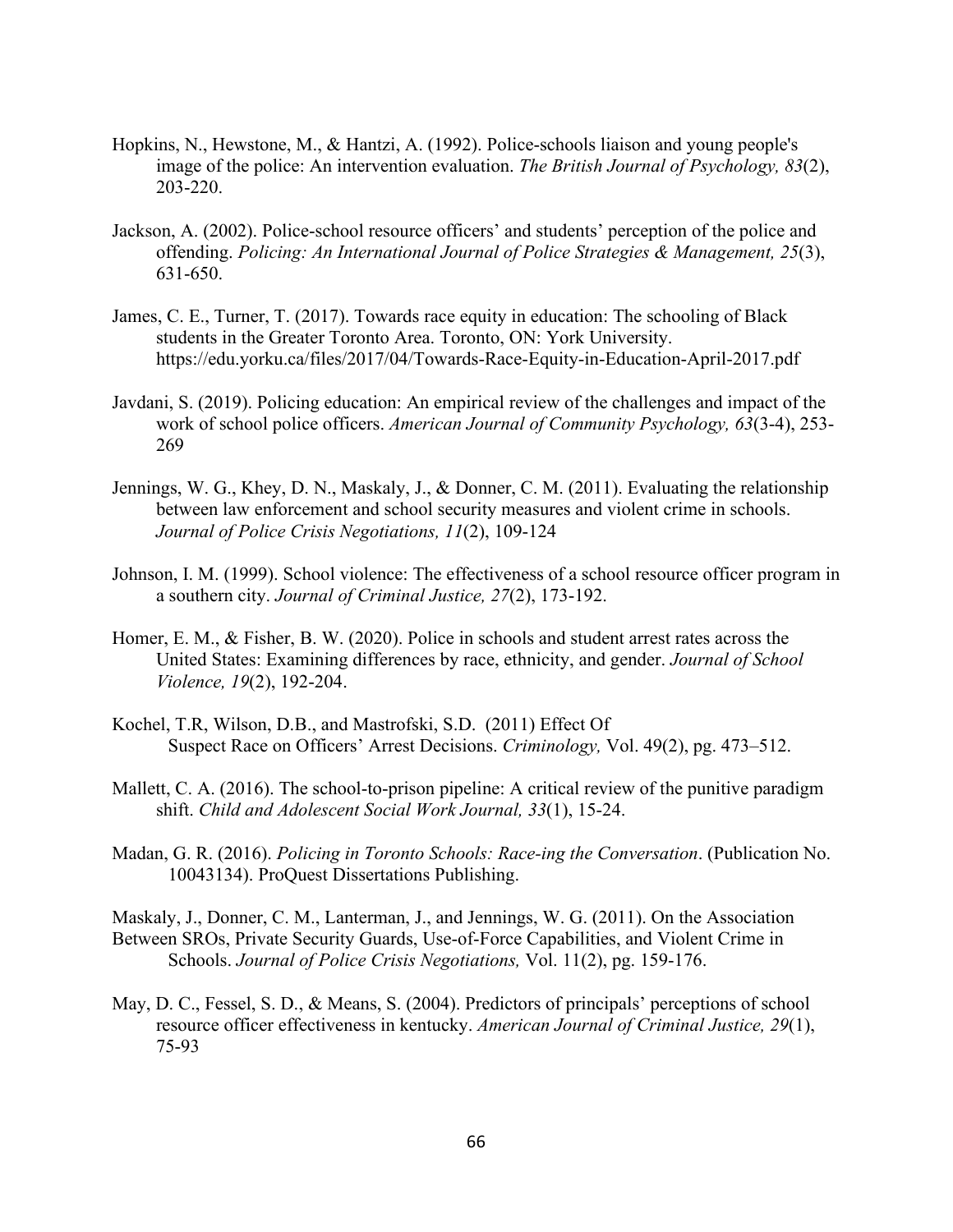- McKenna, J. M., Martinez-Prather, K., & Bowman, S. W. (2016). The Roles of School-Based Law Enforcement Officers and How These Roles Are Established: A Qualitative Study. *Criminal Justice Policy Review*, *27*(4), 420–443.
- Merkwae, A. (2015). Schooling the Police: Race, Disability, and the Conduct of School Resource Officers. *Michigan Journal of Race and Law,* Vol. 21(1), pg. 147-181.
- Musu-Gillette, L., Zhang, A., Wang, K., Zhang, J., Kemp, J., Diliberti, M., and Oudekerk, B. A. (2018). *Indicators of school crime and safety*: 2017 (NCES 2018–036/NCJ 251413). Washington, DC: National Center for Education Statistics, U.S. Department of Education, and Bureau of Justice Statistics, Office of Justice Programs, U.S. Department of Justice
- Na, C., & Gottfredson, D. C. (2013). Police officers in schools: Effects on school crime and the processing of offending behaviors. *Justice Quarterly, 30*(4), 619-650.
- Nance, J. P. (2016). Students, police, and the school-to-prison pipeline. *Washington University Law Review, 93*(4), 919-987.
- NASRO. (n.d.). *About NASRO—Frequently Asked Questions*. National Association of School Resources Officers.<https://www.nasro.org/faq/>
- Nolan, K. (2018). Policing student behavior: Roles and responsibilities. In J. Deakin, E. Taylor, and A. Kupchik (Eds.), Handbook of school security, surveillance and punishment (pp. 309–326). Palgrave.
- Ontario Association of Chiefs of Police (2020). Statement: School Resource Officer Programs. Retrieved from [https://www.oacp.ca/en/news/statement-school-resource-officer](https://www.oacp.ca/en/news/statement-school-resource-officer-programs.aspx)[programs.aspx.](https://www.oacp.ca/en/news/statement-school-resource-officer-programs.aspx)
- Owens, E. G. (2017). Testing the School‐to‐Prison pipeline. *Journal of Policy Analysis and Management, 36*(1), 11-37.
- Pigott, C., Stearns, A. E., & Khey, D. N. (2018). School resource officers and the school to prison pipeline: Discovering trends of expulsions in public schools. *American Journal of Criminal Justice, 43*(1), 120-138.
- PRA Inc. (2005). Evaluation of the North End School Resource Officer Partnership Initiative— Year Three, Final Report. Winnipeg, MB: PRA Inc. https://www.gov.mb.ca/mr/bldgcomm/neighbourhoodsalive/background/pubs/north\_end\_s ro\_evaluation.pdf
- Public Safety Canada. (2018). *School Resource Officer (SRO) Program.*  <https://www.publicsafety.gc.ca/cnt/cntrng-crm/crm-prvntn/nvntr/dtls-en.aspx?i=10152>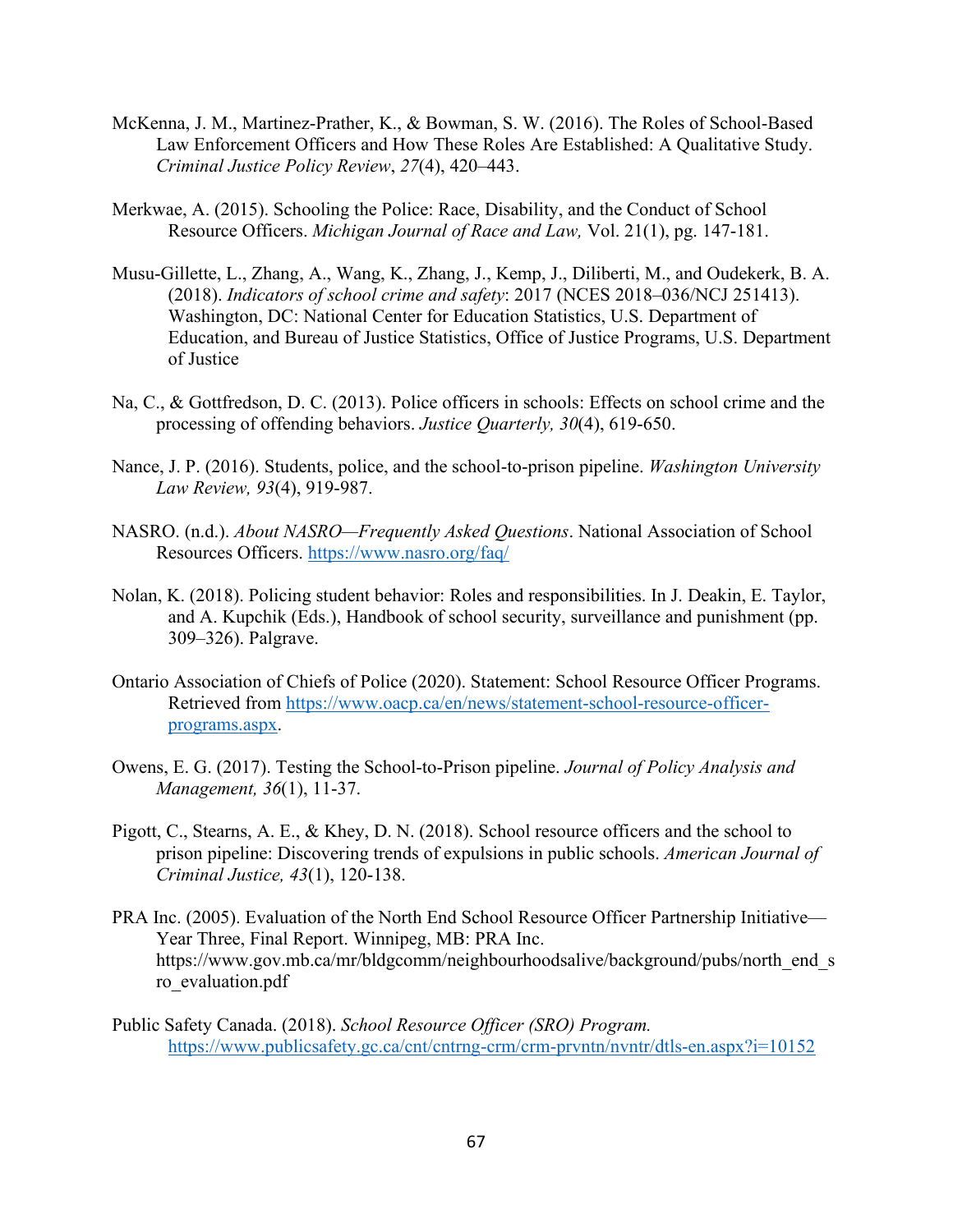- Pynoo, E., (2020). *How Do School Resource Officers Foster Resilience in Sexual and Gender Minority Youth?* [Master's thesis]. University of Alberta.
- Ratner, H.H., Chiodo, L., Covington, C., Sokol, R.J., Ager, and Delaney-Black, V. (2006). Violence exposure, IQ, academic performance, and children's perception of safety: Evidence of protective effects. *Merril-Palmer Quarterly*, Vol. 52(2), pg. 264-287.
- RCMP (2018). How Can police presence in schools help prevention. Gazette magazine, Vol. 80(2). Retrieved from [https://www.rcmp-grc.gc.ca/en/gazette/how-can-police-presence](https://www.rcmp-grc.gc.ca/en/gazette/how-can-police-presence-schools-help-prevention)[schools-help-prevention.](https://www.rcmp-grc.gc.ca/en/gazette/how-can-police-presence-schools-help-prevention)
- Ripski, M.B., and Gregory, A. (2009). Unfair, unsafe, and unwelcome: Do high school students' perceptions of unfairness, hostility, and victimization in school predict engagement and achievement? *Journal of School Violence*, Vol. 8(4), pg. 355-375.
- Salole, A., & Abdulle, Z. (2015). Quick to Punish: An Examination of the School to Prison Pipeline for Marginalized Youth. *Canadian Review of Social Policy/ Revue Canadienne de Politique Social, Vol. 72/73, pg.* 124-168.
- Skiba, R. J., Arredondo, M. I., Gray, C., & Raush, M. K. (2018). *Discipline disparities: New and emerging research in the United States*. In J. Deakin, E. Taylor, & A. Kupchik (Eds.), Handbook of school security, surveillance and punishment (pp. 235–252). Palgrave.
- Stewart, E.A, Baumer, E.P., Brunson, R.K, and Simons, R.L. (2009) Neighborhood Racial Context and Perceptions of Police-Based Racial Discrimination Among Black Youth. *Criminology,* Vol. 47(3), pg. 847–87.
- Swartz, K., Osborne, D. L., Dawson-Edwards, C., & Higgins, G. E. (2016). Policing schools: Examining the impact of place management activities on school violence. *American Journal of Criminal Justice, 41*(3), 465-483.
- Tanner, C. (2021). *Policy and practice review of police involvement in schools*. Ottawa-Carleton District School Board Office of the Human Rights and Equity Advisor. https://ocdsb.ca/UserFiles/Servers/Server\_55394/File/News/OCDSB%20News/2021/June/ HREA%20-%20Police%20Involvement.%20Review%20Report%20- %20June%202021.pdf
- Taylor, T. J., Turner, K., Esbensen, F. A., & Winfree, L. T. (2001). Coppin' an attitude: Attitudinal differences among juveniles towards police. *Journal of Criminal Justice*, Vol. 29(4), pg. 295–305.
- Theriot, M. T., & Cuellar, M. J. (2016). School Resource Officers and Students' Rights. *Contemporary Justice Review,* Vol. *19*(3), pg. 363-379.
- Theriot, M. T, & Orme, J. G. (2016). School Resource Officers and Students' Feelings of Safety at School. *Youth Violence and Juvenile Justice,* Vol. *14*(2), pg. 130-146.